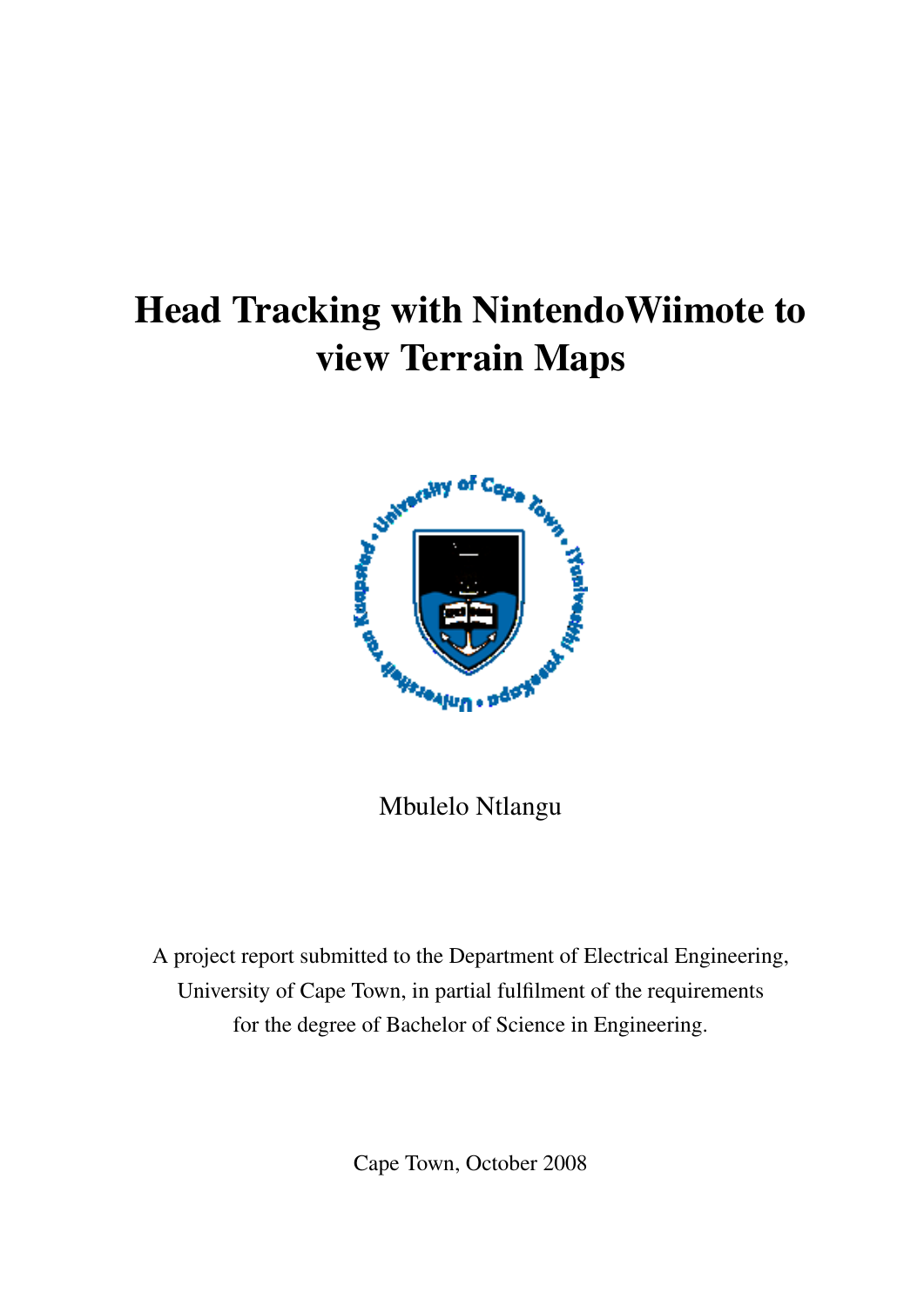# Declaration

<span id="page-1-0"></span>I declare that this research report is my own, unaided work. It is being submitted for the degree of Bachelor of Science in Engineering in the University of Cape Town. It has not been submitted before for any degree or examination in any other university.

Signature of Author . . . . . . . . . . . . . . . . . . . . . . . . . . . . . . . . . . . . . . . . . . . . . . . . . . . . . . . . . . . . . . . . . . . . . . . .

Cape Town 21 October 2008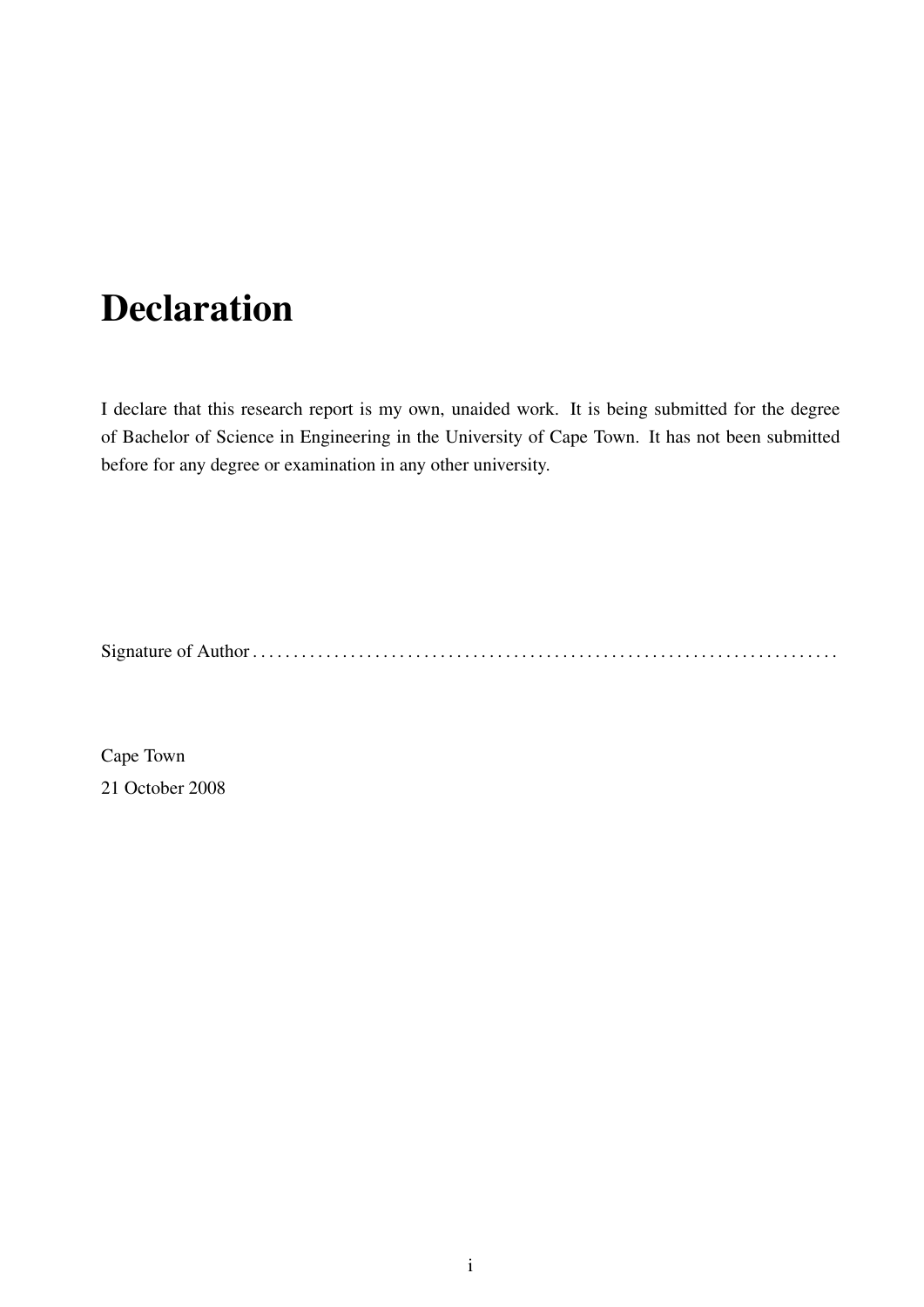# Abstract

<span id="page-2-0"></span>This research report aims to investigate the viability of creating an application for the purpose of interactively viewing 3d terrain maps with the motion of a user's head by performing headtracking using the Nintendo Wiimote.

This investigation begins by reviewing previous work done in the field of head tracking. It then details the theory of operation of the Nintendo Wiimote followed by a series of tests conducted on the Wiimote to verify its ability to reliably provide motion sensing data. A review and assessment of some of the various graphics programs and file formats used to render, view and store terrain map data is presented. Some of the available Wiimote api's are also reviewed here.

In conclusion it was found that the Wiimote doesn't necessarily outperform previous technologies used for head tracking, however it does incorporate functionality which can greatly simplify head tracking systems. Also the combination of GlovePIE scripts and MeshLab showed the most potential for the development of a head-tracking-terrain-map-viewing application.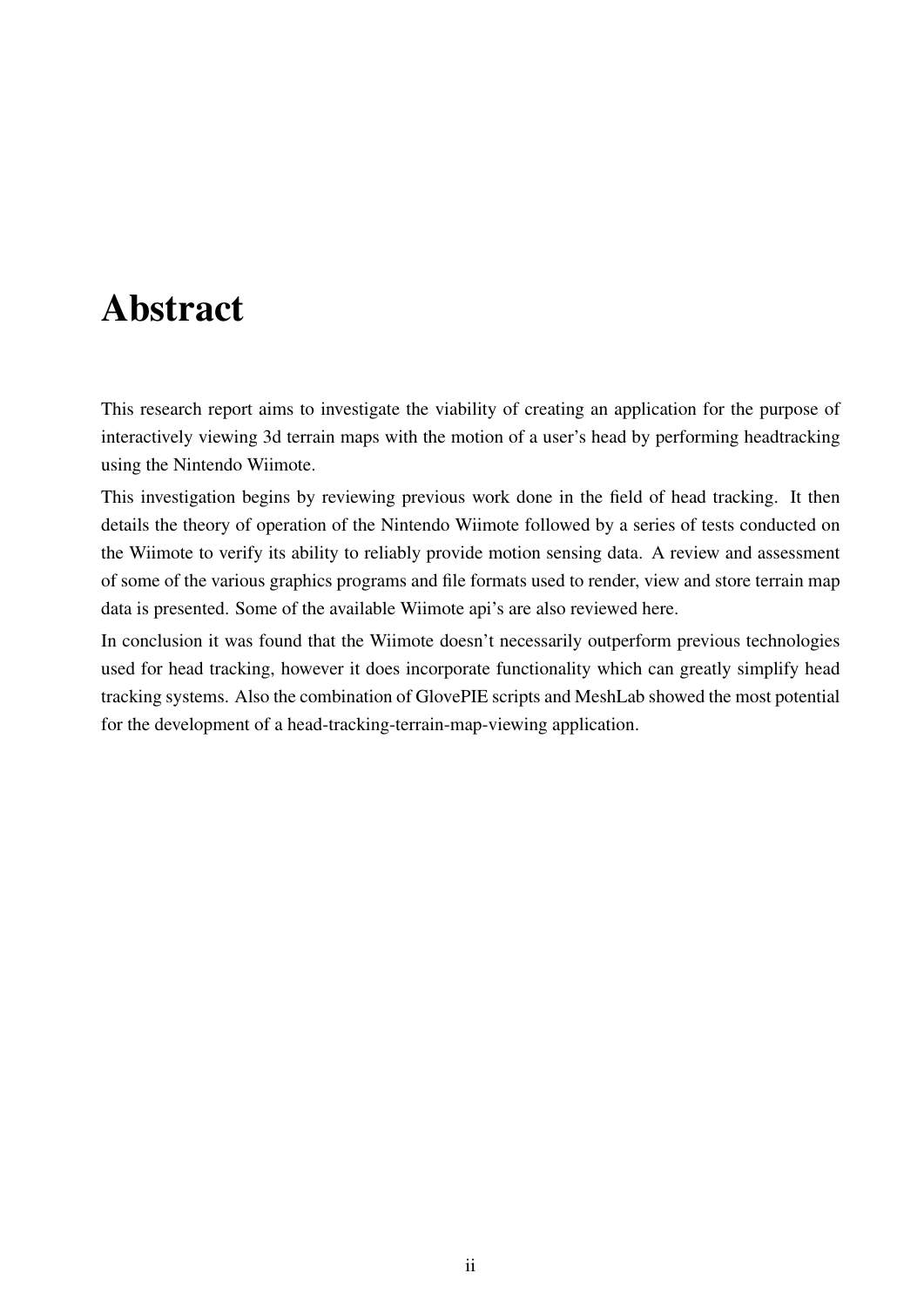# Acknowledgements

<span id="page-3-0"></span>I would like to thank my mother for every sacrifice that she has made to allow me this opportunity, for all the love and support she embraced me with and for believing for the both of us even when I'd lost faith.

I'd also like to thank Ms Bianca Valentine for her love and patience, and for all the home cooked meals which kept me alive while preparing this report.

Finally I'd like to thank Professor M.R. Inggs for his non-intrusive supervision and guidance and for providing me with all the materials necessary to prepare this project.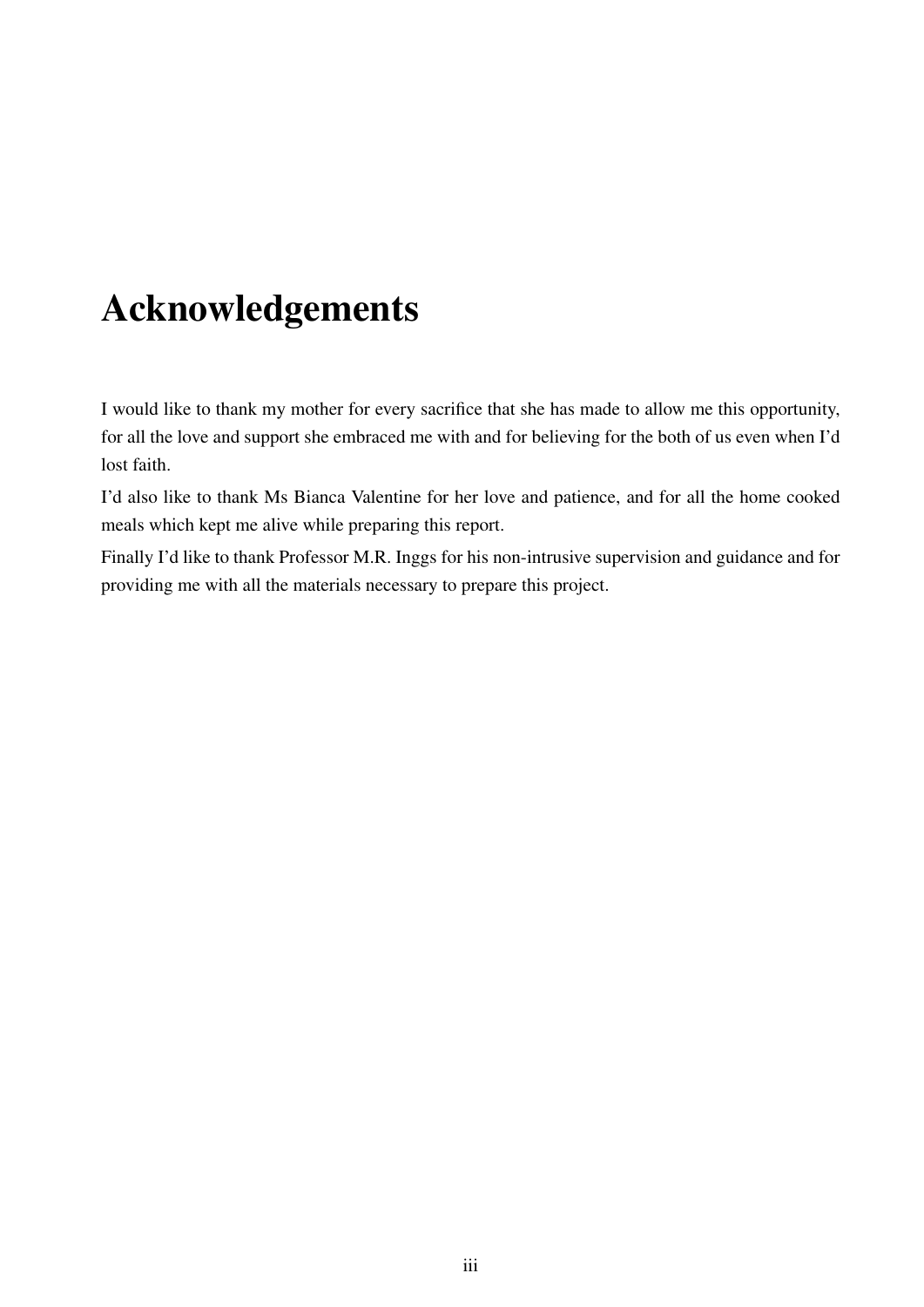# **Contents**

|   | <b>Declaration</b> |                         | $\mathbf{i}$   |
|---|--------------------|-------------------------|----------------|
|   | <b>Abstract</b>    |                         | <i>ii</i>      |
|   |                    | <b>Acknowledgements</b> | iii            |
| 1 |                    | <b>Introduction</b>     | $\overline{2}$ |
|   | 1.1                |                         |                |
|   | 1.2                |                         |                |
|   | 1.3                |                         |                |
|   | 1.4                |                         |                |
|   | 1.5                |                         | $\overline{4}$ |
|   |                    | <b>Bibliography</b>     | 47             |
|   |                    | <b>Bibliography</b>     | 47             |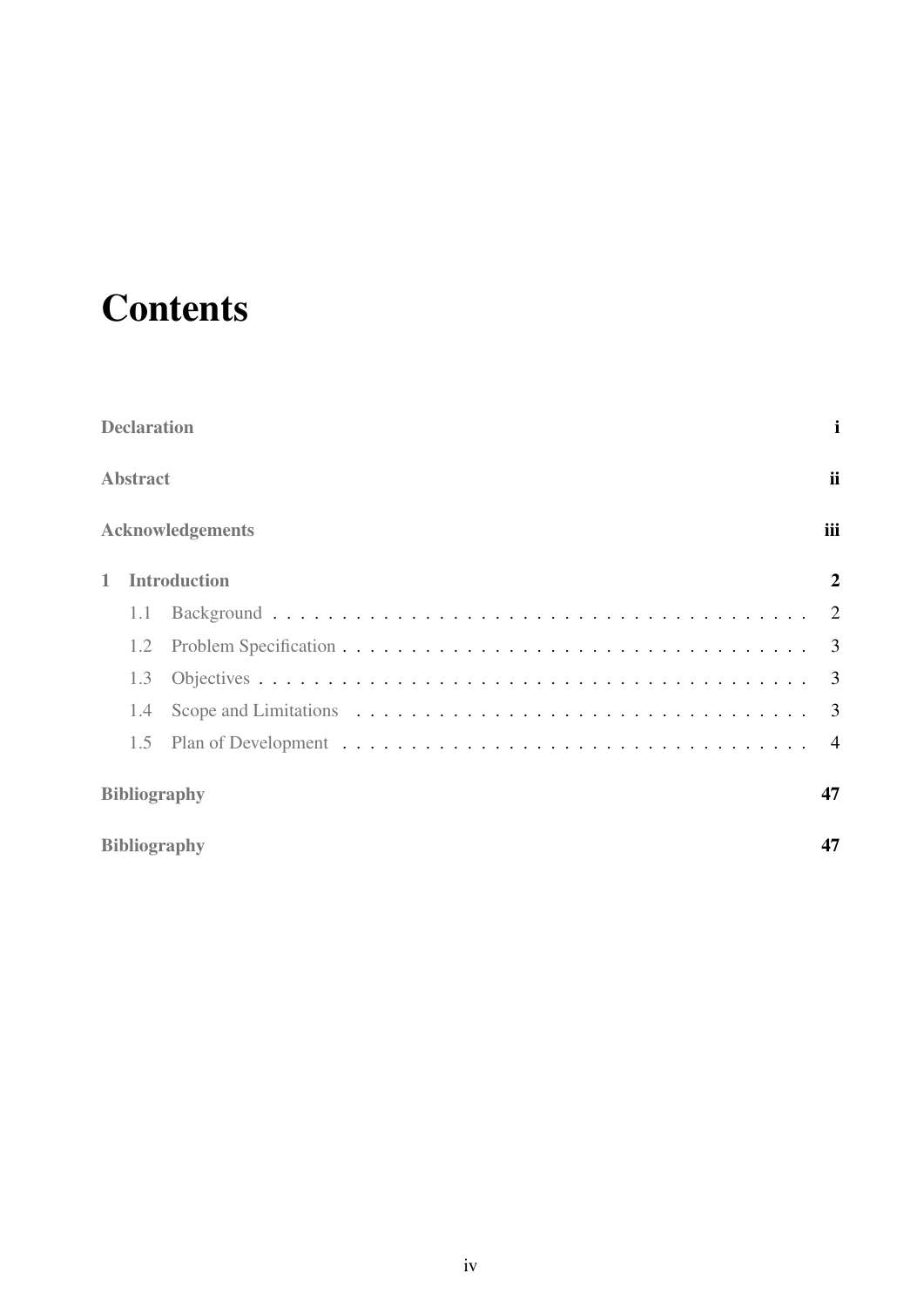# List of Figures

| 1.1  | Photograph of the back and front views of the Nintendo Wiimote                                                                                                                        | $\overline{7}$ |
|------|---------------------------------------------------------------------------------------------------------------------------------------------------------------------------------------|----------------|
| 1.2  |                                                                                                                                                                                       | 8              |
| 1.3  | Flow chart showing the flow control provided by SDP $\ldots$ , , , ,                                                                                                                  | 9              |
| 1.4  | Coordinate System of the Wiimote's internal accelerometer                                                                                                                             | 12             |
| 1.5  |                                                                                                                                                                                       | 14             |
| 1.6  | Comparison of measured acceleration against calculated acceleration for Y-Z plane .                                                                                                   | 16             |
| 1.7  | Comparison of measured acceleration against calculated acceleration for X-Z plane.                                                                                                    | 17             |
| 1.8  |                                                                                                                                                                                       | 19             |
| 1.9  | Comparison of measured acceleration and calculated acceleration in the Wiimote-<br>Spring system for X-axis $\dots \dots \dots \dots \dots \dots \dots \dots \dots \dots \dots \dots$ | 21             |
|      | 1.10 Comparison of measured acceleration and calculated acceleration in the Wiimote-                                                                                                  |                |
| 1.11 | Comparison of measured acceleration and calculated acceleration in the Wiimote-<br>Spring system for Z-axis $\dots \dots \dots \dots \dots \dots \dots \dots \dots \dots \dots$       | 22             |
|      | 1.12 Comparison of Measured and Expected X coordinates for 20mm steps along the                                                                                                       | 27             |
|      | 1.13 Comparison of Measured and Expected Y coordinates for 20mm steps along the                                                                                                       | 28             |
|      | 1.14 Comparison of Measured and Expected distance for 20mm steps along the distance-                                                                                                  | 28             |
|      | 1.15 Comparison of Measured and Expected distance for 20mm steps along the distance-                                                                                                  | 29             |
|      | 1.16 Comparison of Measured and Expected X coordinates for 20mm steps along the                                                                                                       | 29             |
|      | 1.17 Comparison of Measured and Expected Y coordinates for 20mm steps along the                                                                                                       | 30             |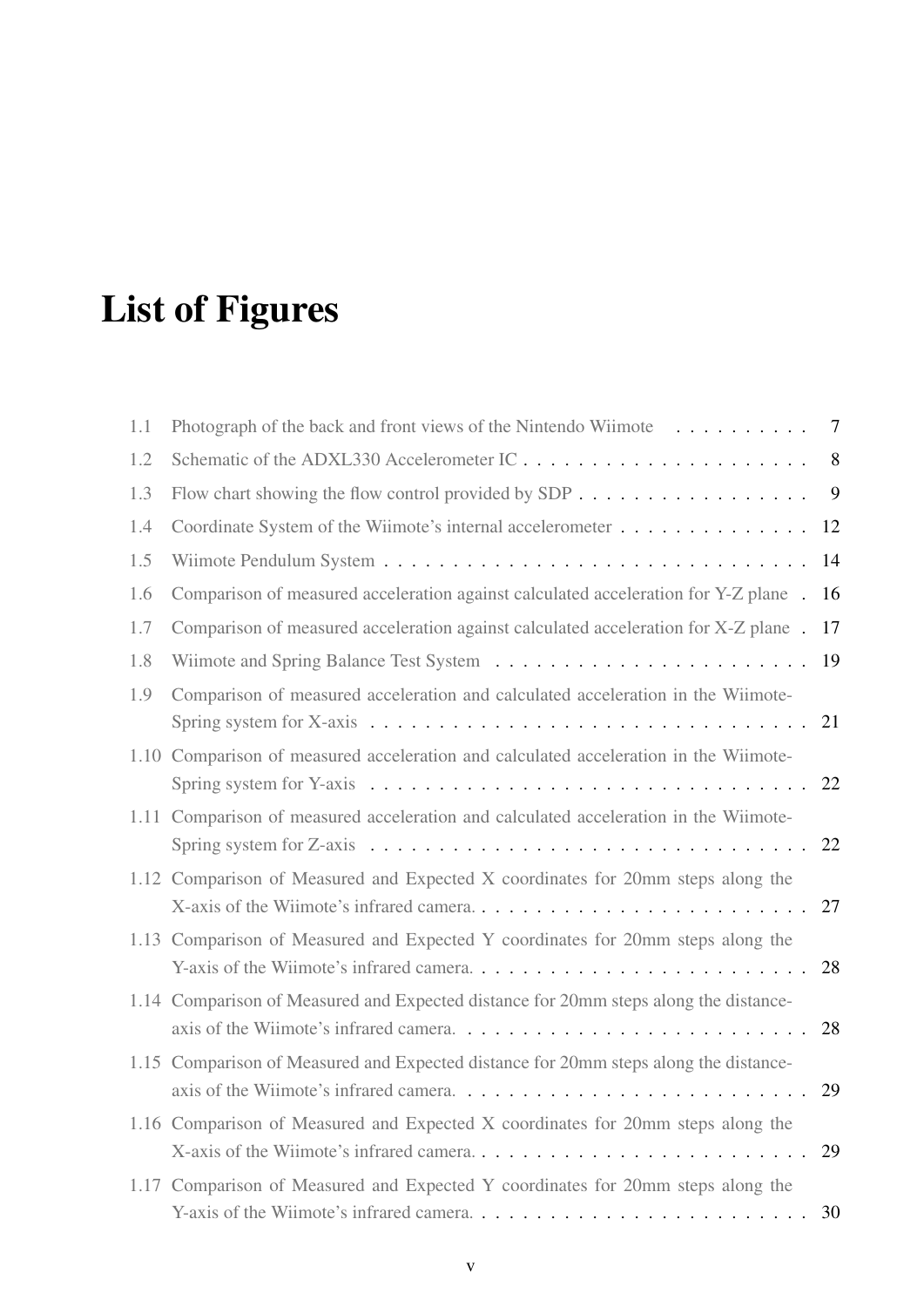

| 1.18 Comparison of Measured and Expected X coordinates for 20mm steps along the                                                                                                                      |  |
|------------------------------------------------------------------------------------------------------------------------------------------------------------------------------------------------------|--|
|                                                                                                                                                                                                      |  |
| 1.19 Comparison of Measured and Expected distances for 20mm steps along the distance-<br>axis of the Wiimote's infrared camera. $\ldots$ . $\ldots$ . $\ldots$ . $\ldots$ . $\ldots$ . $\ldots$ . 31 |  |
| 1.20 Comparison of Measured and Expected Y coordinates for 20mm steps along the                                                                                                                      |  |
|                                                                                                                                                                                                      |  |
| 1.21 Description of a Cube in the obj file format $\ldots \ldots \ldots \ldots \ldots \ldots \ldots \ldots$ 36                                                                                       |  |
| 1.22 A portion of the obj file format showing four of the vertex data types $\dots \dots$ 37                                                                                                         |  |
|                                                                                                                                                                                                      |  |
| 1.24 Example of a ply file header $\ldots \ldots \ldots \ldots \ldots \ldots \ldots \ldots \ldots \ldots \ldots$ 39                                                                                  |  |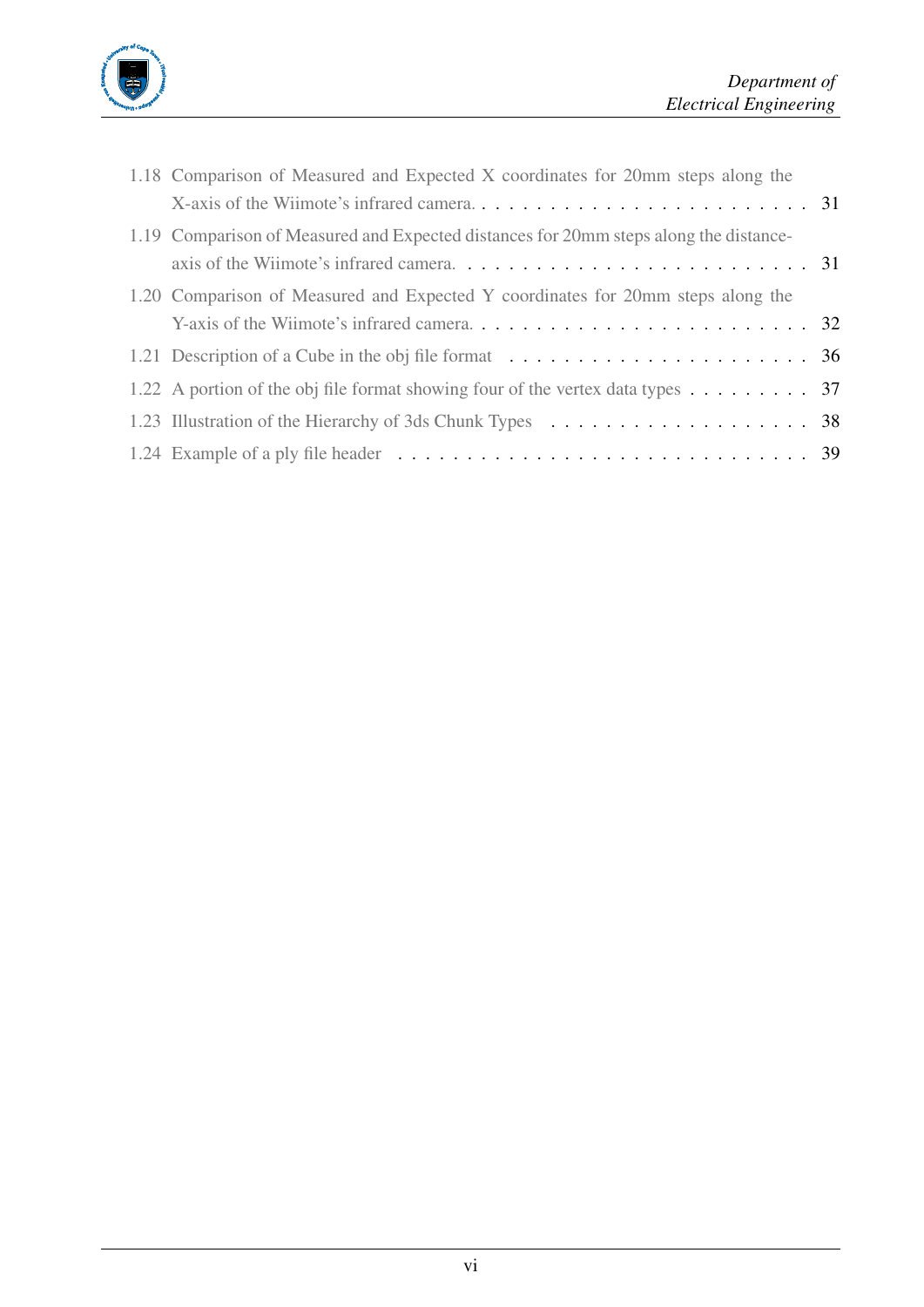# List of Tables

| 1.2 |                                                                                                                                                                                                                                                                                                          |  |
|-----|----------------------------------------------------------------------------------------------------------------------------------------------------------------------------------------------------------------------------------------------------------------------------------------------------------|--|
| 1.3 | Results of the Wiimote Pendulum Test for the YZ plane 15                                                                                                                                                                                                                                                 |  |
| 1.4 | Results of Wiimote Pendulum Test for the XZ plane 16                                                                                                                                                                                                                                                     |  |
| 1.5 | Results of the Wiimote and Spring Balance system test for the X-axis 20                                                                                                                                                                                                                                  |  |
| 1.6 | Results of the Wiimote and Spring Balance system test for the Y-axis 21                                                                                                                                                                                                                                  |  |
| 1.7 | Results of the Wiimote and Spring Balance system test for the Z-axis 21                                                                                                                                                                                                                                  |  |
| 1.8 | Results of the first test setup showing the change in x coordinates and distance corre-<br>sponding to the change in angle applied to the infrared goggles. The results tabulated<br>here were taken at a distance of 300 mm. $\ldots \ldots \ldots \ldots \ldots \ldots \ldots \ldots \ldots \ldots$ 25 |  |
| 1.9 | Change in x coordinates and distance corresponding to the change in angle applied                                                                                                                                                                                                                        |  |
|     |                                                                                                                                                                                                                                                                                                          |  |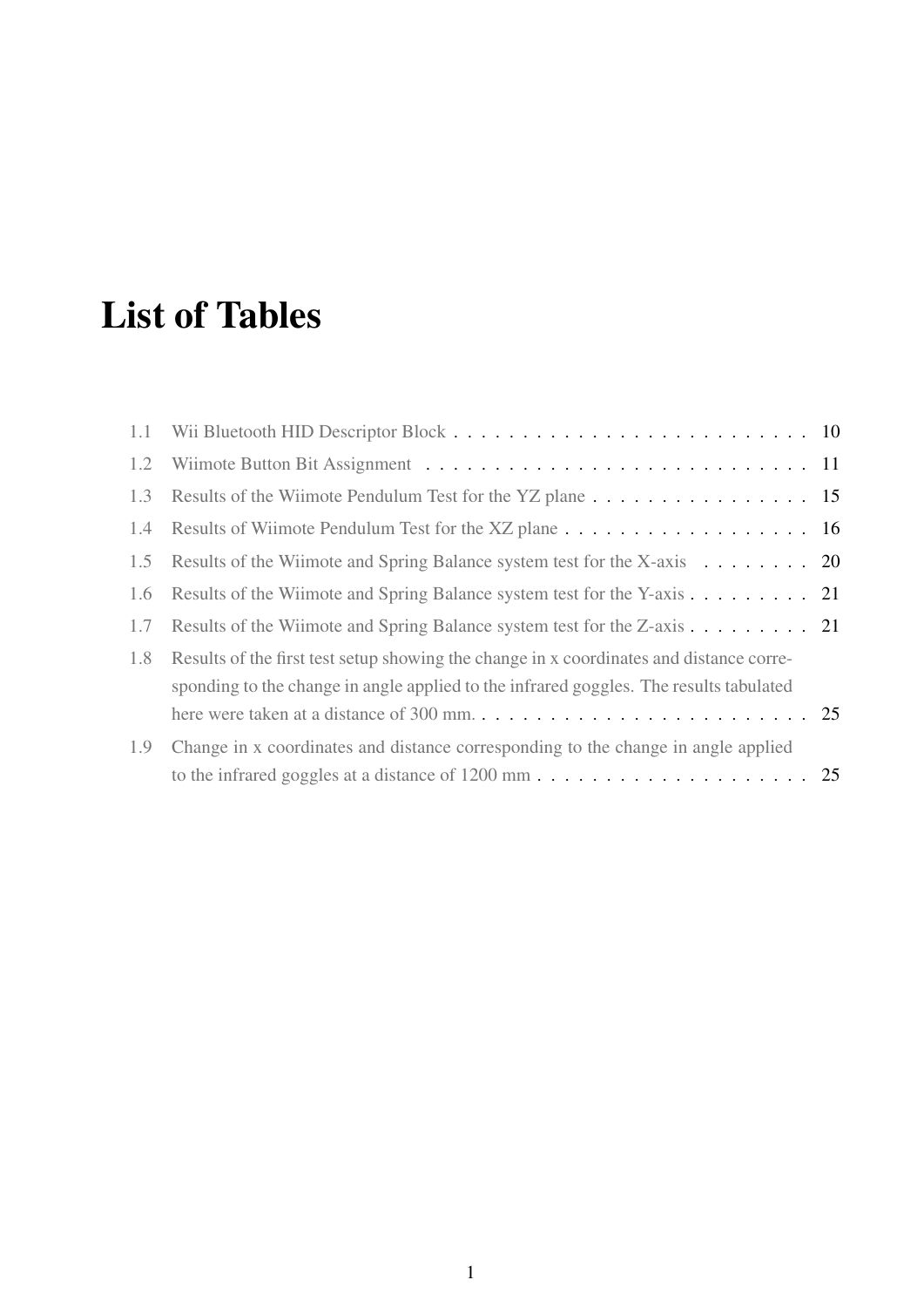# <span id="page-8-0"></span>Chapter 1

## Introduction

The purpose of this report is to investigate the various capabilities of the Nintendo Wii and in particular its application in performing headtracking for the purpose of viewing 3D terrain maps. In this chapter a brief background to the topic at hand is provided within which the various aspects relevant to this project are indentified. This is followed by the setting out of the project objectives and the scope of work to be covered in this research report. Finally the structure of the remainder of the thesis is outlined.

#### <span id="page-8-1"></span>1.1 Background

Head tracking has long been an area of interest within the research community. Many research groups who have sought to address this particular challenge have found the conception of a suitable stable and effective method of implementing head tracking highly illusive. In particular systems that have been developed in the past tend to suffer from inadequacies in resolution, accuracy, update rate and lag. Today there are numerous methods in existence used to perform head tracking most of which are designed for very specific tasks and applications and usually tend to trade off certain performance attributes in order to achieve the desired performance required by their respective functions/industries. While some implementations are reasonably effective, they are highly inaccessible and expensive. Thus there is still substantial room for improvement and development in this field.

The Wii is a gaming console developed by Nintendo which is used in conjunction with a wireless controller called the "Wiimote" in order to enable its users to control objects on a screen via the motion of the controller for the purpose of creating an intuitive and immersive game-play experience. The capabilities of the wiimote however go beyond the gaming realm. Its sensing capabilities along with its ability to communicate data wirelessly have opened up room for many other fields of application. Recently the Wiimote has been documented being used to achieve head tracking. The head tracking capabilities of the Wii are typically realized by using the Wii in reverse ie. by placing a source of infrared light (usually a sensor bar consisting of infra-red LED's) on the user's head and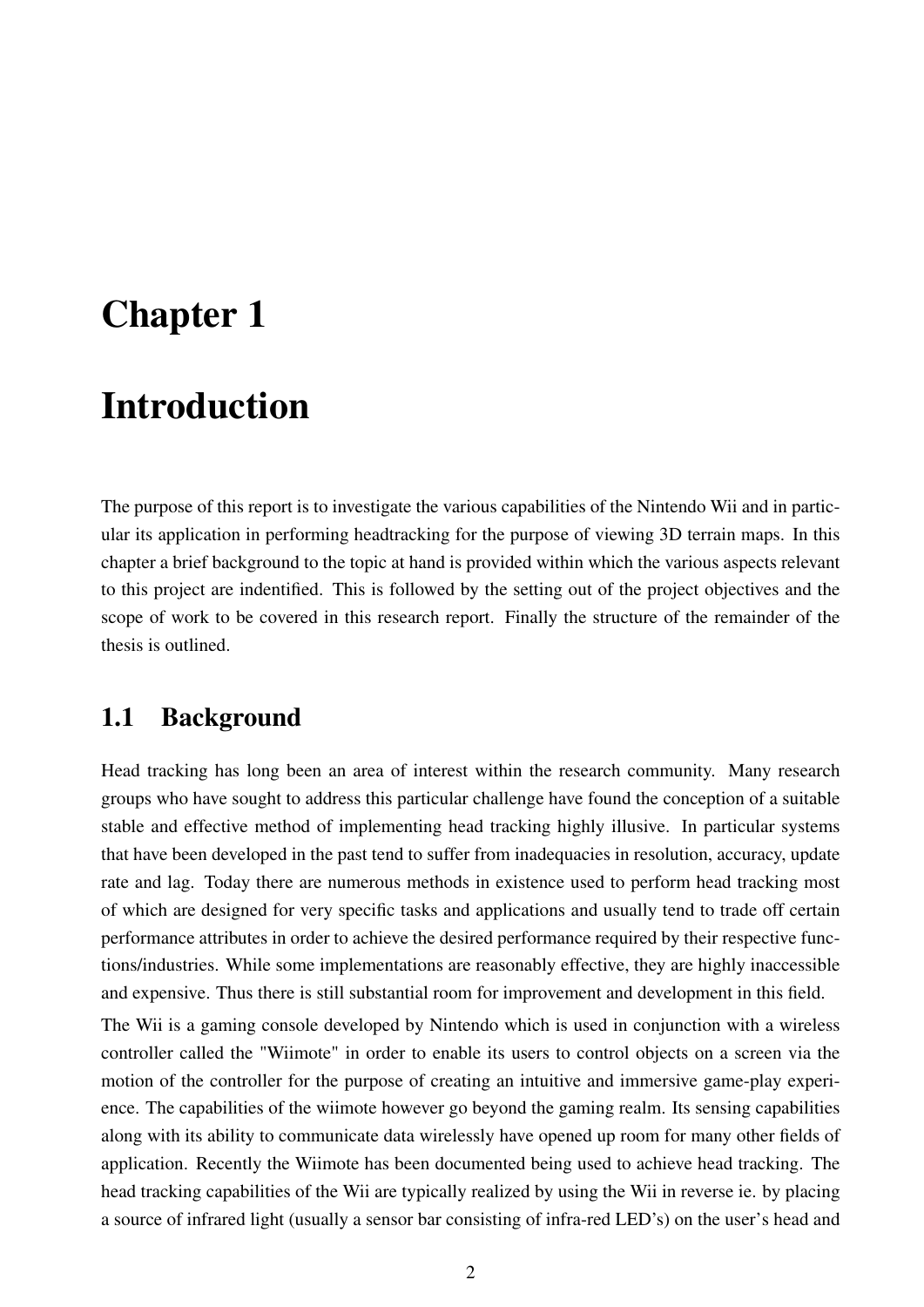

using the Wiimote's built-in infrared camera to detect the position of the light source and thus of the user's head. The Wii remote in combination with its sensor bar are able to provide measurements of distance, height, latitude and tilt relative to each other. These parameters can be retreived and fed into software which produces an image on the screen corresponding to what a user is expected to see ie. the image on a screen can then be modified in order to mimic the change in view that one experiences in reality when looking through a window from different perspectives. Thus the user experiences the illusion of viewing objects in 3d.

### <span id="page-9-0"></span>1.2 Problem Specification

This research report examines the performance and limitations of the Nintendo Wiimote with particular regard to its headtracking capabilities. This evaluation includes the assessment of the api's and libraries currently available for the purpose of developing various applications which interact with the Wiimote. It then further investigates the possibility of harnessing the headtracking capabilities of the Nintendo Wiimote in order to view three dimensional terrain maps interactively.

## <span id="page-9-1"></span>1.3 Objectives

The objectives of this project are as follows:

- To outline the theory of head tracking and provide some examples of the various configurations and methods developed thus far in order to achieve this function.
- To replicate the hardware/software used to perform headtracking with the Wiimote and carry out tests and simulations on this technology.
- To detail the theory of operation and limitations of the Nintendo Wiimote in its head tracking capacity.
- To investigate possible methods of extending the above mentioned functionality of the Wiimote in order to facilitate the viewing of 3d terrain maps interactively.

### <span id="page-9-2"></span>1.4 Scope and Limitations

This report addresses the remote sensing and position tracking capabilities of the Nintendo Wiimote. It deals specifically with determining the accuracy, sensitivity and limititations of this device and its ability to reliably provide the measurements required in order to perform head tracking. For the purpose of retrieving the data provided by the Wiimote this project will only make use of Wiimote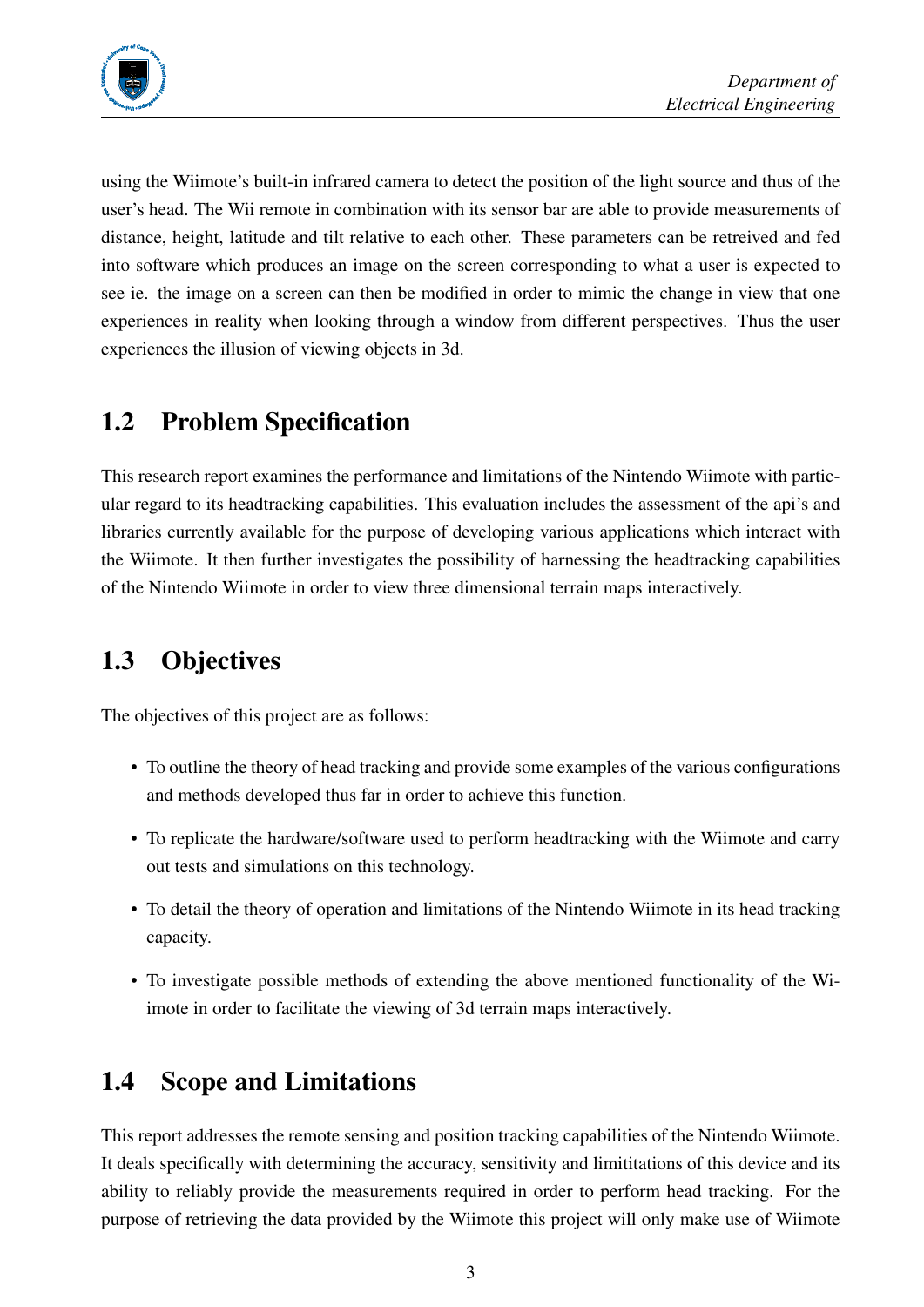

api's that have already been released. Due to the amount of time available for this project it will not be viable to develop a new one from scratch. Subsequently, any error introduced by the software or code used to retreive the data and measurements from the wiimote will merely be noted, but not corrected. This project will be making use of the  $C_{++}$  and  $C_{+}$  Wiimote api's as well as a few scripts which make use of the Python basedGlovePIE library. Api's written in other programming languages which potentially might perform more accurately and reliably are not covered. This is again due to the unavailability of the time required to learn other programming languages and their corresponding api's. This thesis does not adress the creation of terrain maps but rather assesses currently existing software and file formats for the purpose of determining which would be most convenient/suitable for implementation within the application of 3d terrain map viewing with the Wiimote. The software used and reviewed in this thesis is limited to open source software, this choice averted the time consuming and expensive exercise of obtaining licences for some of the other available software packages.

### <span id="page-10-0"></span>1.5 Plan of Development

The remainder of this report is presented as follows:

Chapter 2 begins by introducing the topic of head-tracking and outlining the problem at hand. The most commonly used technologies and techniques in previous work done in this field are reviewed and their merits discussed. Examples of some of the systems which have been developed in the past are then given and the implementation of some of these configurations is also briefly detailed.

Chapter 3 outlines the key aspects of the operation of the Nintendo Wiimote. Included in this is discussion is a breakdown of the Wiimote in terms of its its components and the technologies it makes use of.

Chapter 4 details the method and procedures that were followed in testing and verifying the various aspects of performance of the Wiimote. A summary of the results obtained is presented and then discussed. A basic outline of the programme used to interface with the Wiimote and retreive the data being transmitted by the Wiimote is also included here.

Chapter 5 reviews the various software aspects pertaining to this thesis including the Wiimote apis that were studied and the various 3d software packages and file formats experimented with in order to determine which were most suitable for the application of viewing 3d terrain maps with the Wiimote.

Chapter 6 is a consolidation of the report and brings together all the aspects discussed prior to it in order to make suggestions as to how an application that allows the viewing of terrains byhead motion can be developed. The merits and and various obstacles that are likely to be encountered in implementing these solutions are also mentioned in this discussion.

Chapter 7 is the final chapter of this research report consisting of the conclusions made based on the material presented and recommendations of future work that would be of interest to this topic.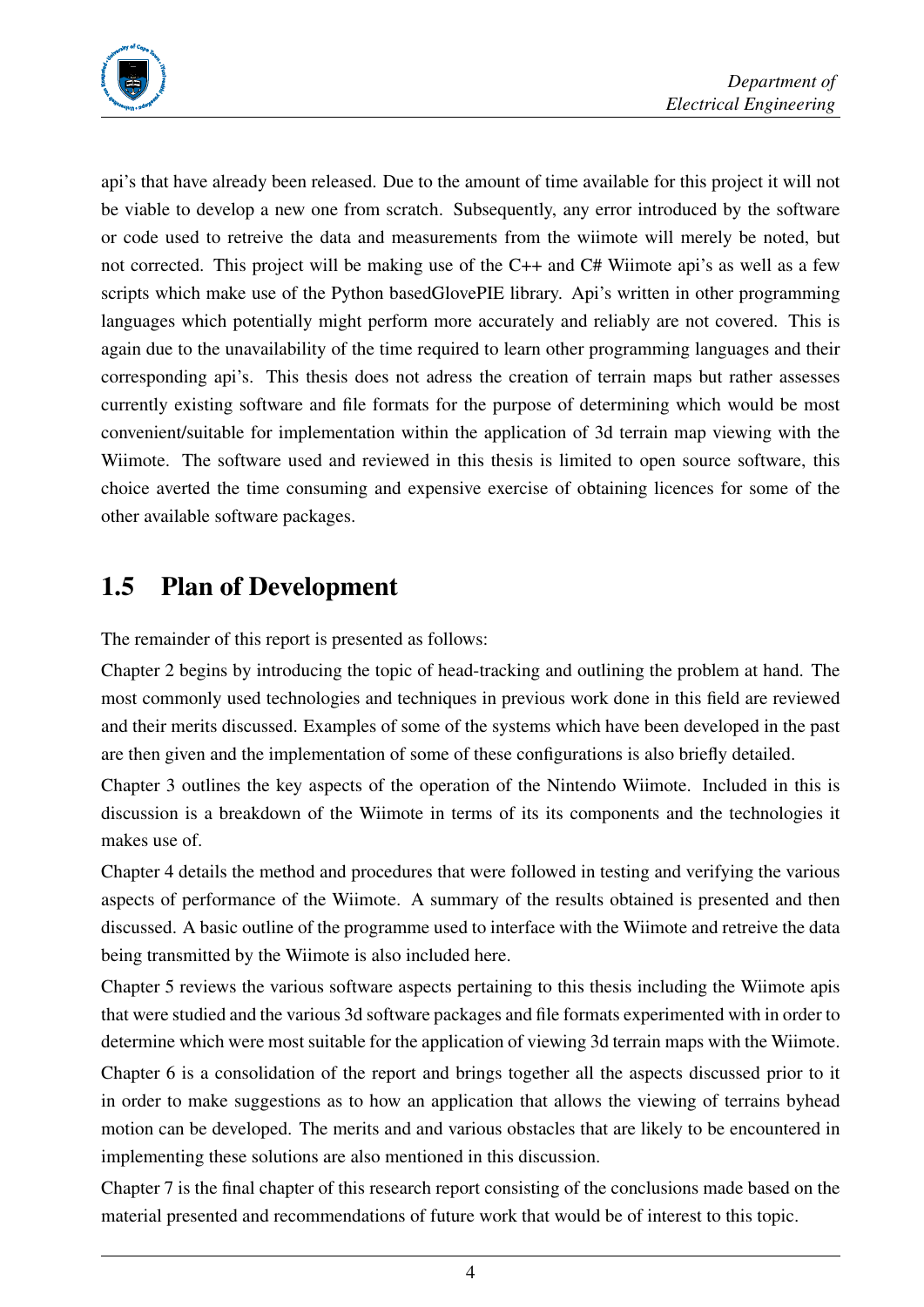# Chapter 2 Previous Work

Head tracking has been an area of technical interest for a very long time and even today it remains a feat that is highly sought after. The ability to effectively track the position and orientation of a user's head has implications extending from virtual reality gaming, to flight simulation and pilot training, and even into the medical faculty. As such it is understandable that many an attempt has previously been made in order to achieve this function. Some of the most popular technological systems employed in this endeavor include mechanical, magnetic, ultrasonic and optical systems[\[28\]](#page-54-0).

#### 2.1 Mechanical Head Tracking Systems

Mechanical head tracking configurations make use of mechanical linkages in order to measure the position and orientation of a head mounted unit or the direction of gaze of the user wearing the unit  $[28]$ . While the accuracy, resolution and frequency response provided by these types of setup is reasonably good, the mechanical linkages place a restriction on the movement that can be made by the head and greatly limit the range over which operation is possible[\[28,](#page-54-0) [31\]](#page-55-0). Mechanical setups do however have the added benefit of not being sensitive to environmental disturbances which would otherwise distort signals or obstruct line of sight as is the case with magnetic and optical systems[\[31\]](#page-55-0).

#### 2.2 Magnetic Head Tracking Systems

Magnetic motion detectors typically make use of orthogonally arranged coils to produce and transmit electric fields that interrogate sensors/receivers ware hich consist of a similar setup. These electric fields are then isolated in order to obtain data regarding the [x, y, z] translational coordinates as well as pitch, roll, and yaw [y,p,r] rotational co-ordinates which collectively provide measurement with six degrees of freedom (6 dof) of movement<sup>[\[17\]](#page-54-1)</sup>. Magnetic motion detectors are relatively small and cheap making them very popular for this type of application  $[28, 31]$  $[28, 31]$  $[28, 31]$ . In fact they are currently the most widely used motion tracking devices with Polhemus, a manufacturer of magnetic motion detection devices, claiming 70% of the motion detection market<sup>[\[17\]](#page-54-1)</sup>. The main shortfalls of magnetic motion detectors are that they are susceptible to interference from ferrous materials,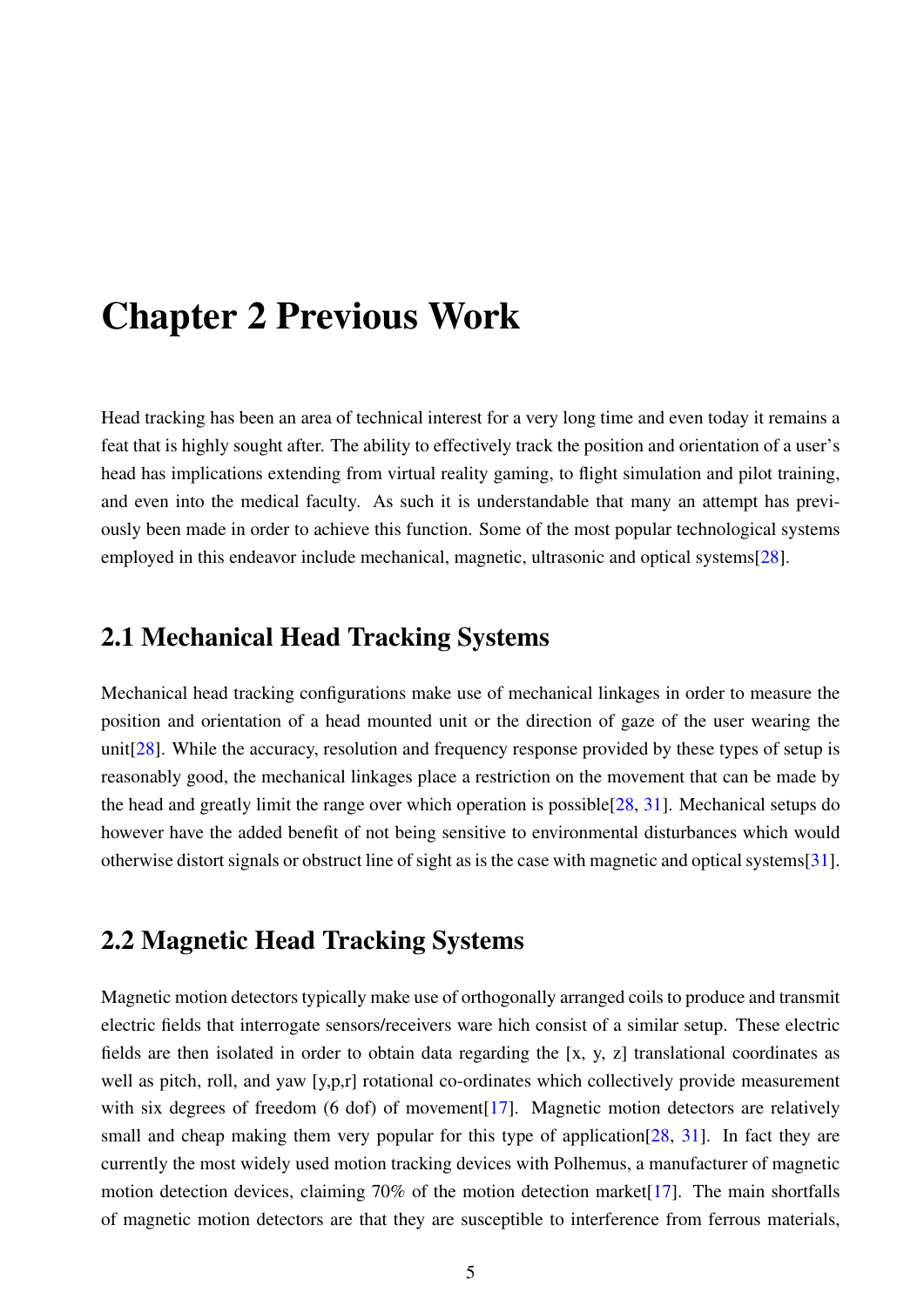

radio signals and various other devices which emit/distort electromagnetic waves[\[31\]](#page-55-0). The accuracy experienced with magnetic systems is also adversely affected by increasing distance[\[28,](#page-54-0) [17\]](#page-54-1).

## 2.3 Ultrasonic Head Tracking Systems

An ultrasonic configuration would typically consist of multiple ultrasonic transmitters attached to the head and the transmitted signals being received by receiver's placed on the frame of a screen. The coordinates and orientation of the head are then determined by the triangulation of the Time of Flight (tof) measurements. Tof measurements are simply measures of the time taken for are a particle, or in this case sound, to travel over a known distance. Variations in the speed of sound due to changes in air density as well as reflections of the sound waves are the main sources of error in most ultrasonic set ups[\[28\]](#page-54-0).

### 2.4 Optical Head Tracking Systems

There is also an abundance of optical systems used to perform head tracking. These can even be broken down further according the source of light they make use of. Sources that have been used include visible light, laser light and infra-red<sup>[\[28\]](#page-54-0)</sup>. Optical head tracking configurations also suffer from limited range of operability with the exception of laser light systems which have the ability to work over greater ranges. While optical head tracking systems are not susceptible to electromagnetic interference, they do require that line of sight be maintained between the receiving and transmitting parties. In addition they are also subject to error introduced by the presence of other light sources and reflections. In one particular optical configuration a camera is attached to a head band and views eight 3d reference points placed on a computer monitor. In order to track the user's head, an image processing board is then used to continuously calculate the camera's pose with respect to the eight reference points on the monitor[\[31\]](#page-55-0). Another configuration makes use of a ceiling which has been tiled with led's. The user then wears a helmet with photo-sensors/cameras attached to it. The images created by the led's seen by the sensors are used in conjunction with the known led positions to locate and track the position of the wearer's head. This is also known as a cellular head tracking system[\[28\]](#page-54-0). Many other variations of this theme and technology exist. Optical head tracking systems have enjoyed success particularly in their use in aircraft cockpits[\[28\]](#page-54-0).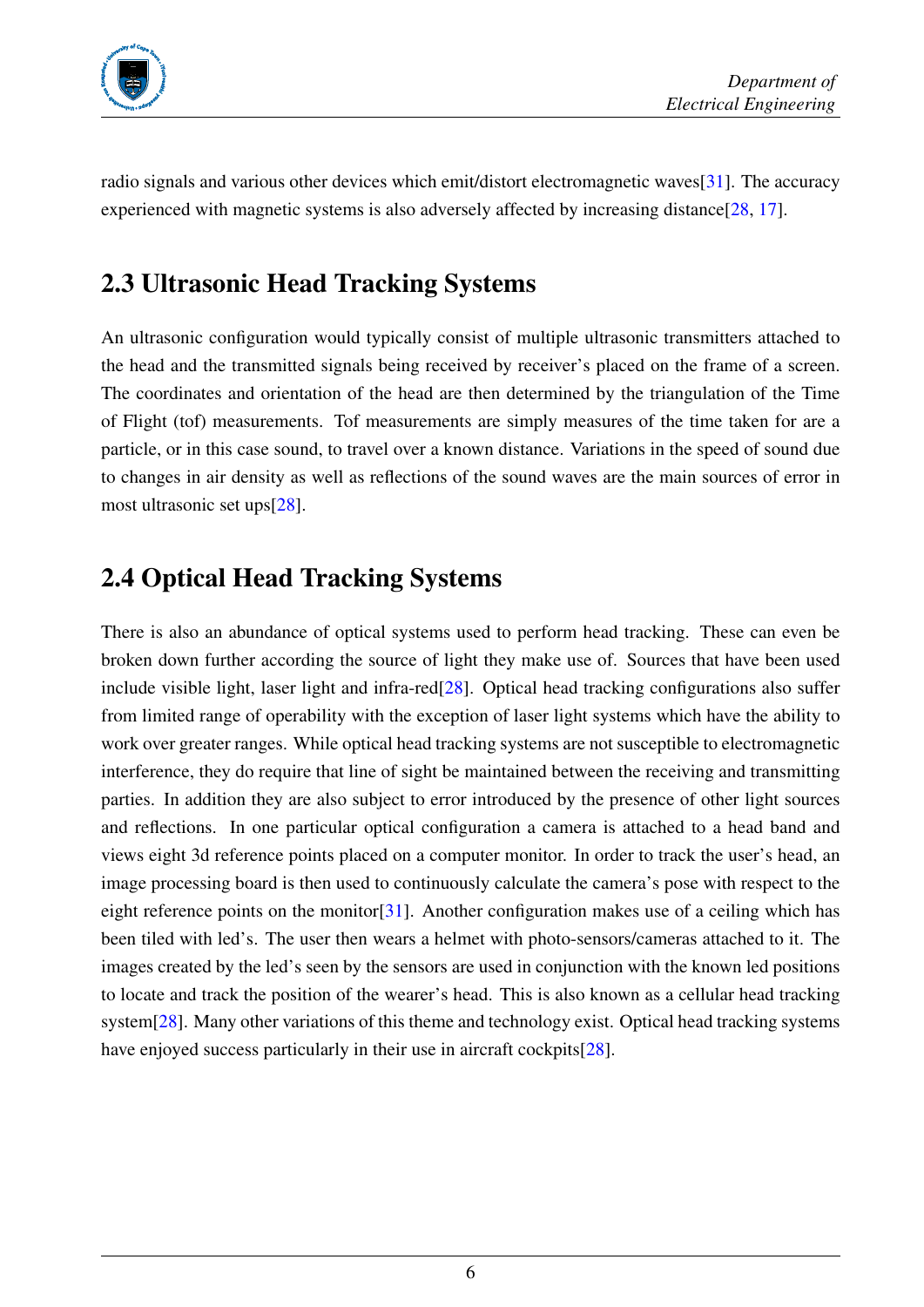# Chapter 3 Wiimote Theory of Operation

#### 3.1 Breakdown of the Wiimote and its Components

The Nintendo Wiimote is a game controller or joystick designed to be used with the Nintendo Wii game console. This joystick is unique not only because of its unusual design, but also because it is connected wirelessly to the host console. As seen in figure 1, the Wiimote consists of a power button in the top left corner below which is a typical directional pad made up of four buttons arranged in a cross configuration. There is an "A" button situated below the directional pad and a "B" button directly underneath on the reverse side of the controller. In addition there is a "home" button with "+" and "-" buttons on either side of it, a small speaker below which are the "1" and "2" buttons and four leds. The Wiimote has dimensions 148mm x 36.2mm x 30.8mm and is powered by 2 "AA" batteries. Internally the wiimote consists of an infrared camera, a Broadcom BCM2042 Advanced Wireless Keyboard/Mouse Bluetooth Chip, a ADXL330 3-axis iMEMS accelerometer integrated circuit, 128kbit I2C serial EEPROM chip, a MSOP-8pin Mobile Phone Speaker Driver and a small motor with an unbalanced weight attached to it creating the "rumble" vibrating effect of the controller[\[18,](#page-54-2) [19,](#page-54-3) [20\]](#page-54-4).



Figure 1.1: Photograph of the back and front views of the Nintendo Wiimote

<span id="page-13-0"></span>The BCM2042 is a single-chip bluetooth device complete with an on-board 8051 processor and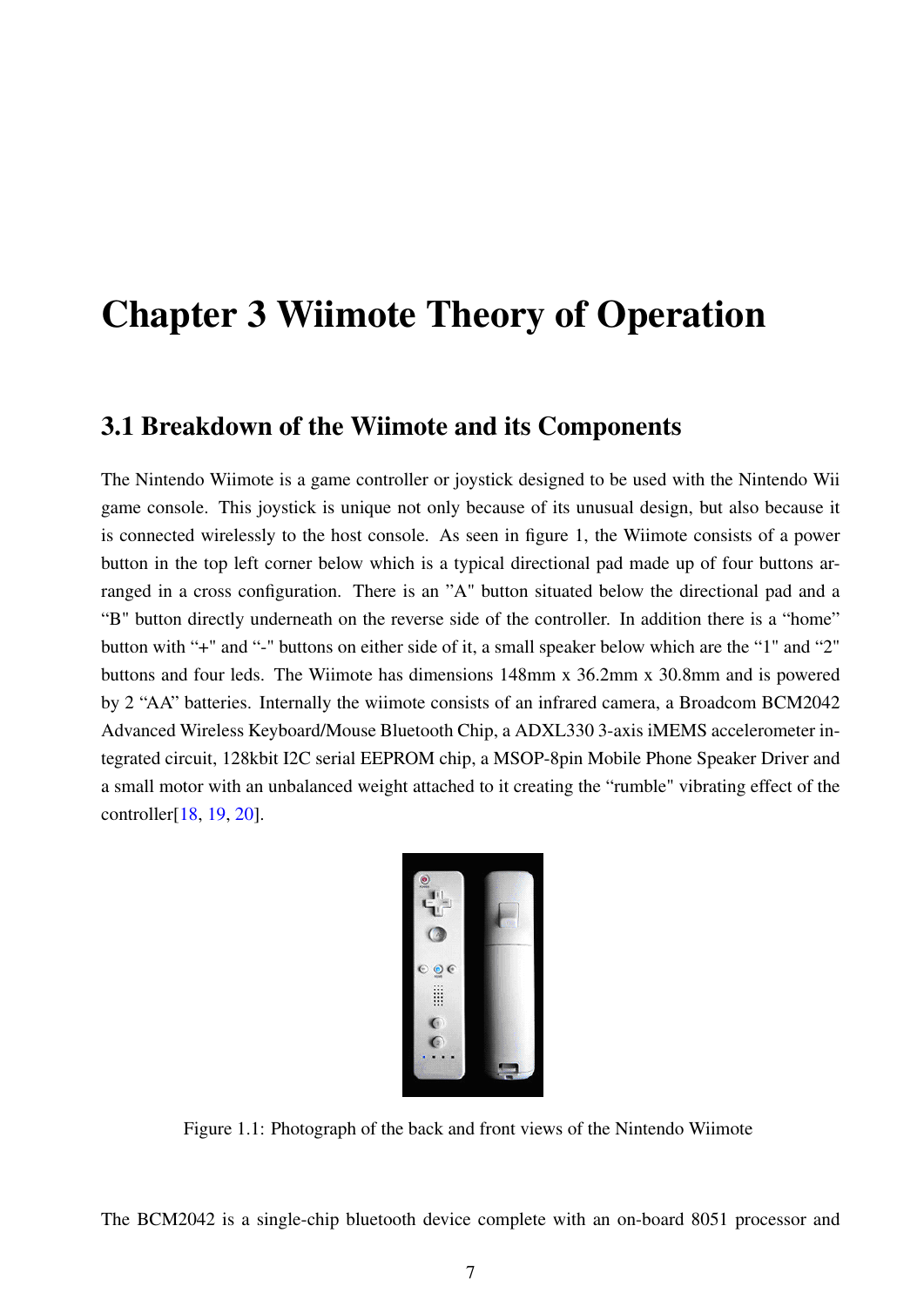

RAM/ROM memory as well as full Bluetooth stack and Human Interface Device (HID) profile [\[18,](#page-54-2) [19,](#page-54-3) [22\]](#page-54-5). The USB Human Interface Device class defines the features available and the procedures to be followed in order to facillitate communication between HIDs. These would typically be keyboards, mouses, pointing devices, joysticks and other gaming devices, and any other devices used by humans to interact with a computer. The USB HID device class definition essentially enables all hardware, which makes use of the USB HID class, to be operable under any software. The Bluetooth HID profile simply extends the USB HID class to enable a device with Bluetooth wireless communications to support USB HID services over the Bluetooth protocol stack[\[19,](#page-54-3) [21\]](#page-54-6).

The ADXL330 is small lower power 3-axis accelerometer IC with a full-scale range of  $\pm 3$  g. The user has the ability to set the bandwidth of the accelerometer by adjusting the capacitors at the Xout, Yout, and Zout pins (shown in Figure [1.2\)](#page-14-0). The range that can be achieved for the X and Y axes is 0.5 Hz to 1600 Hz, while for the Z axis it is 0.5 Hz to 550 Hz[\[19,](#page-54-3) [1,](#page-53-0) [25\]](#page-54-7).



<span id="page-14-0"></span>Figure 1.2: Schematic of the ADXL330 Accelerometer IC

### 3.2 Connecting and Communicating with the Wiimote

In order to connect to the wiimote, one has put it into "discoverable" mode and then interrogate it with the host Bluetooth HID driver. The Wiimote can be placed in "discoverable" mode by either pressing both the "1" and "2" buttons simultaneously or by pressing the small red sync button on the inside of the battery compartment. When in "discoverable" mode, the leds will blink for twenty seconds during which time the HID driver on the host should connect to the wiimote. If this period elapses without a connection having been established, the Wiimote will turn itself off again.

Data describing the Wiimote in terms of its mode of operation, state of its components and other related information is encapsulated in a HID descriptor block. This block consists of a catalog of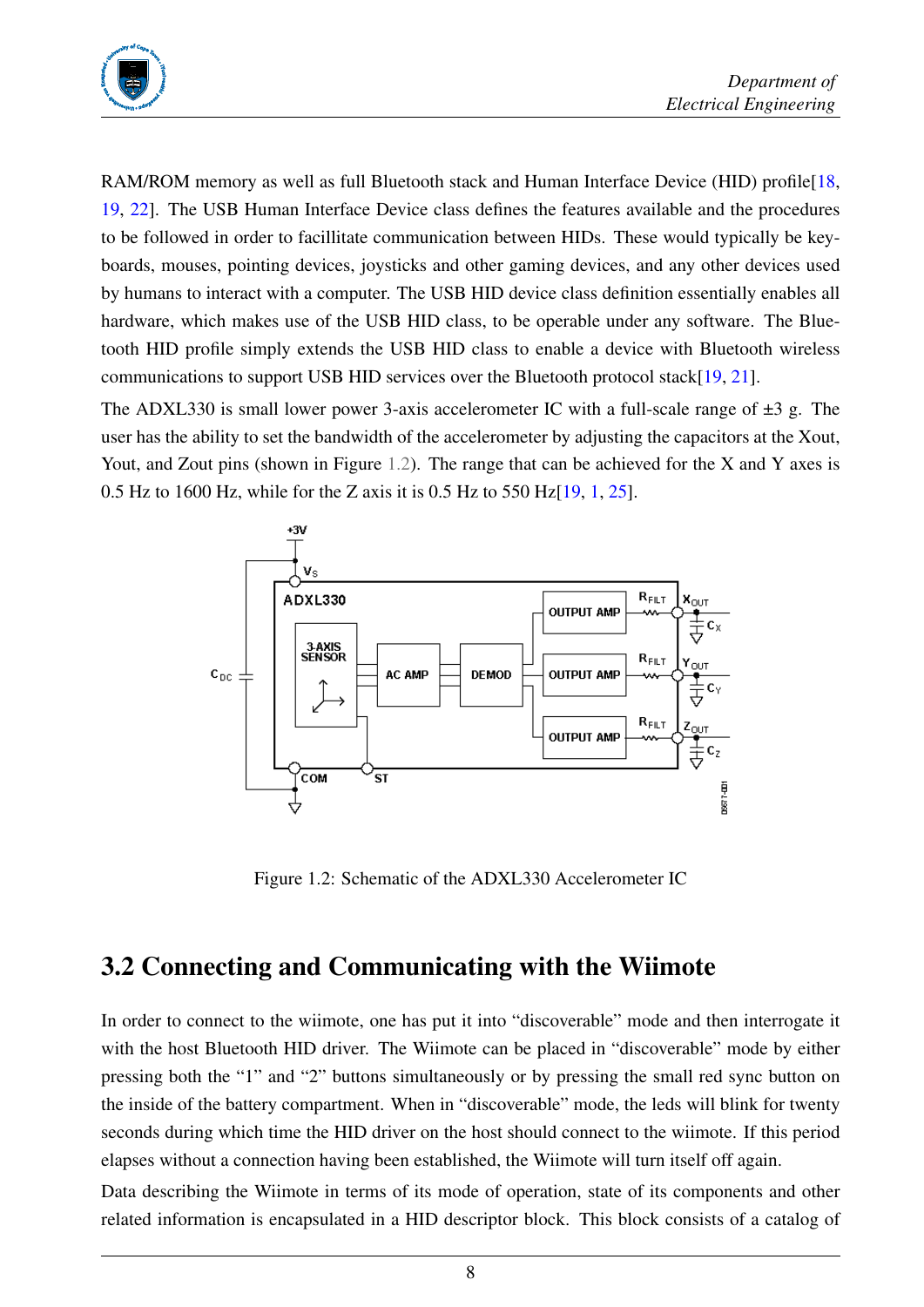

reports which can be sent at a frequency of up to 100 reports per second. In order to retreive the HID block of the Wiimote, the host must interrogate it with the Bluetooth Service Discovery Protocol (SDP)[\[18\]](#page-54-2). The function of SDP is to determine which services are available (ie. what services other Bluetooth devices are offering) and what the characteristics of these available services are. This is particularly important in the Bluetooth environment due to the dynamic nature of the set of available services. Service availability in the Bluetooth environment is largely determined and affected by RF proximity of devices in motion. SDP implements a request/response model that entails the exchange of one request protocol data unit (PDU) for every one response PDU. In the Bluetooth context SDP is usually implented over the L2CAP transport protocol[\[23\]](#page-54-8).



<span id="page-15-0"></span>Figure 1.3: Flow chart showing the flow control provided by SDP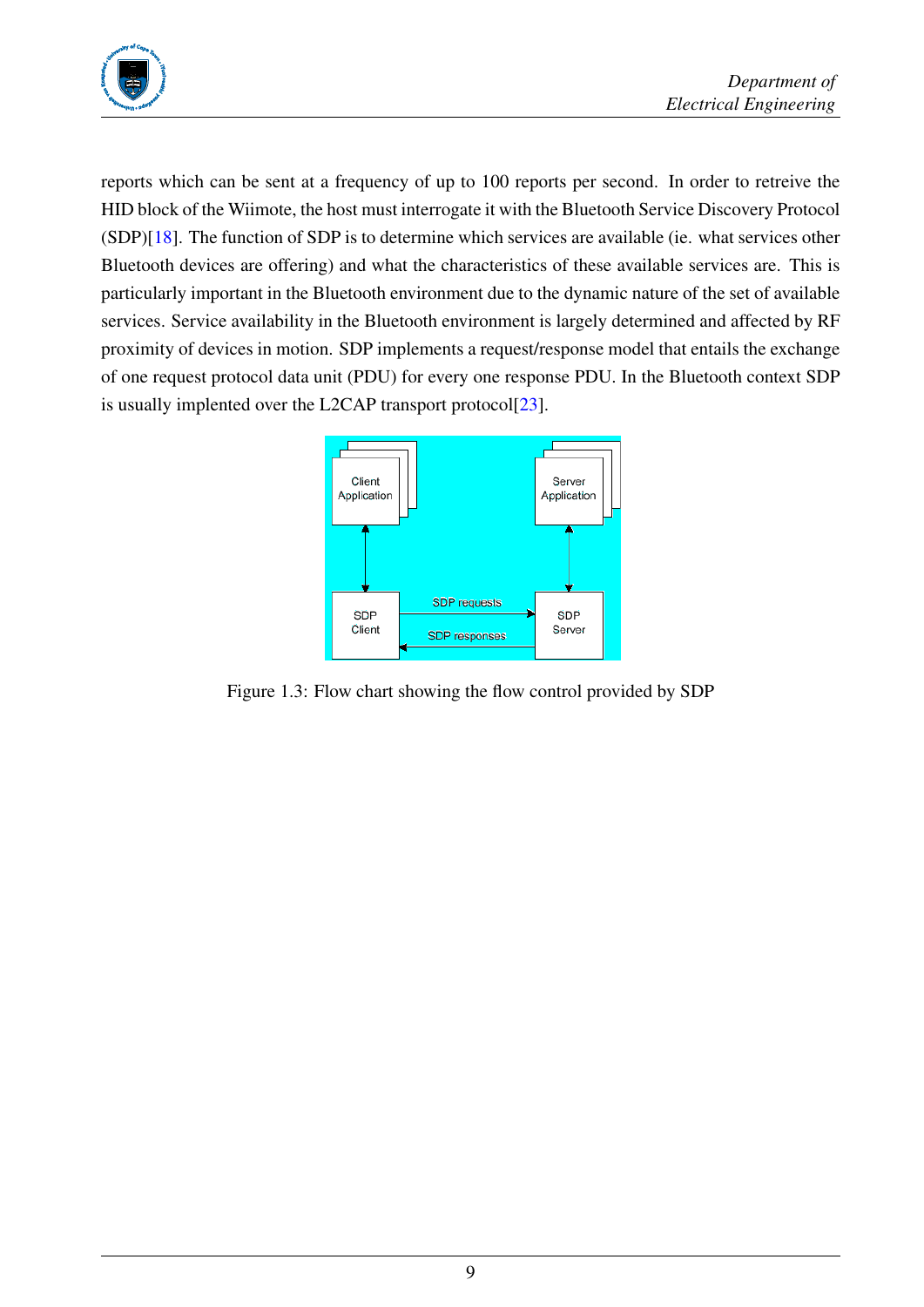

The reports residing in the HID descriptor block are similar in function to network ports. Each report is dedicated to a specific service, reports however are unidirectional. For each report the HID descriptor lists the direction and payload size of the report. Table [1.1](#page-16-0) shows a human readable version of a typical Wii HID descriptor block. The output refers to packets sent from the host to the Wiimote, while the input refers to packets sent from the Wiimote to the host.

| Output       |                        |                            | Input        |                 |                                                            |  |
|--------------|------------------------|----------------------------|--------------|-----------------|------------------------------------------------------------|--|
| Report<br>ID | Payload<br><b>Size</b> | Known<br><b>Functions</b>  | Report<br>ID | Payload<br>Size | <b>Known Functions</b>                                     |  |
| 0x11         | 1                      | Player LEDs.               | 0x20         | 6.              | <b>Expansion Port</b>                                      |  |
|              |                        | Rumble                     | 0x21         | 21              | Read data                                                  |  |
| 0x12         | 2                      | <u>Report type /</u><br>ID | 0x22         | 4               | Write data                                                 |  |
|              |                        |                            | 0x30         | 2               | Buttons only                                               |  |
| 0x13         | 1                      | IR Sensor<br>Enable        | 0x31         | 5               | <b>Buttons   Motion Sensing</b><br>Report                  |  |
| 0x14         | 1                      | <u>Enable speaker</u>      |              |                 | Buttons   Expansion Port                                   |  |
| 0x15         | 1                      | Controller                 | 0x32         | 16              | IR??                                                       |  |
| 0x16         | 21                     | status<br>Write data       | 0x33         | 17              | Buttons   Motion Sensing<br>Report                         |  |
| 0x17         | 6                      | Read data                  | 21<br>0x34   |                 | Buttons   Expansion Port                                   |  |
| 0x18         | 21                     | <u>Speaker data</u>        |              |                 | IR??                                                       |  |
| 0x19         | 1                      | <u>Mute speaker</u>        | 0x35         | 21              | <b>Buttons   Motion Sensing</b>                            |  |
| Ox1a         | 1                      | $IR$ Sensor                |              |                 | Report   Expansion Port                                    |  |
|              |                        | Enable 2                   | 0x36         | 21              | Buttons   Expansion Port  <br>IR??                         |  |
|              |                        |                            | 0x37         | 21              | <b>Buttons   Motion Sensing</b><br>Report   Expansion Port |  |
|              |                        |                            | 0x38         | 21              | <u> Buttons   Motion Sensing</u><br>Report   IR            |  |
|              |                        |                            | 0x3d         | 21              | Euttons   Expansion Port  <br>IR??                         |  |
|              |                        |                            | 0x3e         | 21              | Buttons   Motion Sensing<br>Report   IR??                  |  |
|              |                        |                            | 0x3f         | 21              | Buttons   Motion Sensing<br>Report   IR??                  |  |

<span id="page-16-0"></span>Table 1.1: Wii Bluetooth HID Descriptor Block

Button presses on the Wiimote automatically generate an input report comprising of a 2-byte bitmask with the current state of all the buttons. The bit assignments for the buttons, arranged in big endian order, are shown in Table [1.2.](#page-17-0)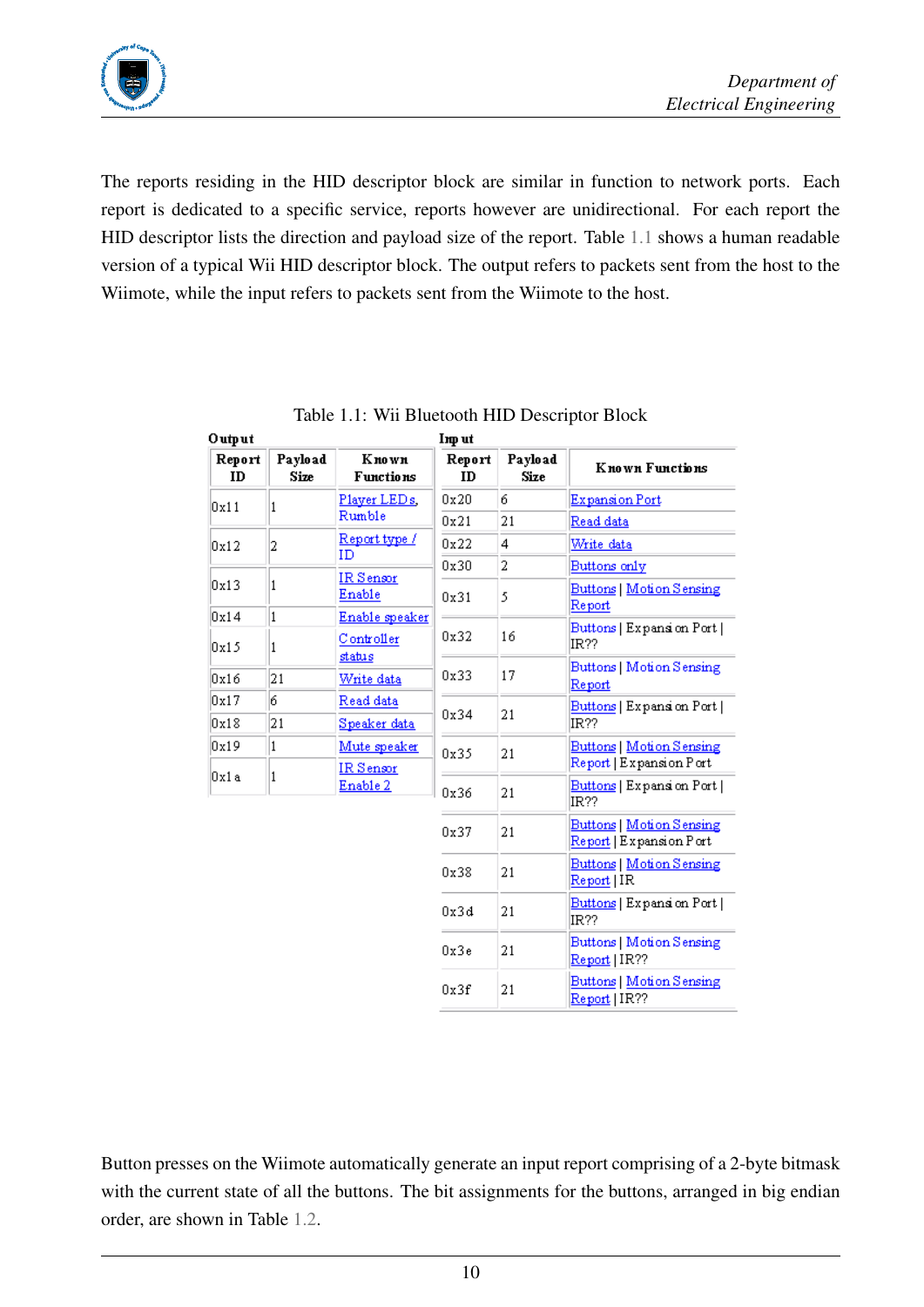

| <b>Button</b>                                                                                     | Number (dec)  Value (hex) |        |
|---------------------------------------------------------------------------------------------------|---------------------------|--------|
| Two                                                                                               |                           | 0x0001 |
| One                                                                                               | 12                        | 0x0002 |
| в                                                                                                 | Β                         | 0x0004 |
| Α                                                                                                 | 4                         | 0x0008 |
| Minus                                                                                             | 5                         | 0x0010 |
| ?? Unknown (motion reports) ??;<br>or Z Acceleration, bit 6 (report3E) or bit 2 (report 3F)       |                           | 0x0020 |
| X Acceleration LSB (motion reports);<br>or Z Acceleration, bit 7 (report 3E) or bit 3 (report 3F) |                           | 0x0040 |
| Home                                                                                              | 18                        | 0x0080 |
| Left                                                                                              | 19                        | 0x0100 |
| Right                                                                                             | 10                        | 0x0200 |
| Down                                                                                              | 11                        | 0x0400 |
| Up                                                                                                | 12                        | 0x0800 |
| Plus                                                                                              | 13                        | 0x1000 |
| Y Acceleration LSB (motion reports);<br>or Z Acceleration, bit 4 (report3E) or bit 0 (report 3F)  | 14                        | 0x2000 |
| Z Acceleration LSB (motion reports);<br>or Z Acceleration, bit 5 (report3E) or bit 1 (report 3F)  | 15                        | 0x4000 |
| ? Unknown ?                                                                                       | 16                        | 0x8000 |

<span id="page-17-0"></span>Table 1.2: Wiimote Button Bit Assignment

### 3.3 Motion Sensing

The ability of the Wiimote to detect any motion which it undergoes is provided by the the ADXL330 3-axis linear accelerometer IC present in the architecture of the Wiimote. The ADXL330 is located slightly to the left of the "A" button and has a cordinate system as shown in figure 4. The Wiimote is able to detect motion in the 3 linear translation directions  $(X, Y, Z)$  and the 3 rotation angles (pitch, roll, yaw)[\[18\]](#page-54-2). When at rest the Wiimote experiences a force of 1G perpendicular to the surface upon which it rests as a result of the force that holds it up against gravity. Thus when properly calibrated the Wiimote should read zero on two of its axes and one on the other while at rest. All axes should ideally read zero when the Wiimote is in freefall.

The ADXL330 IC is made up of micro-mechanical structure or mass which rests on silicone springs. When the Wiimote experiences an acceleration the mass is forced to exert a force on its supporting springs. The subsequent displacement of the spring system causes a change in capacitance which in turn is measured as a proportional voltage. This signal is then digitized to an 8 bit unsigned integer and made available in the Wiimote's status report[\[18,](#page-54-2) [1\]](#page-53-0). In order to access the Wiimote's motion sensing data the host must send a "SET\_REPORT" request to channel 0x12. This would typically look as follows:*(52) 12 00 31*

The hexadecimal number in parenthesis (ie. the first byte) is the report or channel ID. The second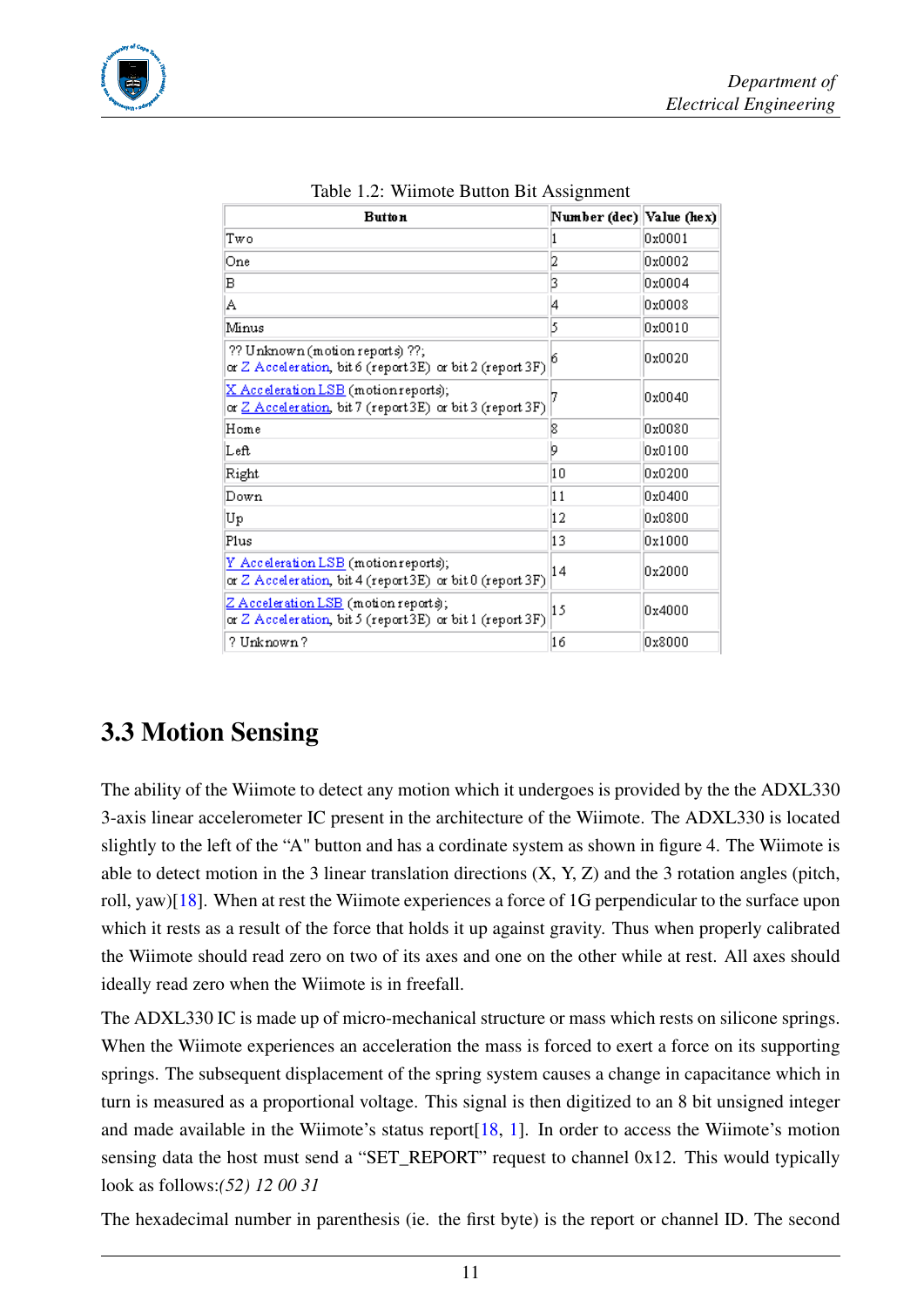



<span id="page-18-0"></span>Figure 1.4: Coordinate System of the Wiimote's internal accelerometer

byte is the channel to which the request is going. The third byte specifies the channel mode. The bitmask x00 means that output is only generated when a button is pressed or released. The fourth byte specifies the channel to which the sensor output data must be sent. Upon receiving this request, the Wiimote responds by sending a stream of data input packets containing the accelerometer's X,Y and Z readings to the specified channel, in this case x31.

This would typically look as follows: *(a1) 31 40 20 86 8a a5*

In this stream bytes 3 and 4 are button values while x86, x8a and xa5 are the values measured on the X,Y and Z axes respectively. All the packet conventions can be found in the Bluetooth HID specification. For the purpose of this thesis it is worth noting some of the channel modes which are of particular interest. Mode 0x30 requests data regarding the state of only the buttons. Mode 0x31 requests motion sensor data. Mode 0x32 requests IR camera data, while mode 0x33 requests both IR camera and motion sensor data[\[18\]](#page-54-2).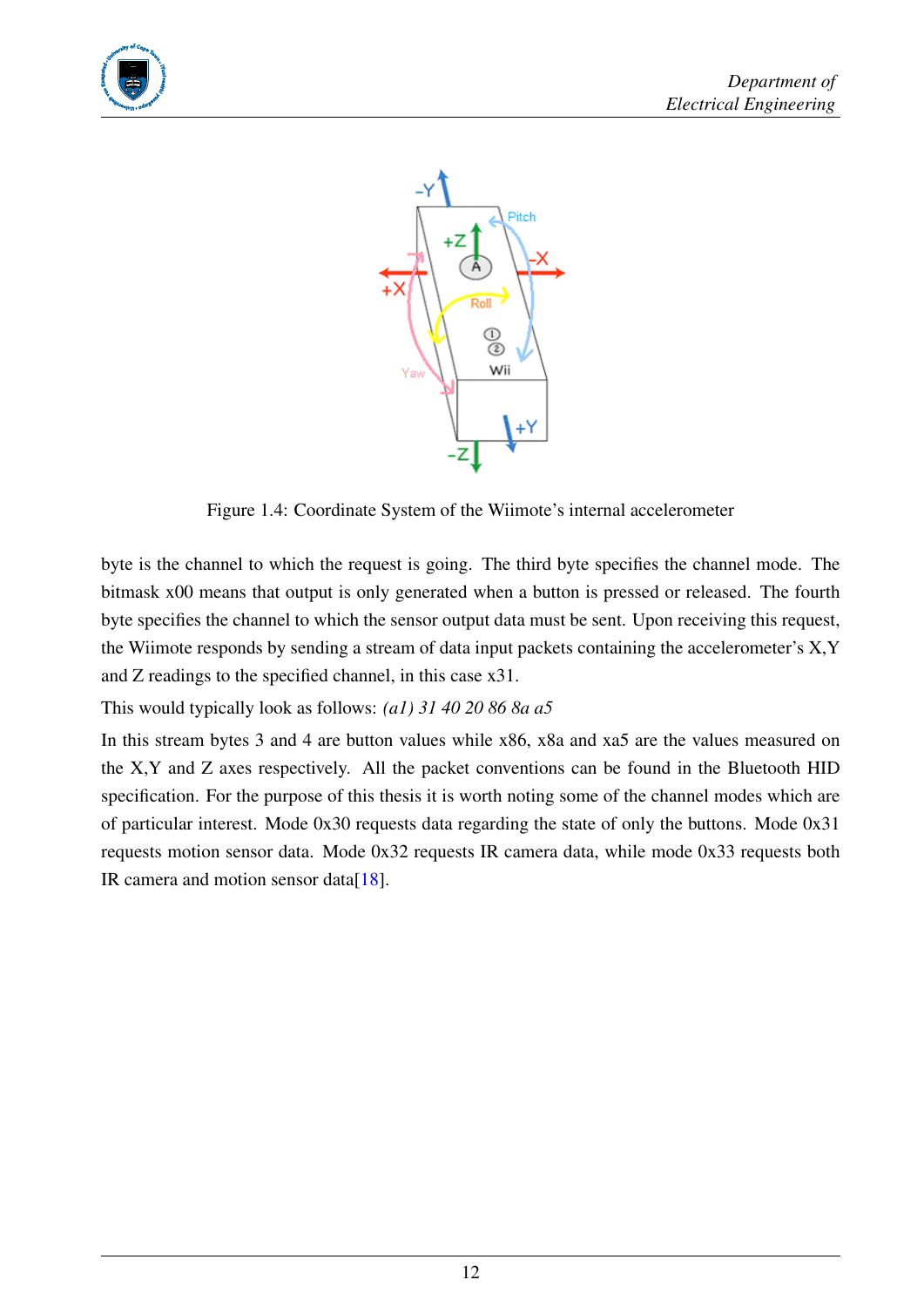# Chapter 4 Testing and Verification of Performance of the Wiimote

In order to assess the suitability of the wiimote for various applications such as motion detection and head tracking it is neccessary to conduct testing of the device. The testing performed on the wiimote is inteded to determine the limitations and boundaries of the performance of the wiimote. The main aspects of performance to be investigated in the wiimote are its infra-red position tracking capabilities, acceleration and tilt measurement.

### 4.1 The Pendulum Test

#### 4.1.1 Aim

The aim of this test is to observe the output of the Wiimote's acceleration sensor in order to determine what this output represents, how accurate it is and how sensitive this is.

#### 4.1.2 Apparatus and Setup

The setup consists of two wooden beams supporting a flat wooden board from which the wiimote is suspended by means of a wire. The wire is bent into in a "U" shape and the free ends are attached to the sides of the Wiimote. The bent segment of the wire is flattened and placed in a groove in the flat wooden board. The groove is then covered with a smal piece of paper and sealed with masking tape, creating a "hinge-like" mechanism which allows the Wiimote to swing freely while restricting its movement to a single plane.

Interaction with the Wiimote's sensors is facillitated by G-Force Logger, a Wiimote application written in C# which retrieves, displays and records/stores the current state of the wiimote in a text box. The user has the option of specifying the interval between Wiimote-state-data retrieval in milliseconds. The interval specified by the user is neccessarily required to be an integer greater than or equal to one. In order to begin the data retrieval, the "B" button on the Wiimote must be pressed. Once the user is satisfied with the data recorded, the "B" button can then be pressed again to stop the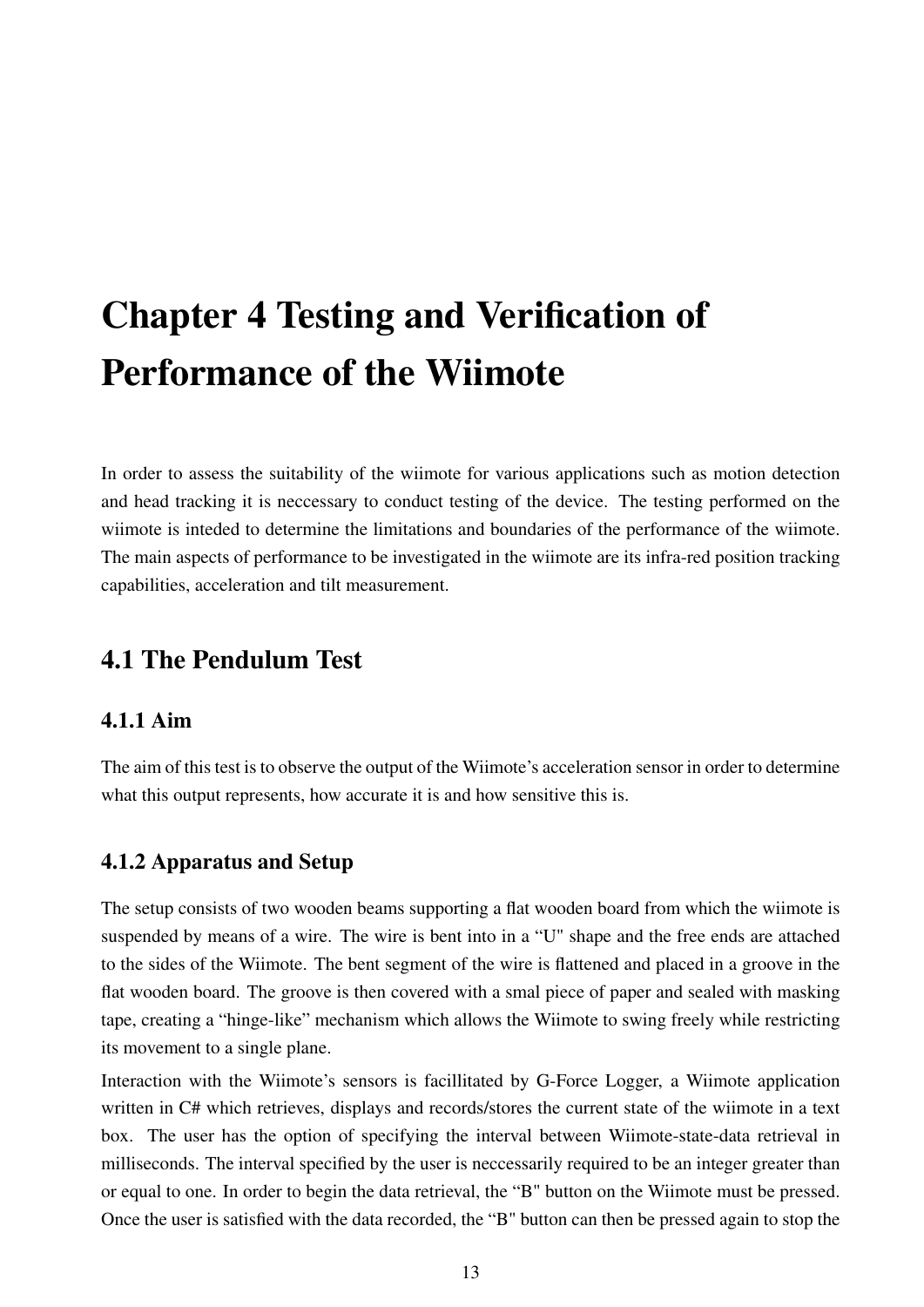



<span id="page-20-0"></span>Figure 1.5: Wiimote Pendulum System

recording. For the purpose of analysing the data obtained, the user then has the option of copying the logs recorded to the "clipboard" from which it can be pasted into a data analysis package of the user's choice.

#### 4.1.3 Test Procedure

The test commenced by connecting the Wiimote to the computer (via Bluetooth) and then running the G-Force Logger application. While the Wiimote was at its rest position, it was verified that the Wiimote was correctly calibrated. This was done by observing the acceleration and angles measured on each axis, which are displayed in text labels on the application's Graphic User Interface. The system was adjusted until these values reflected what was expected for the particular orientation of the Wiimote. The Wiimote was then displaced by a certain angle from its rest position. Once the value read by the G-Force Logger corresponded to the desired angle, the "B" button was pressed and the Wiimote released. The resulting oscillation of the pendulum system was then observed until it returned to rest. The "B" button was then pressed again in order to stop the recording of data and the recorded data was copied and pasted into Microsoft Excel.

This procedure was repeated for five different angles of displacement. After a set of angles had been observed, the orientation of the Wiimote was changed in order to vary the plane of oscillation and the entire test repeated. The planes in which pendulum motion was observed were the YZ and XZ planes.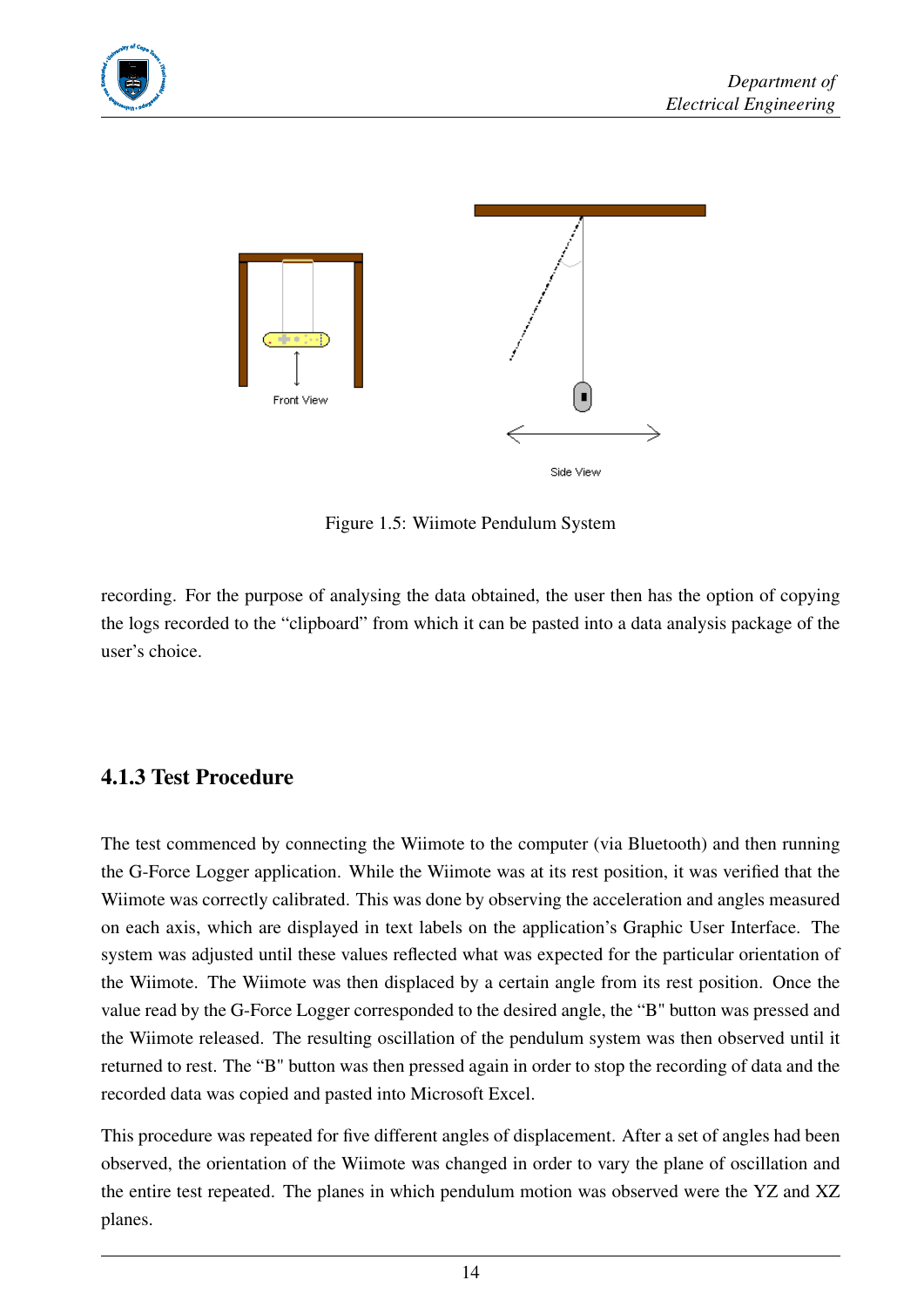

#### 4.1.4 Calculations and Results

The following is a summary of the calculations made and results obtained from the Wiimote pendulum test conducted.

|    |       |       |        | Angle (degrees)  Accel. Y-axis (G)  Accel. Z-axis (G)  Res. Accel. (G)  Res. Accel. (m/s^2)  Calc. Tang. Accel. |        |
|----|-------|-------|--------|-----------------------------------------------------------------------------------------------------------------|--------|
| 10 | 0.152 | 0.161 | 0.2207 | 2.1650                                                                                                          | 1.7035 |
| 16 | 0.231 | 0.2   | 0.3048 | 2.9900                                                                                                          | 2.7040 |
| 23 | 0.23  | 0.4   | 0.4614 | 4.5264                                                                                                          | 3.8331 |
| 40 | 0.384 | 0.64  | 0.7464 | 7.3218                                                                                                          | 6.3057 |
| 60 | 0.576 | 0.88  | 1.0517 | 10.3177                                                                                                         | 8.4957 |

<span id="page-21-0"></span>Table 1.3: Results of the Wiimote Pendulum Test for the YZ plane

In Table 3, Accel Y and Accel Z are the actual accelerations, in G, measured from the tests. Because Accel Y and Accel Z represent the acceleration of the Wiimote along the perpendicular Y and Z axes respectively they can be considered as the components of the resultant acceleration experienced by the Wiimote. This resultant acceleration, Res. Accel, is calculated according to equation [1.1](#page-21-1)

<span id="page-21-1"></span>
$$
\sqrt{(AccelY)^2 + (AccelZ)^2}
$$
 (1.1)

At the point of release this can be considered to be the instantaneous tangentional acceleration experienced by the Wiimote. Calc. Tang Accel. is the calculated and expected tangentional acceleration obtained by the formula:

$$
a_T = \theta^{''} \times r
$$

Where  $\theta$ <sup>"</sup> is the angular acceleration which the Wiimote pendulum undergoes and *r* is the radius of the arc of the rotational motion. The angular acceleration is given by equatio[n1.2,](#page-21-2)

<span id="page-21-2"></span>
$$
\theta'' = -\frac{G}{r} \sin \theta \tag{1.2}
$$

where G is the gravitational constant, and  $\theta$  is the angle of displacement from the vertical/rest position.

The results of the tests conducted correspond to  $G = 9.81 \text{ms}^{-2}$  and  $r = 0.298 \text{mm}$ .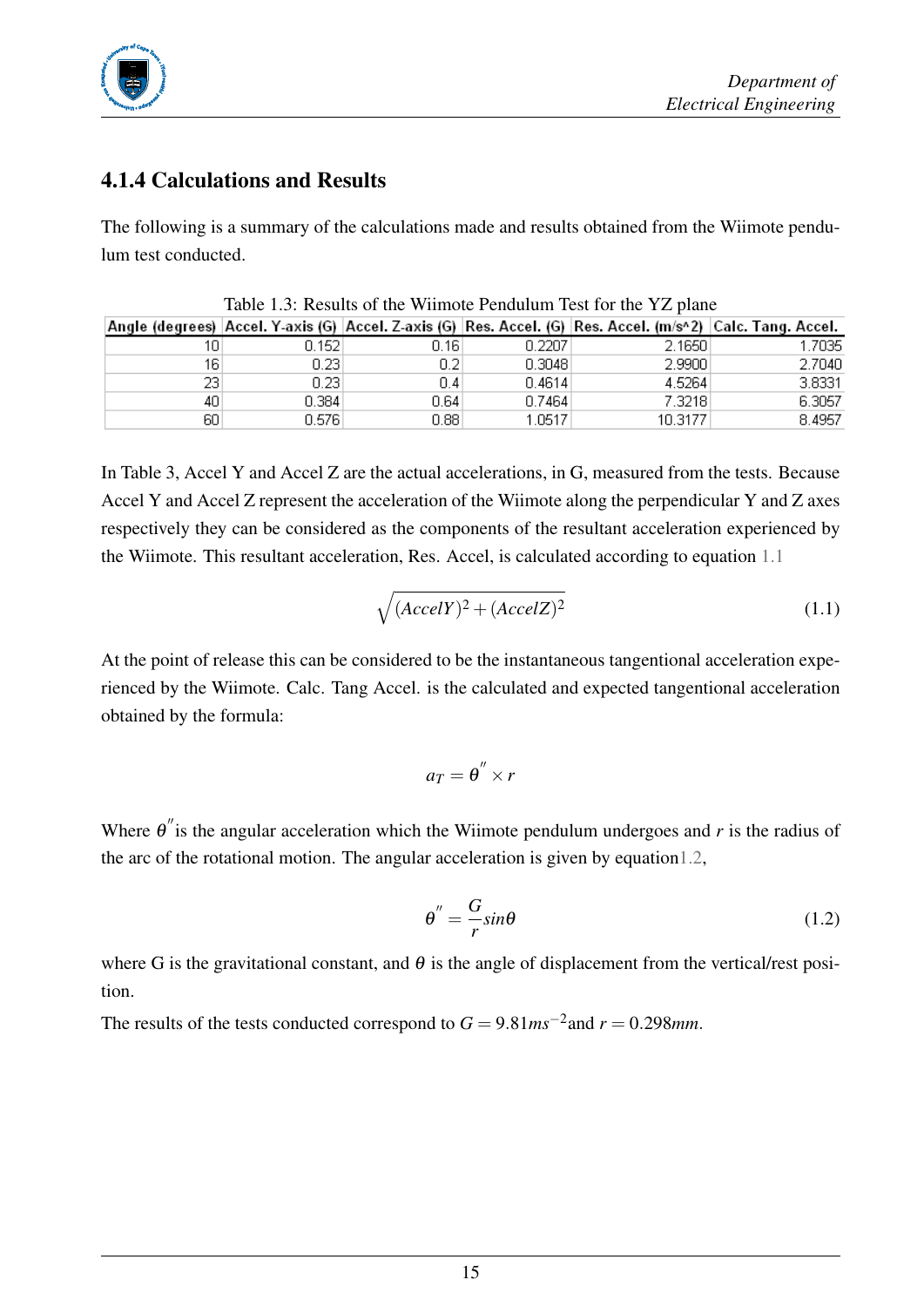

Figure [1.6](#page-22-0) shows the comparison between the calculated and measured accelerations for the relative angles of displacement.



<span id="page-22-0"></span>Figure 1.6: Comparison of measured acceleration against calculated acceleration for Y-Z plane

The following is the set of results obtained for the X-Z plane.

|     |           |      | Angle (degrees)  Accel, Y-axis (G)  Accel, Z-axis (G)  Resultant Accel, (G)  Res.Accel, (m/s^2)  Calc, Tang, Accel |        |        |
|-----|-----------|------|--------------------------------------------------------------------------------------------------------------------|--------|--------|
|     | $0.154$ i | 0.16 | 0.2221                                                                                                             | 2.1785 | .53461 |
| 16  | 0.269     | 0.08 | 0.2806                                                                                                             | 2.7531 | 2.7040 |
| 30  | 0.462     | 0.28 | 0.5402                                                                                                             | 5.2996 | 4.9050 |
| 361 | 0.577     | 0.24 | 0.6249                                                                                                             | 6.1305 | 5.7662 |
| 41  | 0.654     | 0.28 | 0.7114                                                                                                             | 6.9790 | 6.4359 |

<span id="page-22-1"></span>Table 1.4: Results of Wiimote Pendulum Test for the XZ plane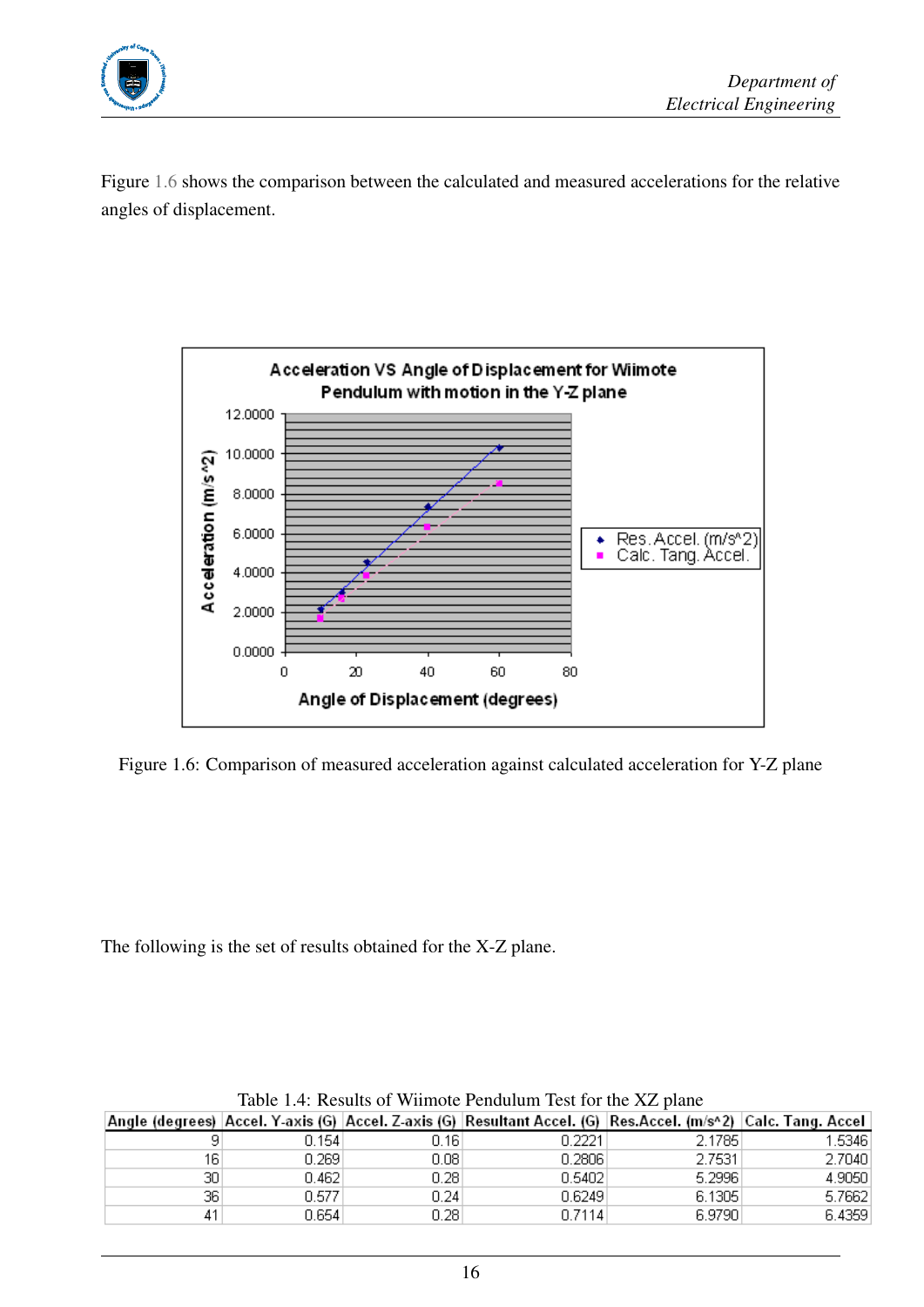



<span id="page-23-0"></span>Figure 1.7: Comparison of measured acceleration against calculated acceleration for X-Z plane

#### 4.1.5 Discussion and Analysis of Results

Analysis of the plotted graphs shows that while the acceleration measured by the Wiimote does not coincide exactly with the calculated acceleration, it does follow the same trend. This is particularly evident in the case of the Wiimote pendulum motion in the X-Z plane where the trend lines of the measured and expected acceleration have almost the same gradient. This suggests that the results are being offset by a small amount of error that may be the result of excessive friction in the hinge mechanism or inaccuracies in measurement of angle of displacement. It must also be taken into account that pendulum experiments can only provide reliable results for small angles of displacement, typically less than 15 degrees. The divergence of the trendlines of the measured and expected accelerations seen in Figure [1.6](#page-22-0) beyond the 20 degree point may bear testament to this fact. From the raw data recorded during the oscillations of the Wiimote-pendulum it was also noted that no readings below 0.04G were registered despite the ongoing decline of motion prior to the pendulum's return to rest. This suggests that the Wiimote is incapable of registering acceleration measurements of a smaller magnitude than this. The Wiimote's ability to provide acceleration measurements is greatly limited by the fact that a maximum of only one sample is provided every 0.01 seconds. A substantial amount of motion data is subsequently lost during this interval. Possible ways in which this experiment could be improved are to construct a more stable and restrictive structure to ensure oscillation of the pendulum in a single plane. This particularly important as the Wiimote has an irregular shape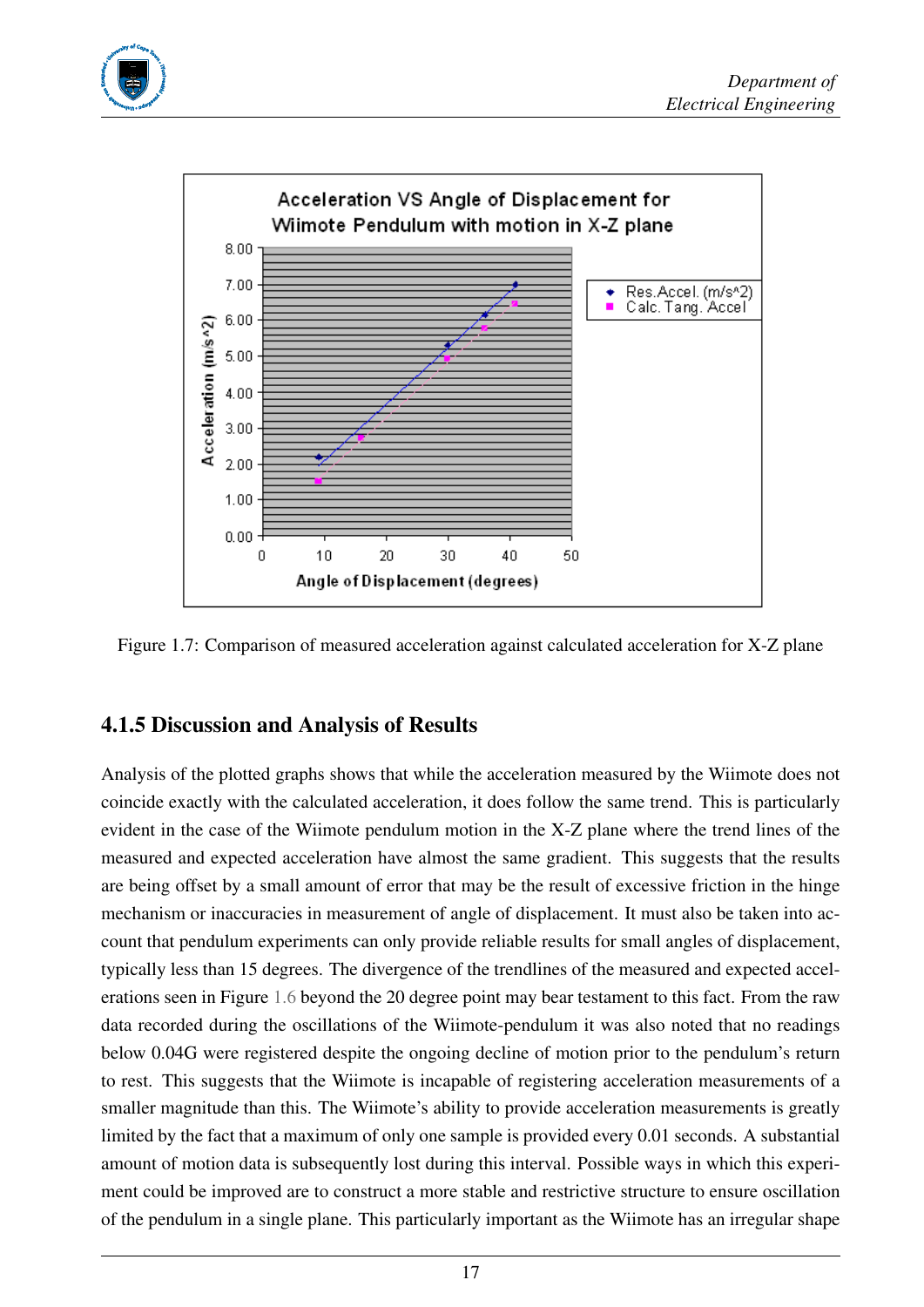

and a non-uniform mass distribution which causes it to have a natural tendency of swinging in other directions.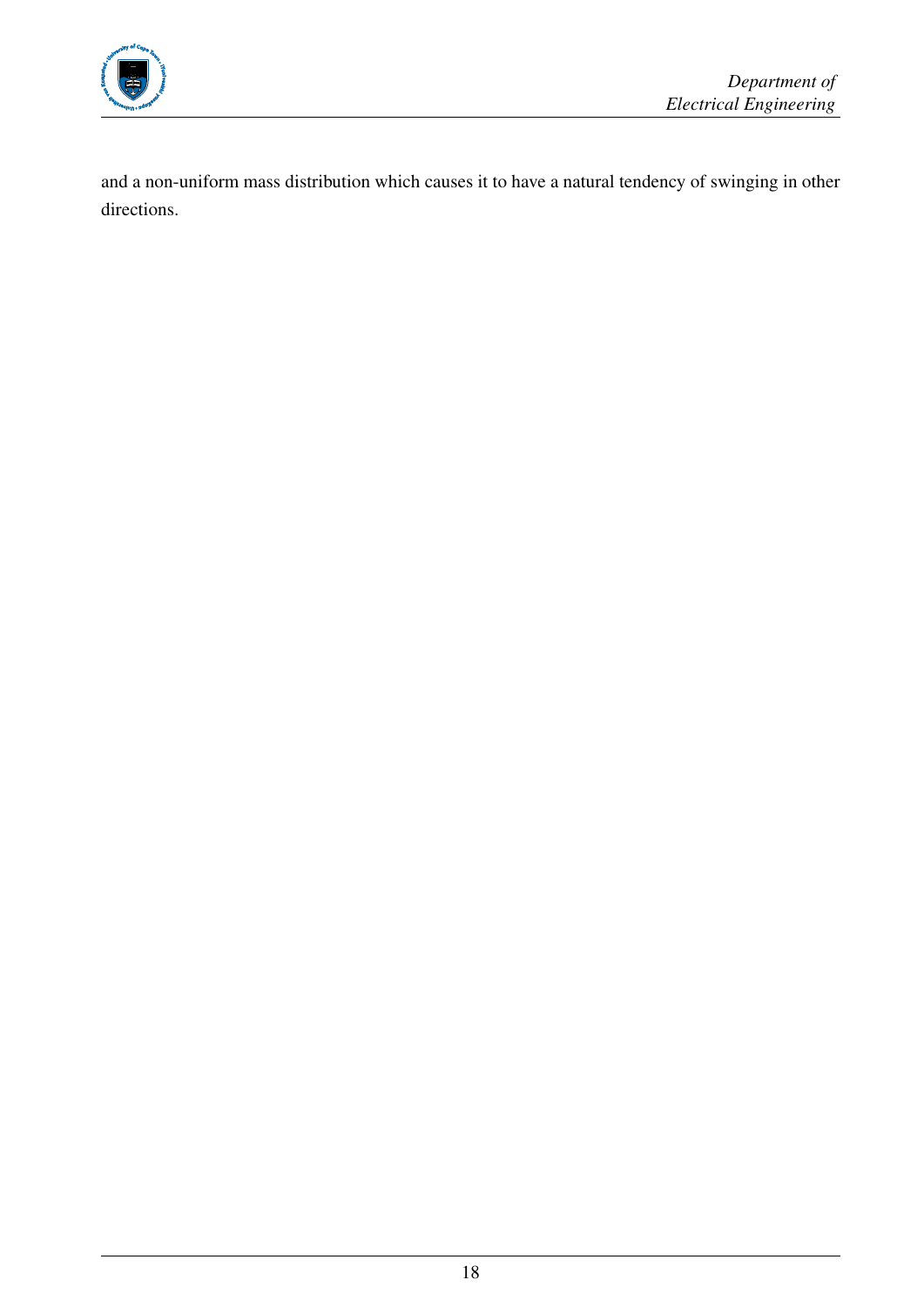

## 4.2 The Spring Test

#### 4.2.1 Aim

The purpose of this test is to determine the limits of operation of the Wiimote's 3 axis accelerometer in terms of its sensitivity and maximum G-force that can be measured.

#### 4.2.2 Apparatus and Setup

The apparatus for this experiment includes a spring balance, retort stand, masking tape, string and the Wiimote. Once again this experiment makes use of the G-Force Logger application in order to record the data being measured and transmitted by the Wiimote.

The spring balance was suspended from the retort stand. The ends of a piece of string were attached to either side of the Wiimote. This enabled the Wiimote to be hung from the hook of the spring balance.



Figure 1.8: Wiimote and Spring Balance Test System

#### <span id="page-25-0"></span>4.2.3 Test Procedure

The first step of the procedure followed was to determine the spring constant of the spring balance. This was done by placing a mass on the hook of the spring balance and observing the displacement from rest position. Knowing the force being exerted on the spring (ie. *mass* × *gravity*) and the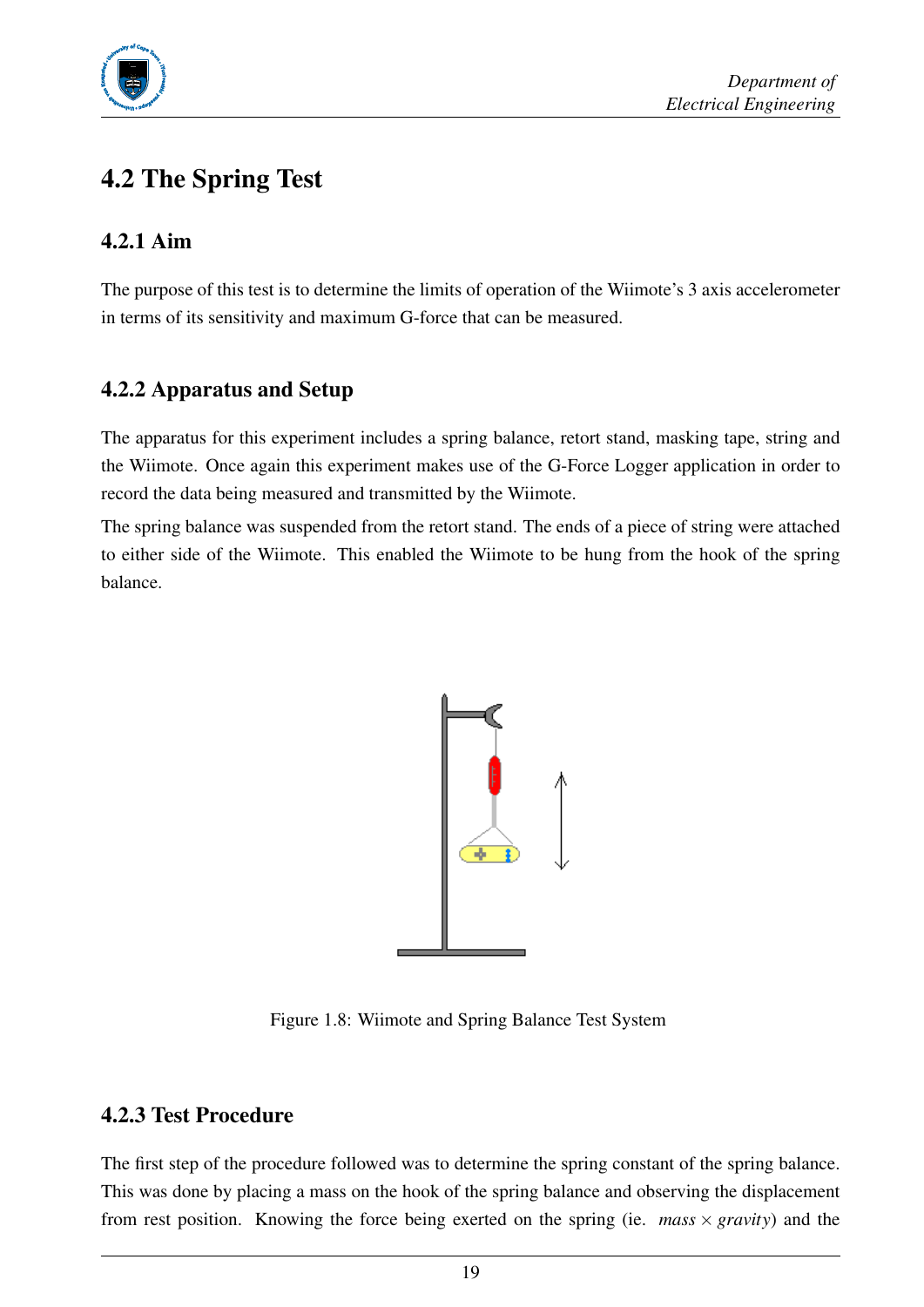

subsequent displacement, the spring's constant was determined using equation [1.3](#page-26-1)

<span id="page-26-1"></span>
$$
F = -kx \tag{1.3}
$$

Once the spring constant had been obtained and the configuration as discussed above had been setup, The spring in the system with the Wiimote attached was extended by a certain distance. Once satisfied with the displacement, the ""B" button on the Wiimote was pressed to begin recording Wiimote status data and the Wiimote was then released. The subsequent oscillation of the spring system was then observed and the Wiimote's state data recorded from before the time of release to the point where the oscillations were no longer detectable. This was done a minimum of six times for a particular displacement before continuing to the next value of displacement. The six readings obtained for each value of displacement were averaged to obtain an acceleration corresponding to that specific displacement. This procedure was repeated for six different values of displacement for each of the X, Y and Z axes.

#### 4.2.4 Calculations and Results

The following is a summary of the results and calculations involved in this experiment.

The spring constant, k, was determined to be 39.07 N/m.

The mass of the Wiimote including batteries was found to be 0.1354g.

The expected accelerations were calculated according to equation [1.4](#page-26-2)

<span id="page-26-2"></span>
$$
a = \frac{kx}{m} \tag{1.4}
$$

Tables [1.5,](#page-26-0) [1.6,](#page-27-1) and [1.7](#page-27-2) show the results of the Spring test for the X, Y and Z axes respectively.

| Table 1.5. Results of the Willhole and Spring Datance system test for the 2x axis |       |                                                                                     |        |  |  |  |  |
|-----------------------------------------------------------------------------------|-------|-------------------------------------------------------------------------------------|--------|--|--|--|--|
|                                                                                   |       | Displacement (mm)  Measured Accel (G)  Measured Accel (m/s^2)  Calc. Accel. (m/s^2) |        |  |  |  |  |
|                                                                                   | 0.04  | 0.3924                                                                              | 0.2886 |  |  |  |  |
|                                                                                   | 0.078 | 0.76518                                                                             | 1.1542 |  |  |  |  |
| 9                                                                                 | 0.232 | 2.27592                                                                             | 2.5970 |  |  |  |  |
| 14                                                                                | 0.367 | 3.60027                                                                             | 4.0397 |  |  |  |  |
| 20                                                                                | 0.505 | 4.95405                                                                             | 5.7710 |  |  |  |  |
| 25                                                                                | 0.587 | 5.75847                                                                             | 7.2138 |  |  |  |  |

<span id="page-26-0"></span>Table 1.5: Results of the Wiimote and Spring Balance system test for the X-axis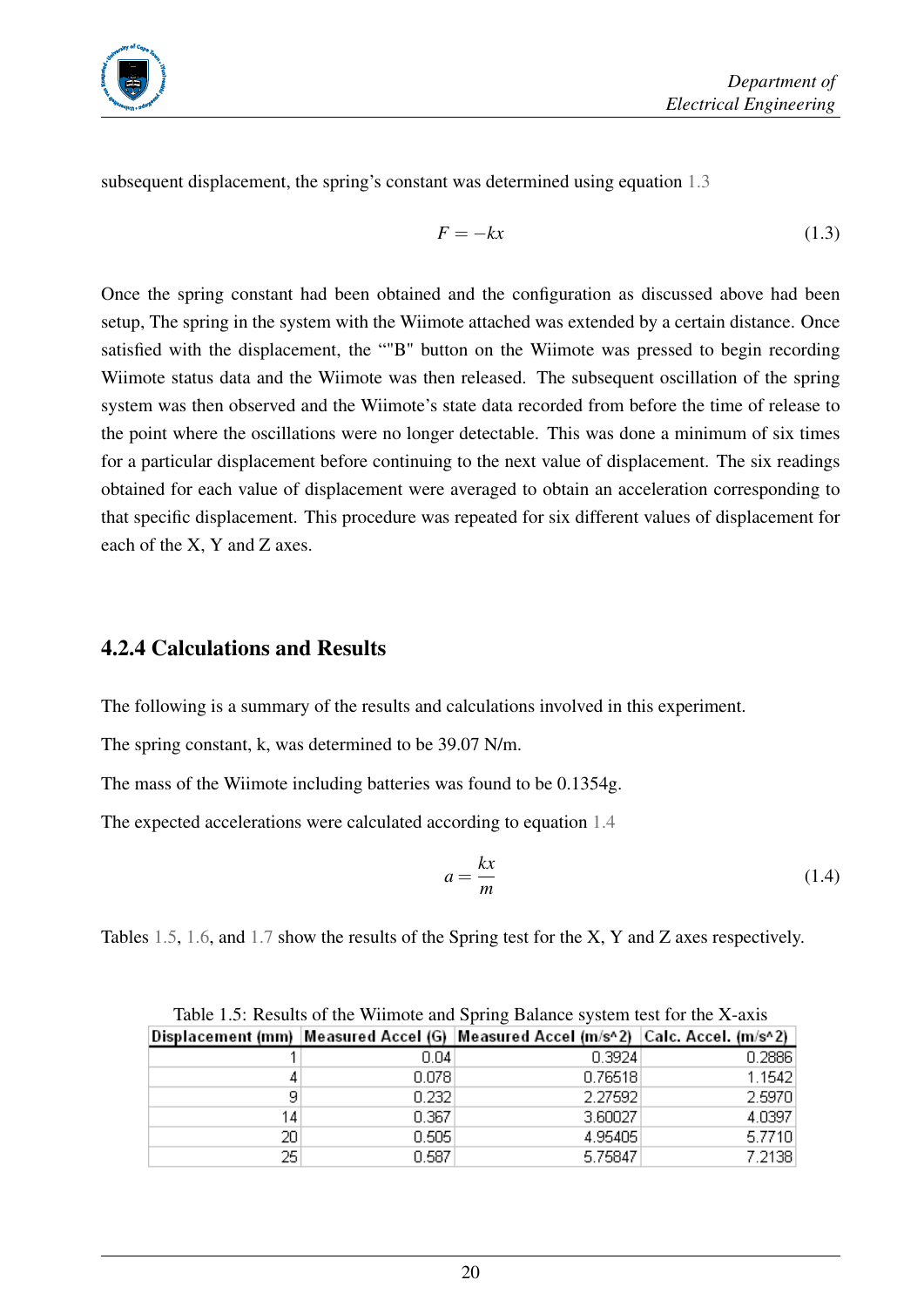

| Table 1.0. Results of the willhole and spring balance system test for the 1-axis |      |                                                                                    |        |  |  |  |  |
|----------------------------------------------------------------------------------|------|------------------------------------------------------------------------------------|--------|--|--|--|--|
|                                                                                  |      | Displacement (mm)  Accel. Measured (G)  Accel Measured (m/s^2)  Accel Calc (m/s^2) |        |  |  |  |  |
|                                                                                  | 0.04 | 0.3924                                                                             | 0.2886 |  |  |  |  |
|                                                                                  | 0.08 | 0.7848                                                                             | 1.1542 |  |  |  |  |
| 9                                                                                | 0.19 | 1.8639                                                                             | 2.5970 |  |  |  |  |
| 14                                                                               | 0.31 | 3.0411                                                                             | 4.0397 |  |  |  |  |
| 19.                                                                              | 0.46 | 4.5126                                                                             | 5.4825 |  |  |  |  |
| 25                                                                               | 0.54 | 5.2974                                                                             | 7.2138 |  |  |  |  |

<span id="page-27-1"></span>Table 1.6: Results of the Wiimote and Spring Balance system test for the Y-axis

<span id="page-27-2"></span>Table 1.7: Results of the Wiimote and Spring Balance system test for the Z-axis

|    |      | Displacement (mm)  Measured Accel (G)  Measured Accel (m/s^2)  Calc. Accel. (m/s^2) |        |
|----|------|-------------------------------------------------------------------------------------|--------|
|    | 0.04 | 0.3924                                                                              | 0.2886 |
| 4  | 0.08 | 0.7848                                                                              | 1.1542 |
| 9  | 0.2  | 1.962                                                                               | 2.5970 |
| 14 | 0.4  | 3.924                                                                               | 4.0397 |
| 20 | 0.52 | 5.1012                                                                              | 5.7710 |
| 25 | 0.57 | 5.5917                                                                              | 7.2138 |

The following graphs show the comparison between the expected and actual measured acceleration for the various values of spring displacement.



<span id="page-27-0"></span>Figure 1.9: Comparison of measured acceleration and calculated acceleration in the Wiimote-Spring system for X-axis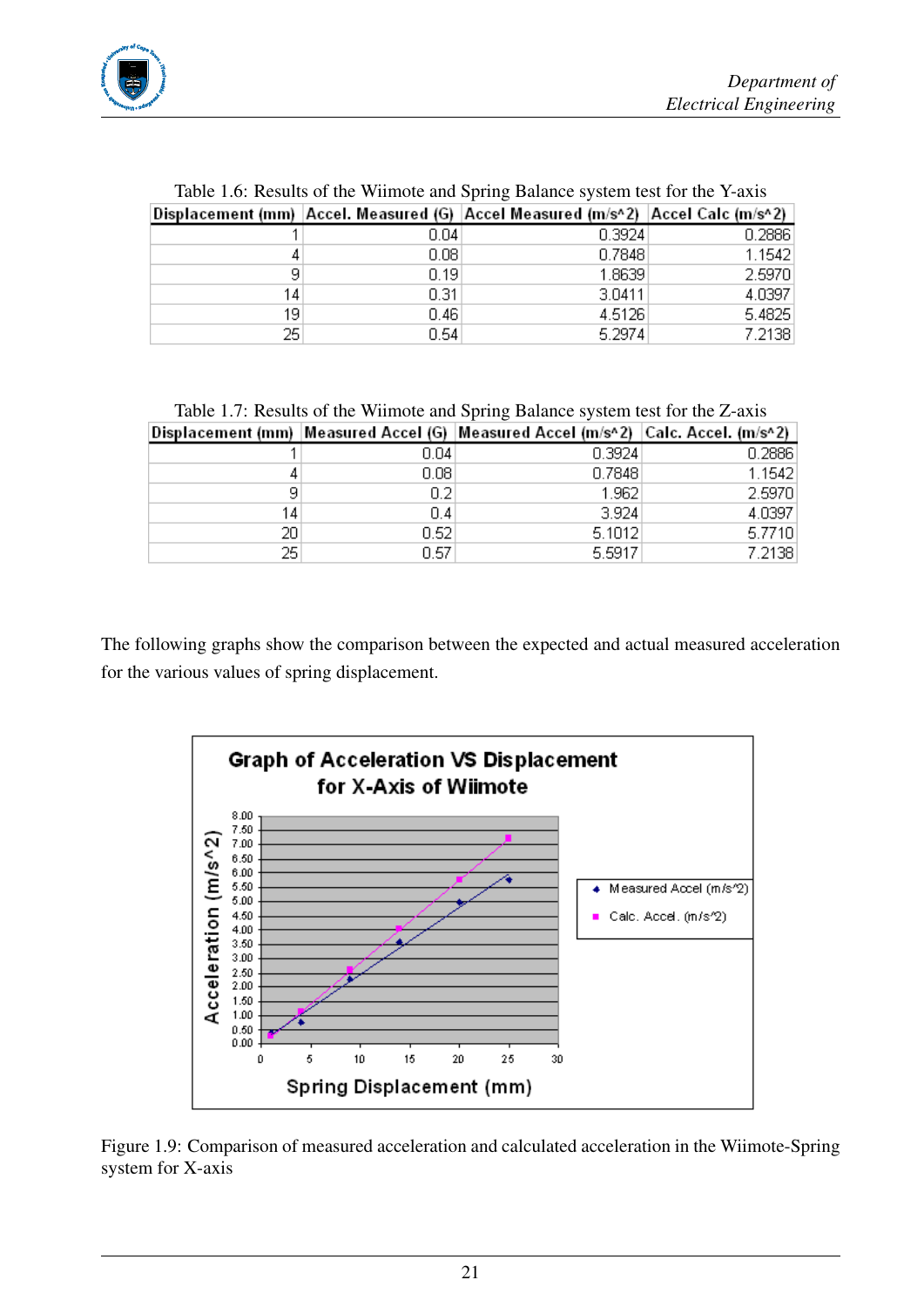



<span id="page-28-0"></span>Figure 1.10: Comparison of measured acceleration and calculated acceleration in the Wiimote-Spring system for Y-axis



<span id="page-28-1"></span>Figure 1.11: Comparison of measured acceleration and calculated acceleration in the Wiimote-Spring system for Z-axis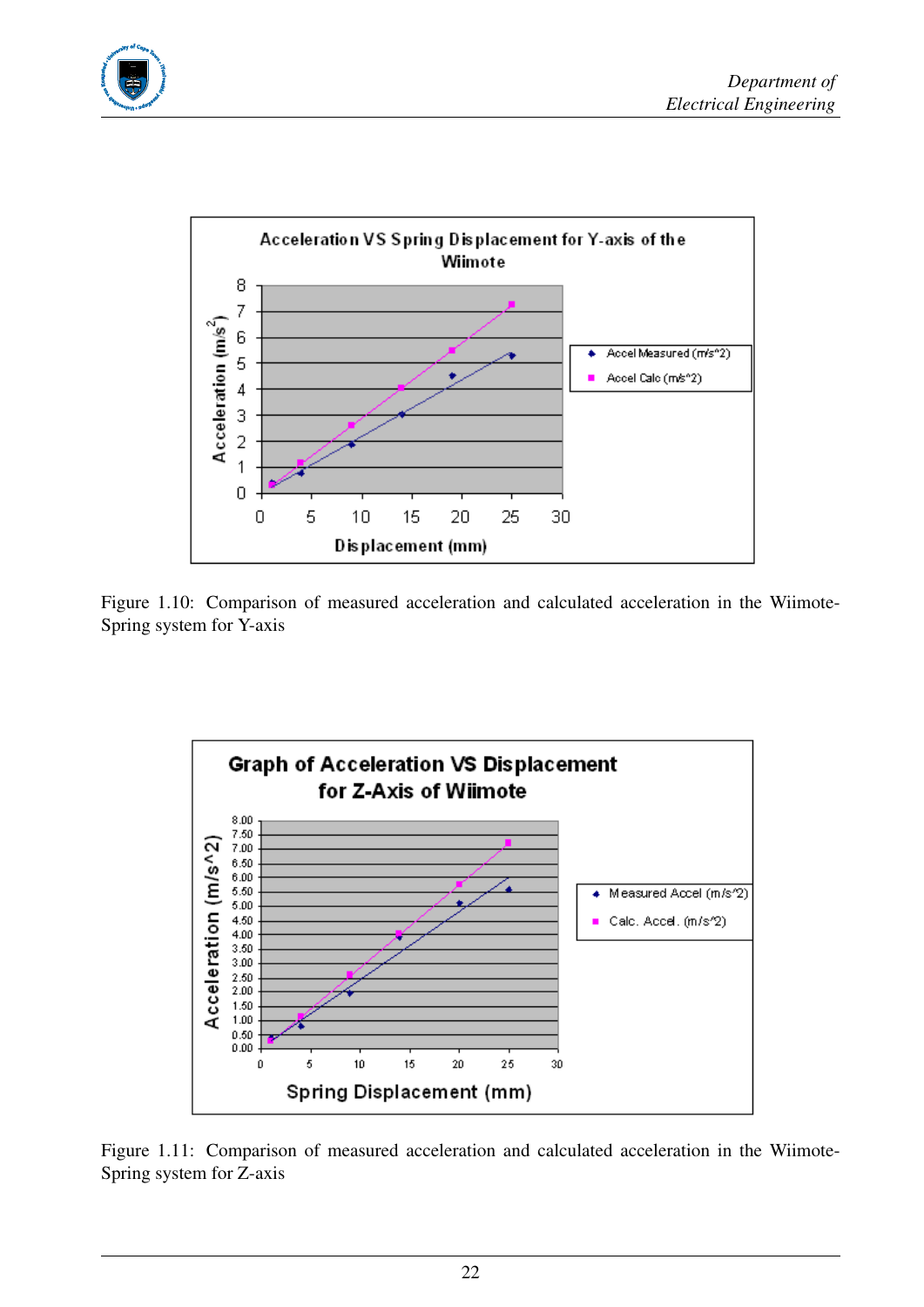

#### 4.2.5 Discussion and Analysis of Results

From the results summarised above it is confirmed that the smallest acceleration which the Wiimote is able to detect is  $0.04G$  or  $0.392 \text{m/s}^2$ . In order to verify the claimed  $+/-3G$  maximum detectable acceleration of the Wiimote's accelerometer, a stiffer spring was required, however in order to be able to verify the expected accelerations a spring balance was necessary. Unfortunately for this experiment a spring balance with a stiff enough spring constant could not be obtained. In all three plots of the measured and expected accelerations there is a noticable discretancy. It is very likely that this is due to the fact that when a spring is extended or compressed the subsequent force exerted on the object attached to the end of the spring, at the point of release, is not equal to the force generated by the compression of the spring by the relevant displacement. The unbalance caused by this fact together with other miscelleneous errors such as displacement measurement inaccuracies ultimately result in the apparent incongruence of the measured and calculated results. Despite this, one is still able to see that the results are somewhat correlated.

### 4.3 Wiimote Infrared Detection Tests

#### 4.3.1 Aim

The aim of the tests documented in this section is to is to verify the operation of the Wiimote's infrared tracking capabilities. More specifically this experiment seeks to determine the limits and constraints of the Wiimote-IR system in terms of the viewing angle and the minimum and maximum distances at which operation can be achieved, the effect distance has on accuray and hence the optimal configuration for the purpose of achieving head tracking.

#### 4.3.2 Apparatus and Setup

The apparatus used in this experiment includes a tape measure, protractor, two infrared leds, a pair of sunglasses, 9V battery, masking tape, a stack of paper and the Wiimote Desktop Virtual Reality Program. The Wiimote Desktop Virtual Reality Program is a C# application which was originally written to demonstrate the head tracking capability of the Wiimote. In this experiment it is used to retrieve the infrared measurements provided by the Wiimote. For the purpose of this experiment, a prototype virtual reality set of goggles was constructed in order to create a test configuration which most closely resembled the desired manner in which the devices would be used when viewing terrain maps. The goggles were constructed by soldering the positive leg of each infrared led to a 180ohm resistor and then further soldering these to lengths of wire which were then used to connect the leds in parallel and to the 9V battery. Once the electrical circuit had been completed, the leds were taped with masking tape onto either side of the sunglasses effectively recreating the Wii-sensor-bar as a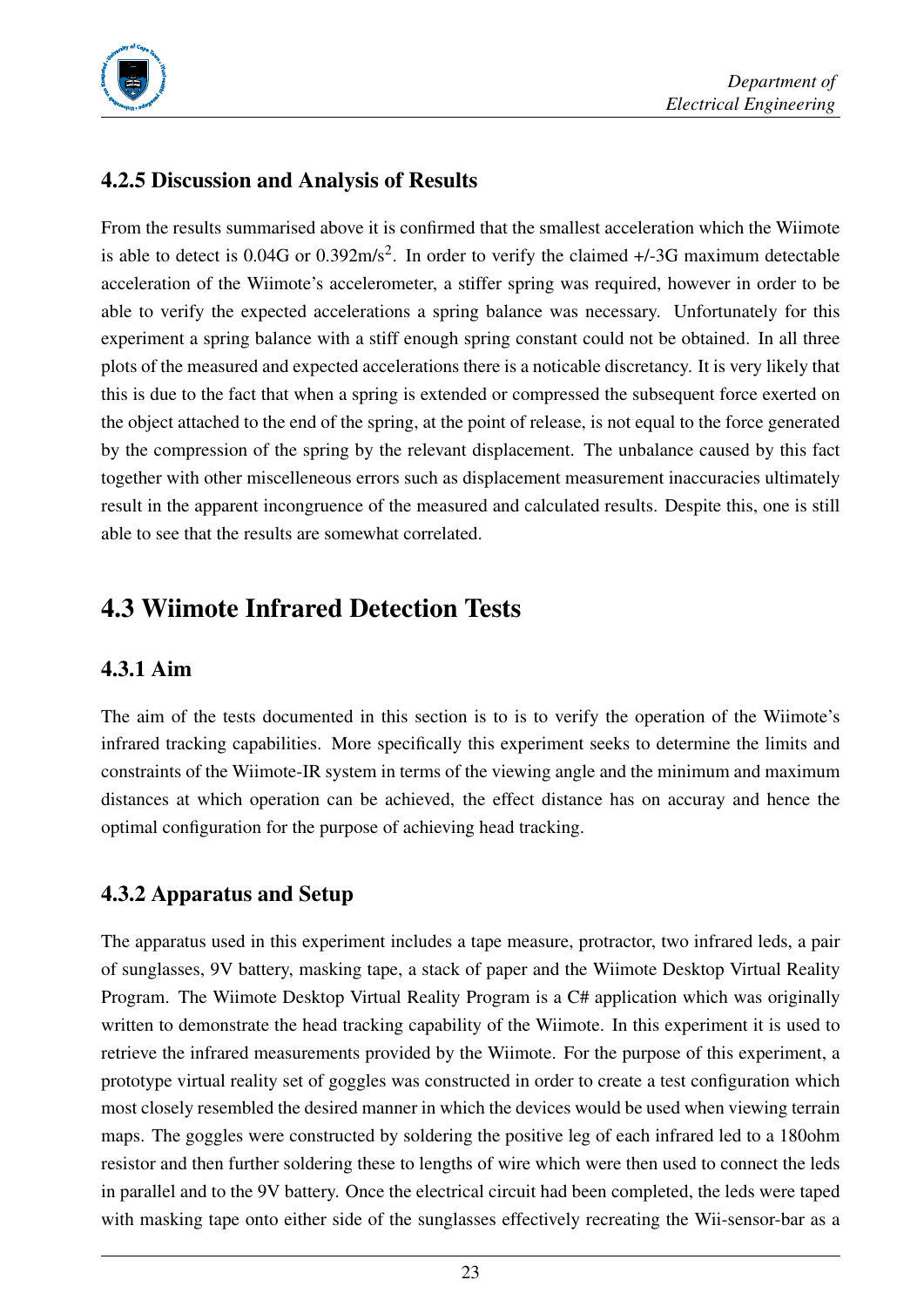

wearable device which is more suitable for head tracking. In order to get meaningful data from the software being use to retrieve the data provided by the Wiimote, the Wiimote Desktop Virtual Reality Program had to be reconfigured to match the hardware being use to conduct this experiment. The reconfiguration was done via the config file and the following parameters were altered as follows:

IR dot separation: 147 mm

Screen Height: 200 mm

Camera Position: Above Screen (True)

In this experiment there are three test setups. The first, used to determine the limits of the viewing angle of the Wiimote-IR as well as its sensitivity to small movement, makes use of the infrared goggles which are attached to a rotating protractor facing the infrared camera of the Wiimote. The second setup simply consists of the wiimote and the infrared goggles. This setup is used to determine the range limitations of the Wiimote-IR system. The final configuration is used to investigate the effect that distance has on the accuracy of the x, y and distance measurements provided by the Wiimote. This setup consists of a grid made up of 5mm squares as well as a platform upon which the infrared goggles are placed.

#### 4.3.3 Method

For the first test, the infrared goggles, attached to the rotating protractor, were placed facing the infrared camera at the same height as the Wiimote. The infrared goggles were then slowly rotated to the left starting from their initial position of 90 degrees to the infrared camera until the point was reached where no further readings were obtained for further rotation of the goggles. The goggles were then repositioned to their intial position and slowly rotated to the right once again stopping immediately as soon as no further reading were being registered. Once results had been recorded the goggles were again repositioned at the starting point. The goggles were then rotated through a set of descrete values of angle and the corresponding change in distance and x coordinates was recorded.

The second was conducted by pointing the infrared goggles directly at the Wiimote infrared camera and approaching it until the software stopped rendering readings. Once the distance at which this occurred had been noted, the goggles were moved further and furthe backwards until either the Wiiimote was no longer capable of taking measurements or there was no more room to move within the test environment.

The final test was conducted by choosing three discrete distances at which each of the x, y, and distance coordinates would tested, measured and recorded. The coordinates of each axis were varied in 5 or 6 steps of 20mm each with measurements being taken at each step. The x and dist coordinates were varied by using the a grid made up of 5mm by 5mm cells. A pin was attached to the midpoint of the leds on the goggles and used as a marker to facillitate the changing the position of the goggles on the grid in known steps. The subsequent measurements provided by the Wiimote after each step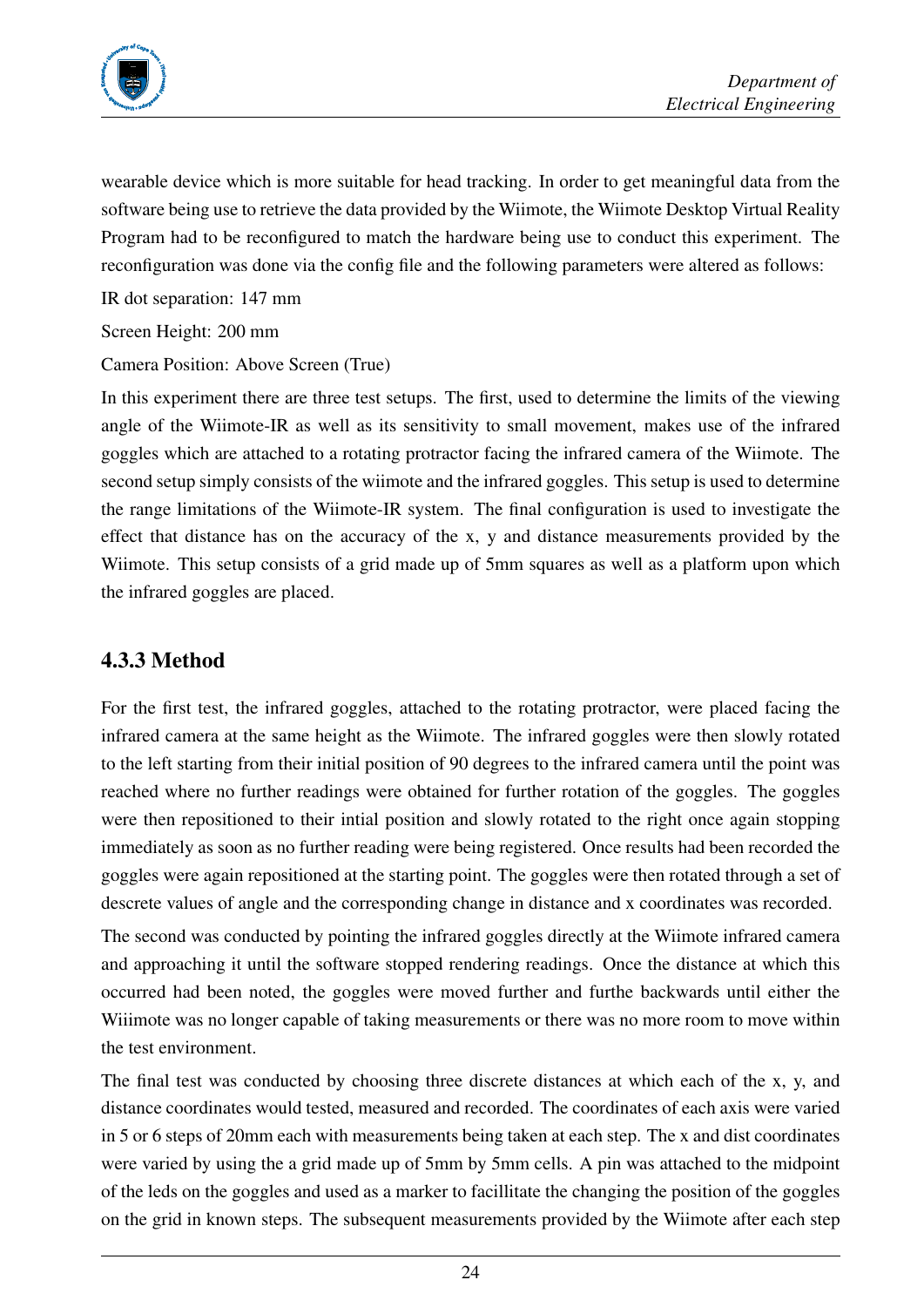

were then recorded. The y coordinate of the infrared goggles was varied by placing the goggles on a stack of papers of known thickness. The 20mm steps in the y axis were then obtained by removing the required number of sheets.The measurement obtained from the Wiimote were then plotted and compared to the calculated expected values.

#### 4.3.4 Results and Calculations

The following is a summary of results obtained for the three tests conducted on the Wiimote Infrared Detection system.

The results of the first test were as follows:

The Wiimote was able to track the coordinates of the infrared goggles up to the point where the goggles had been rotated +/- 23 degrees left of their starting position. This result was also the case when the goggles were rotated to the right.

Tables [1.8](#page-31-0) and [1.5](#page-31-1) show the results obtained when using the same setup to test the sensitivity of the Wiimote to small changes in angle/position.

<span id="page-31-0"></span>Table 1.8: Results of the first test setup showing the change in x coordinates and distance corresponding to the change in angle applied to the infrared goggles. The results tabulated here were taken at a distance of 300 mm.

|     |        |         |       |       | angle (deg) $ dist(mm) $ dist2(mm) $ x1(mm) x2(mm) $ change in dist (mm) $ change$ in $x$ (mm) $ $ |       |
|-----|--------|---------|-------|-------|----------------------------------------------------------------------------------------------------|-------|
| 0.5 | 299.06 | 299.55  | 3.44  | 3.33  | 0.49                                                                                               | 0.11  |
|     | 299.06 | 299.53  | 1.83  | 1.49  | 0.47                                                                                               | 0.34  |
|     | 299.06 | 300.55  | 1.83  | 0.807 | 1.49                                                                                               | 1.023 |
| 31  | 299.53 | 301.047 | 1.723 | 0.693 | 1.517                                                                                              | 1.03  |
| 5   | 300.03 | 302.59  | 2.76  | 0.348 | 2.56                                                                                               | 2.412 |

<span id="page-31-1"></span>Table 1.9: Change in x coordinates and distance corresponding to the change in angle applied to the infrared goggles at a distance of 1200 mm

|                  |              |         |        |        | angle (deg) dist1(mm) dist2(mm) $x1$ (mm) $x2$ (mm) change in dist (mm) change in x (mm) |          |
|------------------|--------------|---------|--------|--------|------------------------------------------------------------------------------------------|----------|
| 0.5 <sub>1</sub> | 1218.88      | 1226.71 | 92.93  | 93.995 | 7.83                                                                                     | $-1.065$ |
|                  | 1226.71      | 1226.71 | 93.995 | 94.93  | 0                                                                                        | $-0.935$ |
|                  | 1203.5       | 1218.88 | 94.52  | 94.93  | 15.38                                                                                    | $-0.41$  |
|                  | 1203.5<br>31 | 1226.71 | 94.52  | 93.86  | 23.21                                                                                    | 0.66     |
|                  | 5<br>1211.32 | 1203    | 92.82  | 88.06  | $-8.32$                                                                                  | 4.76     |
| 10               | 1210.9       | 1203    | 95.56  | 88.07  | $-7.9$                                                                                   | 7.49     |

The results obtained for the second Wiimote-IR system test are as follows:

Distance at which the detection of motion by the Wiimote ceases due to the proximity of the infrared goggles: +/- 200 mm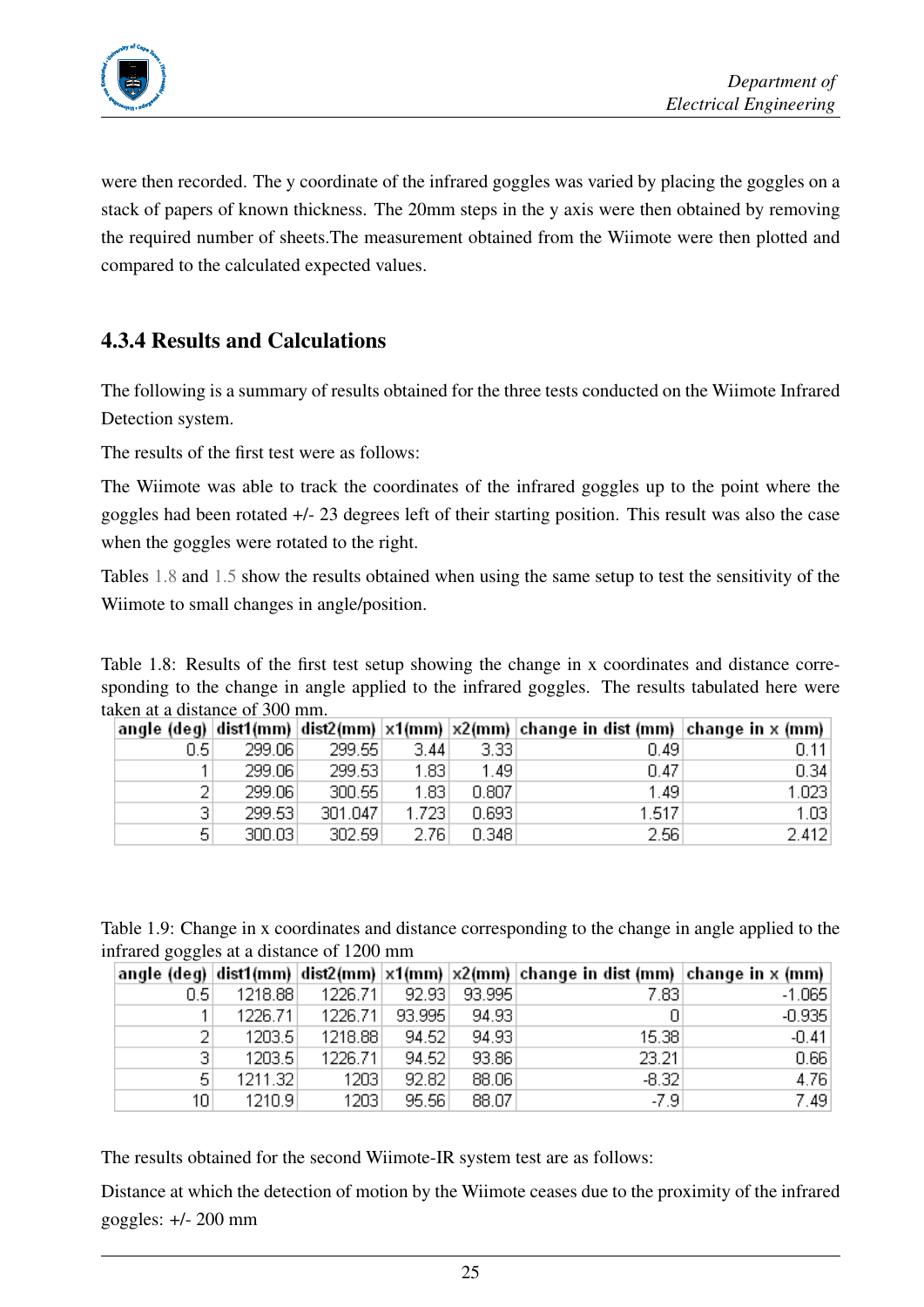

Distance beyond which no further movement is detected: unknown, the infrared goggles were moved up to a distance of 4m away from the Wiimote before running out of space. The Wiimote was still able to detect some motion at this distance.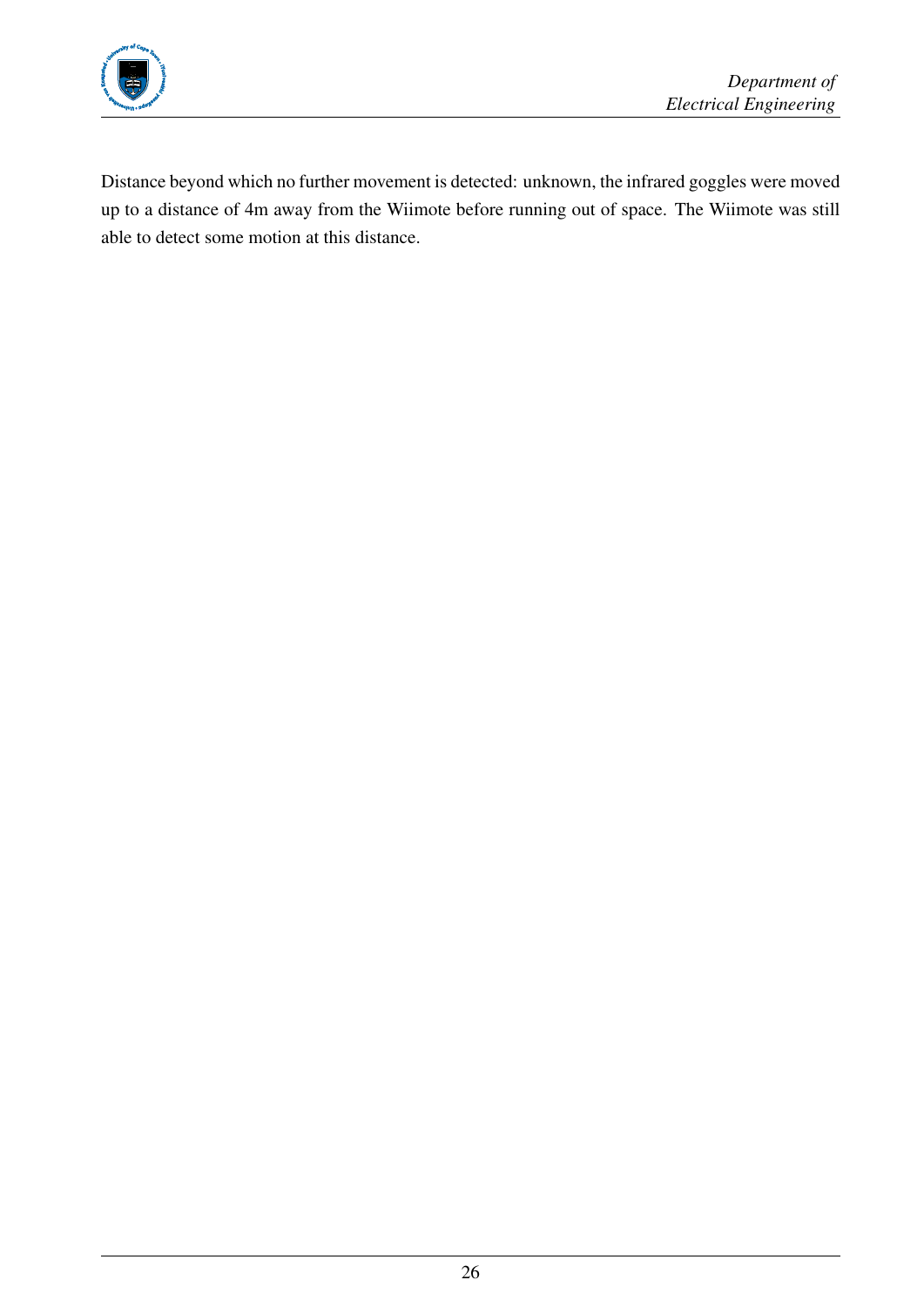

The following graphs represent the results of the third test conducted on Wiimote-IR system. The results show plots of the measured distance and x, y coordinates of the infrared goggles for 20 mm step changes along each axis in turn. The results are grouped according to the distance at which they were obtained. The first set of plot was taken at 3140.94 mm.



<span id="page-33-0"></span>Figure 1.12: Comparison of Measured and Expected X coordinates for 20mm steps along the X-axis of the Wiimote's infrared camera.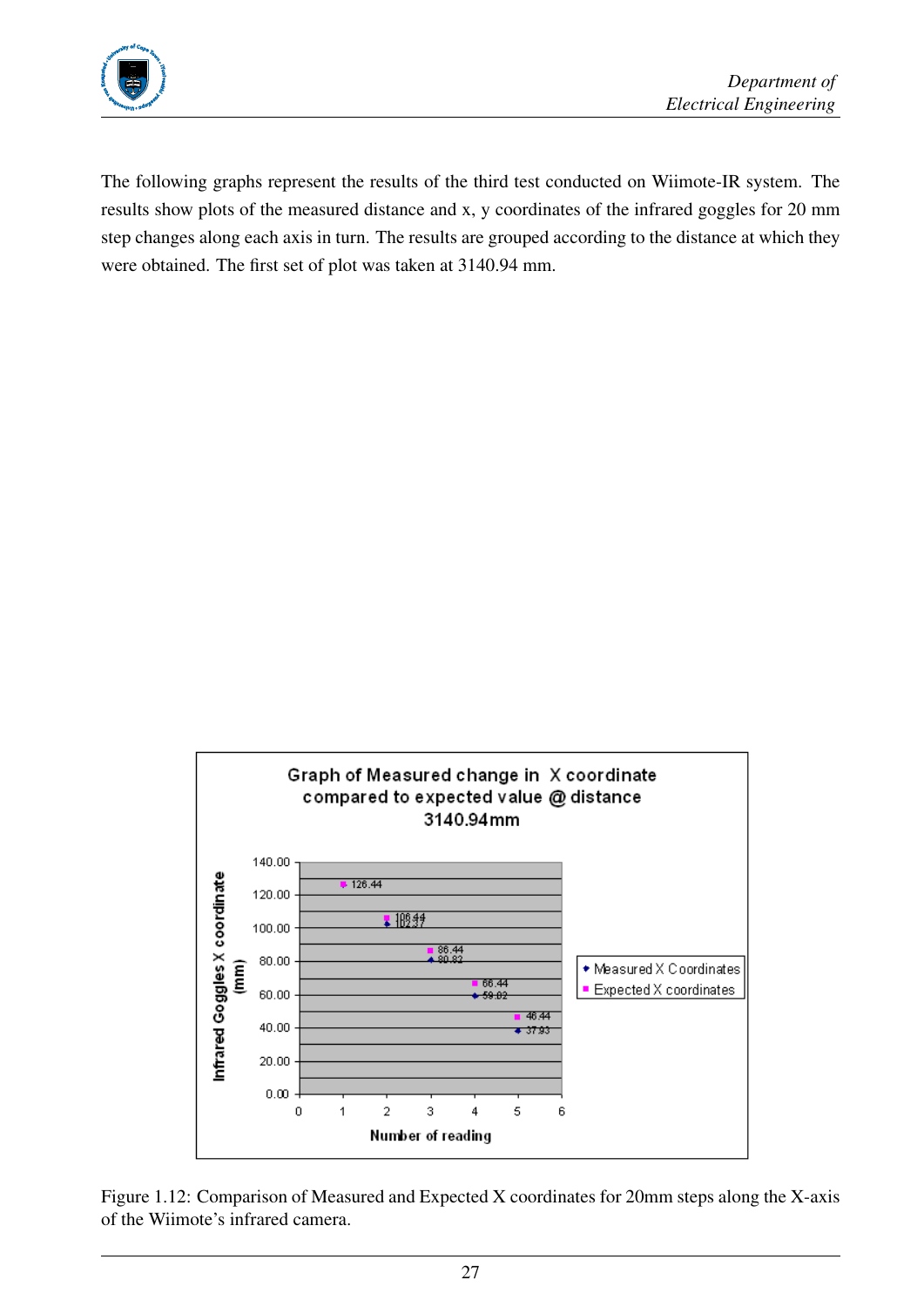



Figure 1.13: Comparison of Measured and Expected Y coordinates for 20mm steps along the Y-axis of the Wiimote's infrared camera.

<span id="page-34-0"></span>

<span id="page-34-1"></span>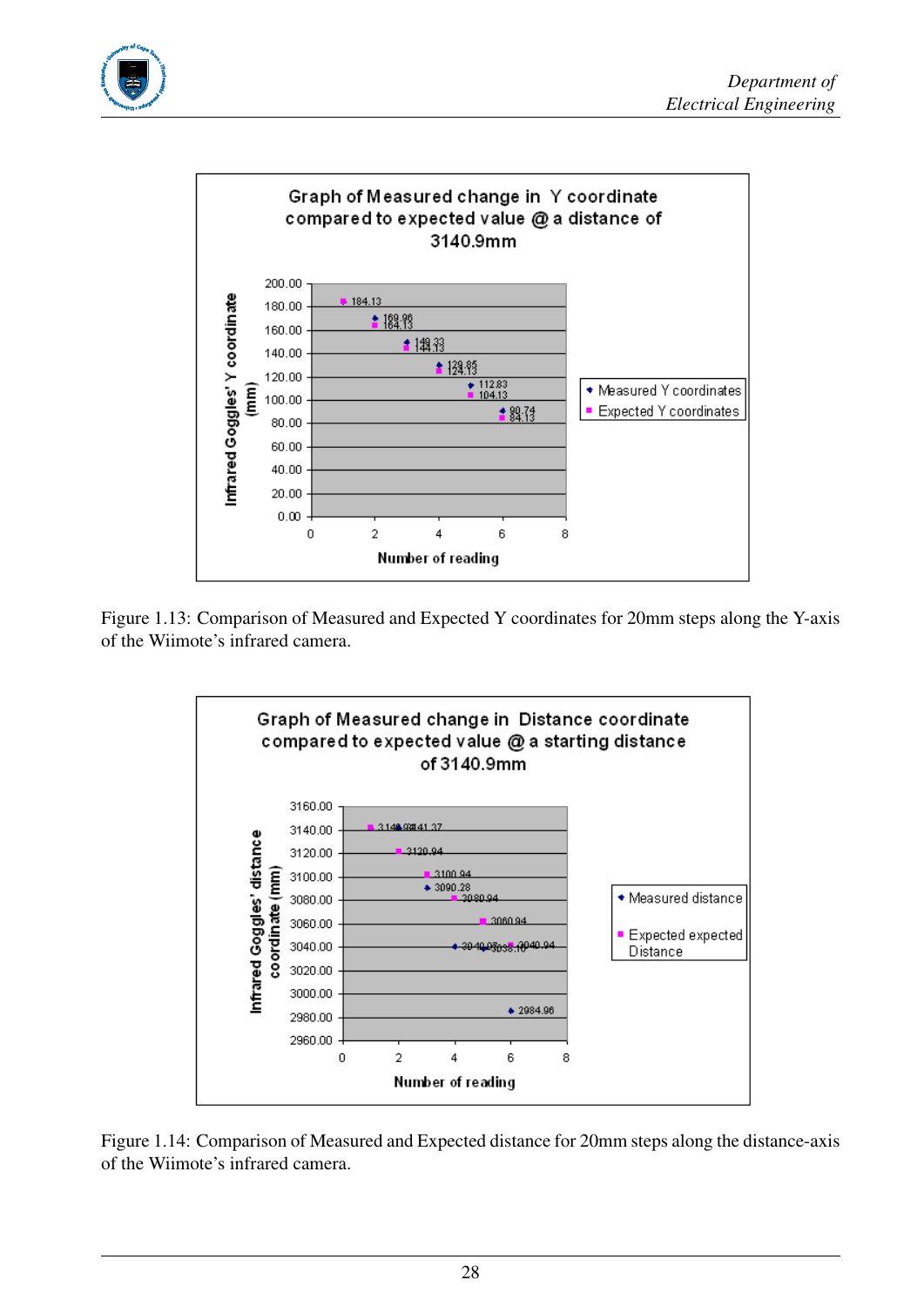





The following set of plots represents the results obtained at a distance of 1250 mm

Figure 1.15: Comparison of Measured and Expected distance for 20mm steps along the distance-axis of the Wiimote's infrared camera.

<span id="page-35-0"></span>

<span id="page-35-1"></span>Figure 1.16: Comparison of Measured and Expected X coordinates for 20mm steps along the X-axis of the Wiimote's infrared camera.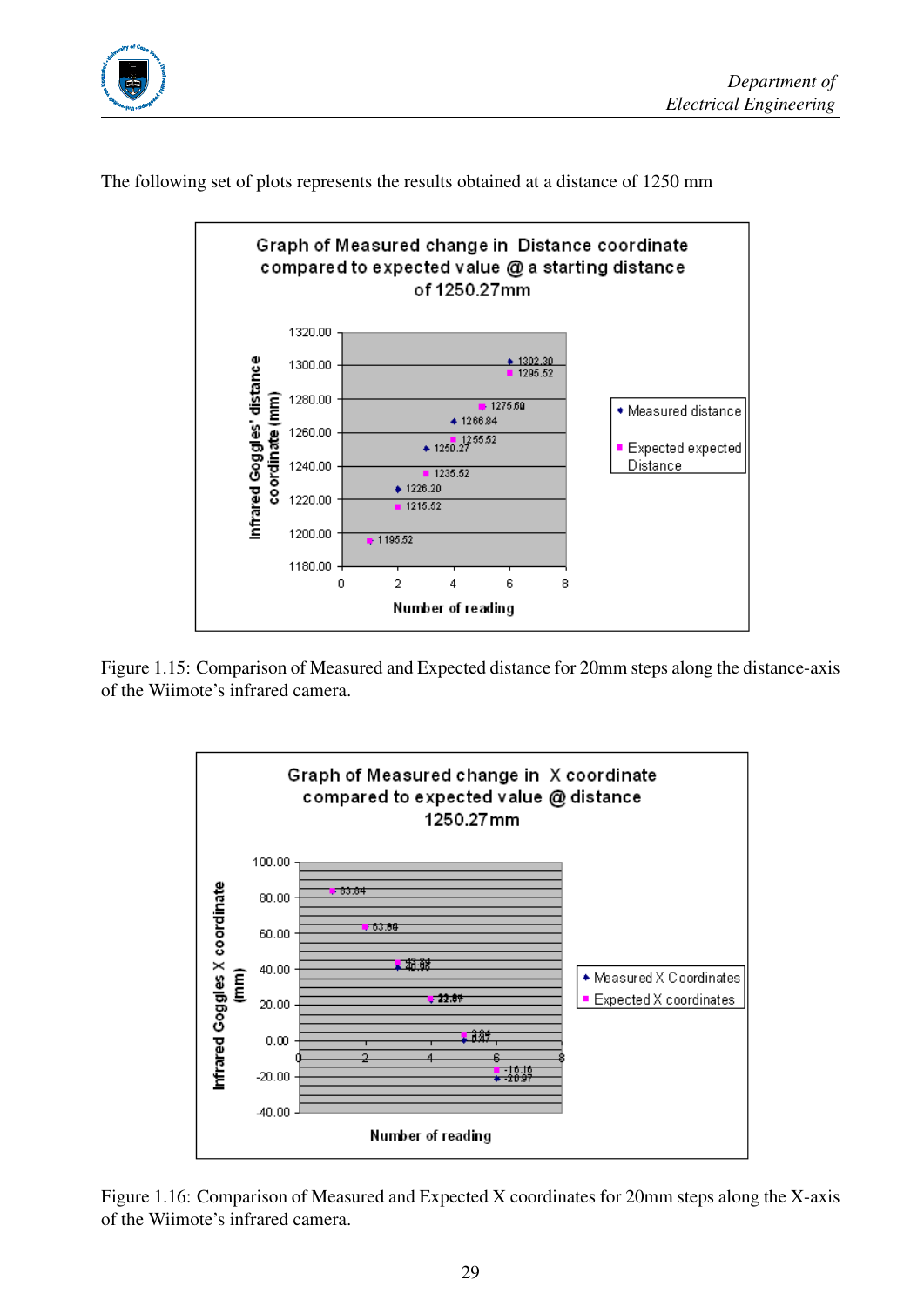



<span id="page-36-0"></span>Figure 1.17: Comparison of Measured and Expected Y coordinates for 20mm steps along the Y-axis of the Wiimote's infrared camera.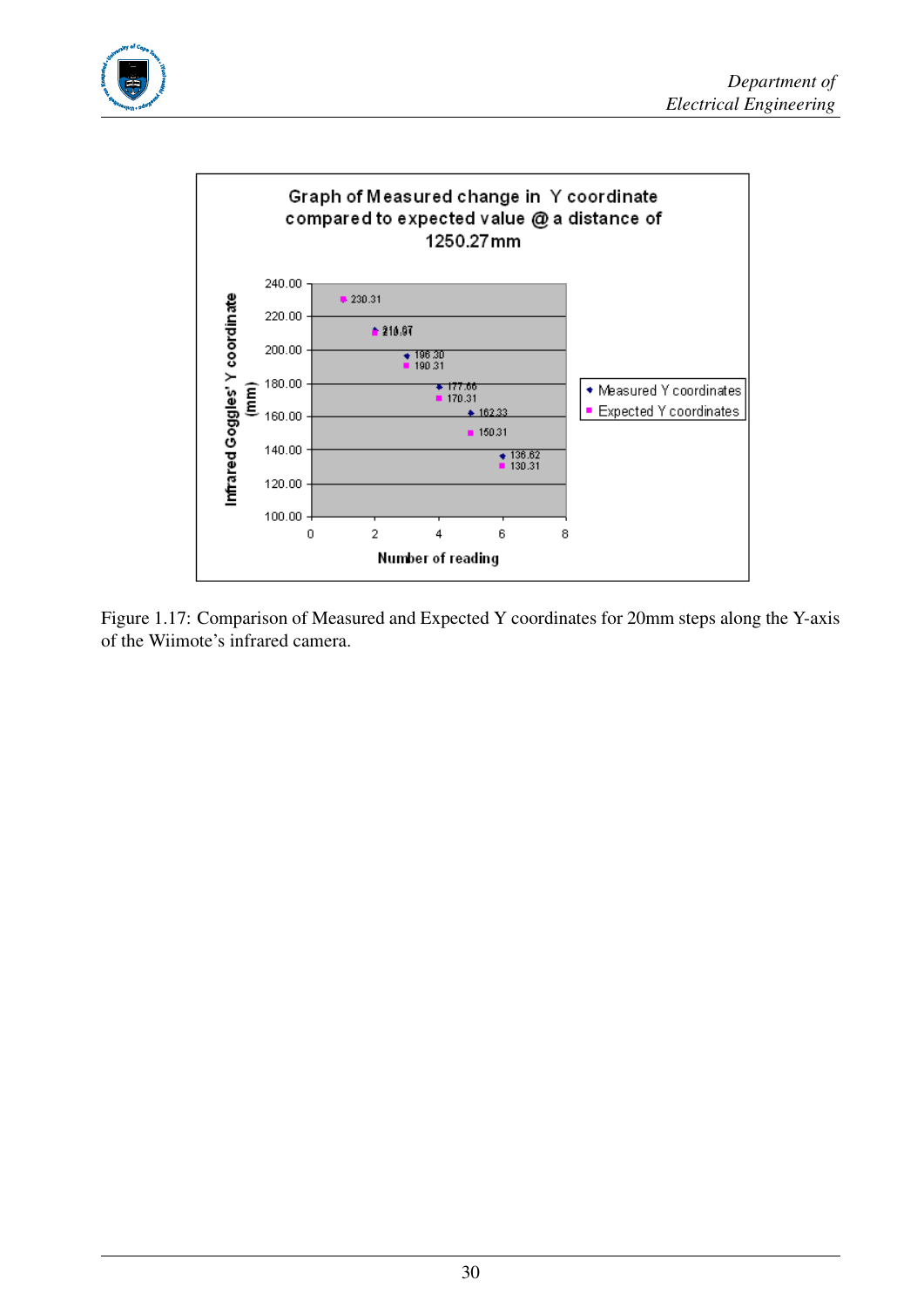





This set of plots represents the results obtained at a distance of 507 mm

Figure 1.18: Comparison of Measured and Expected X coordinates for 20mm steps along the X-axis of the Wiimote's infrared camera.

<span id="page-37-0"></span>

<span id="page-37-1"></span>Figure 1.19: Comparison of Measured and Expected distances for 20mm steps along the distanceaxis of the Wiimote's infrared camera.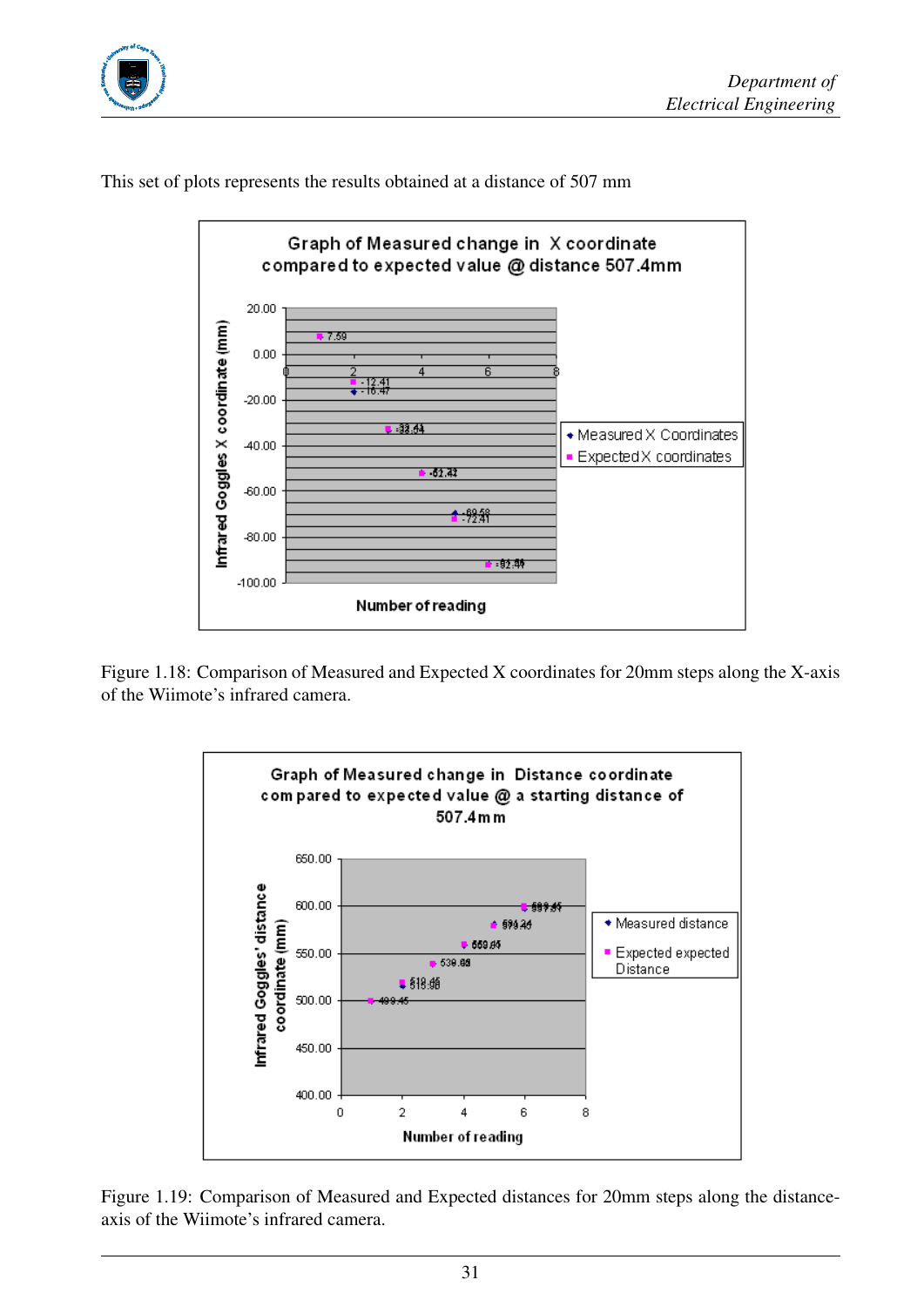



<span id="page-38-0"></span>Figure 1.20: Comparison of Measured and Expected Y coordinates for 20mm steps along the Y-axis of the Wiimote's infrared camera.

#### 4.3.5 Discussion and Analysis of Results

From the first test it can be concluded that the Wiimote infrared camera has view which is limited to 45 degrees within which it is capable of providing coordinate data. In terms of the Wiimote's sensitivity, it can be said that if placed in an optimal position, the Wiimote is capable of tracking motion even as minute as 0.5 degrees. This can be seen from Table [1.8](#page-31-0) taken at 300 mm from the Wiimote. This figure may well be better than this, however it is impossible to determine with the naked eye and the instruments of measurement that were used to conduct this experiment. The sensitivity of the Wiimote to movement is highly dependant on the position of the infrared goggles, this is apparent when looking at the results obtained when the goggles were moved to a distance of 1200 mm. The changes in coordinates that result from the small changes in angle applied are unpredictable and don't even seem to correlate. This inaccuracy is particularly severe in the case of the distance measurement. The limit of proximity of the goggles to the Wiimote infrared camera is possibly due to the limitation that the Wiimote infrared camera has in terms its viewing angle. Once the goggles come too close to the infrared camera the separation between the infrared leds comes into play and the rays emitted by the leds no longer fall within the camera's viewing range. It can thus be concluded that the distance which the goggles are able to appraoch while maintaining the Wiimote's infrared detection operability is a function of the separation of the leds. As far as the furthest distance at which operability can still be achieved is concerned, the Wiimote exceeds the maximum distance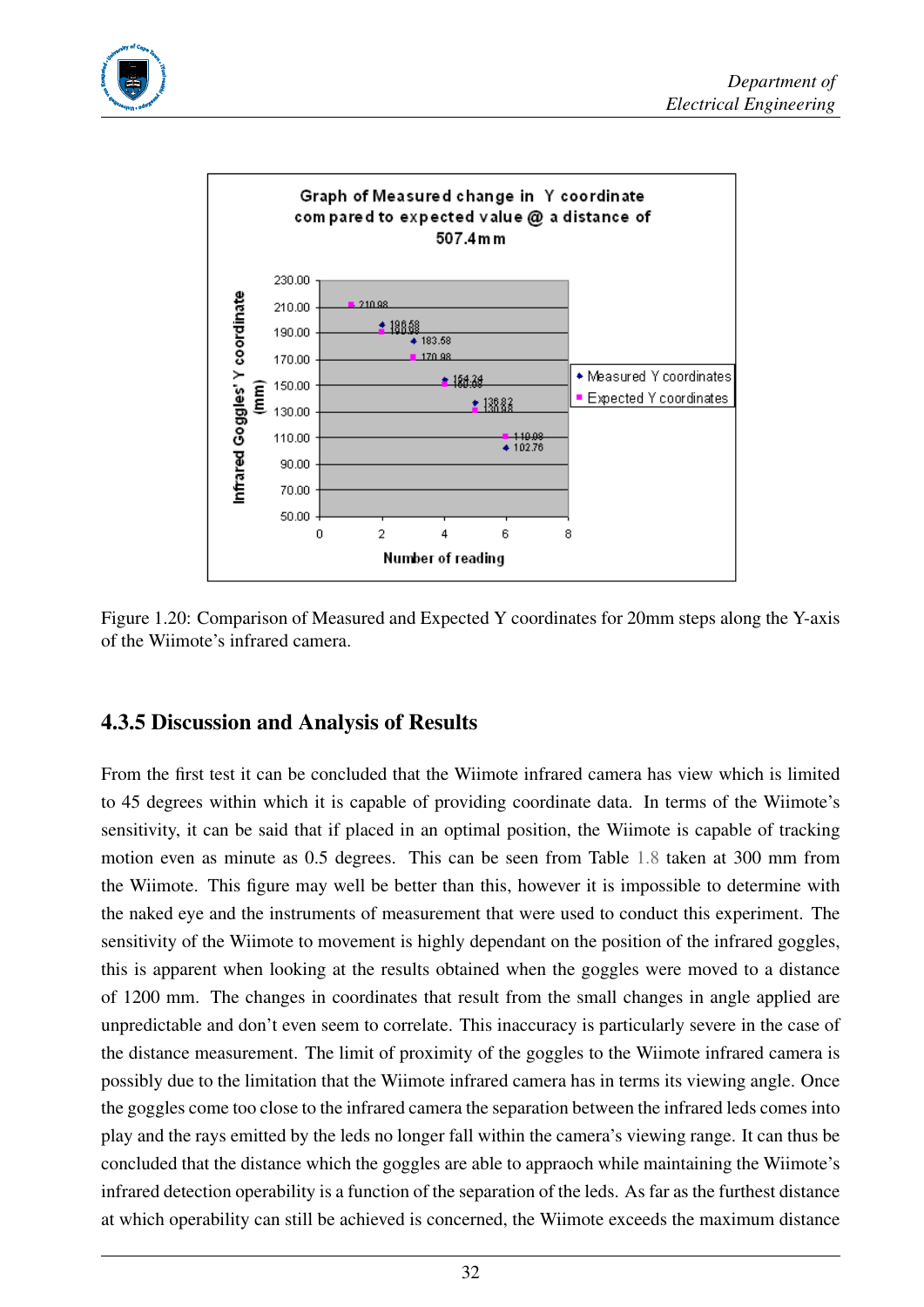

which might ever be required for the purpose of viewing terrain maps. Comparing the respective x, y and distance plots obtained at distance 3140 mm and 507 mm it can be seen that the measured points at 507 mm correspond more closely to the expected values than in the former case. Looking at each individual axis it can also be seen that the distance measurements provided by the Wiimote seem to contain the greatest amount of error as opposed to the X and Y axes measurements when compared to the expected coordinates.

The greatest source of error in these tests was the continual repositioning of the goggles and the platform upon which it was placed which had to be done in order vary the parameters and coordinates of interest. Great care had to be taken to ensure that this movement affected only the desired variable and didn't bias the results in any way. While every endeavor was made to ensure the accuracy of these tests, it cannot be ignored that they are subject to a great deal of human error, however the results obtained were clear enough to validate the integrity of the insights gained via these tests.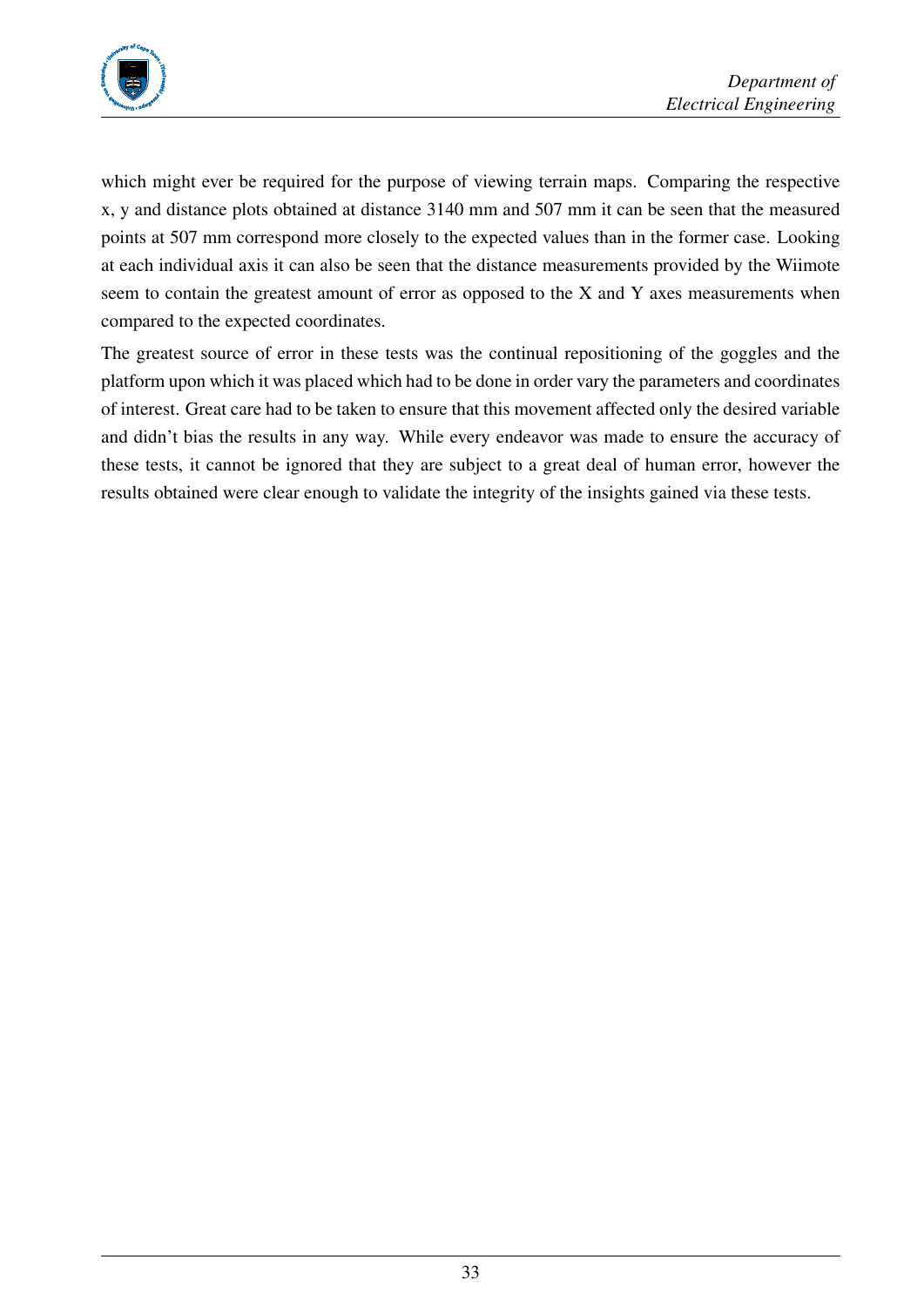## Chapter 5 Software Review

This chapter looks at the relevant available software for development with the Wiimote and three dimensional terrain maps. The topics of discussion in this regard are the Wiimote api's, open source 3D graphic development packages as well as the various file formats currently in use for the rendering of terrains.

#### 5.1 Wiimote Api's

#### 5.1.1 GlovePIE

GlovePIE or Glove Programmable Input Emulator is an application that was originally developed for the Essential Reality P5 Glove in order to enable the P5 Glove to emulate keyboard, mouse and joystick inputs. This functionality has since been extended to handle input from a host of other controller devices including the Nintendo Wiimote. GlovePIE borrows its syntax from a number of different programming languages including Java, Basic, C and C++. It is however not a linear programming language. PIE scripts operate by continuously looping through the entire script running any "if "statements encountered in the background and executing "loops" entirely at once. In order to make use of GlovePIE with the Wiimote, one needs to have GlovePIE version .22 or higher installed, a Bluetooth enabled PC (running Windows 2000, XP or Vista) with the compatible Bluetooth stack/drivers and DirectX 8.0 or higher[\[2,](#page-53-1) [29\]](#page-54-9).

As mentioned above, the main function of the GlovePIE application is to enable users to assign certain keys, buttons and gestures to corresponding inputs from the Wiimote. In addition to this, the user has access to Wiimote motion sensing data from its 3-axis accelerometer and infrared camera. The user is also able to send and retrieve data reports as discussed in Chapter 3.2 as well as set and read bytes in the Wiimote's on-board memory[\[29\]](#page-54-9). GlovePIE also supports the Wiimote's extension devices such as the Nunchuck, WiiFit and WiiGuitar

A typical example of a GlovePIE command would be the assignment of a button to a certain key: *keyboard.b = Wiimote.A.*

Another would be: *wiimote.dot1x, wiimote.dot1y.* This command effectively reads the position of the infrared dots that the Wiimote can see[\[29\]](#page-54-9).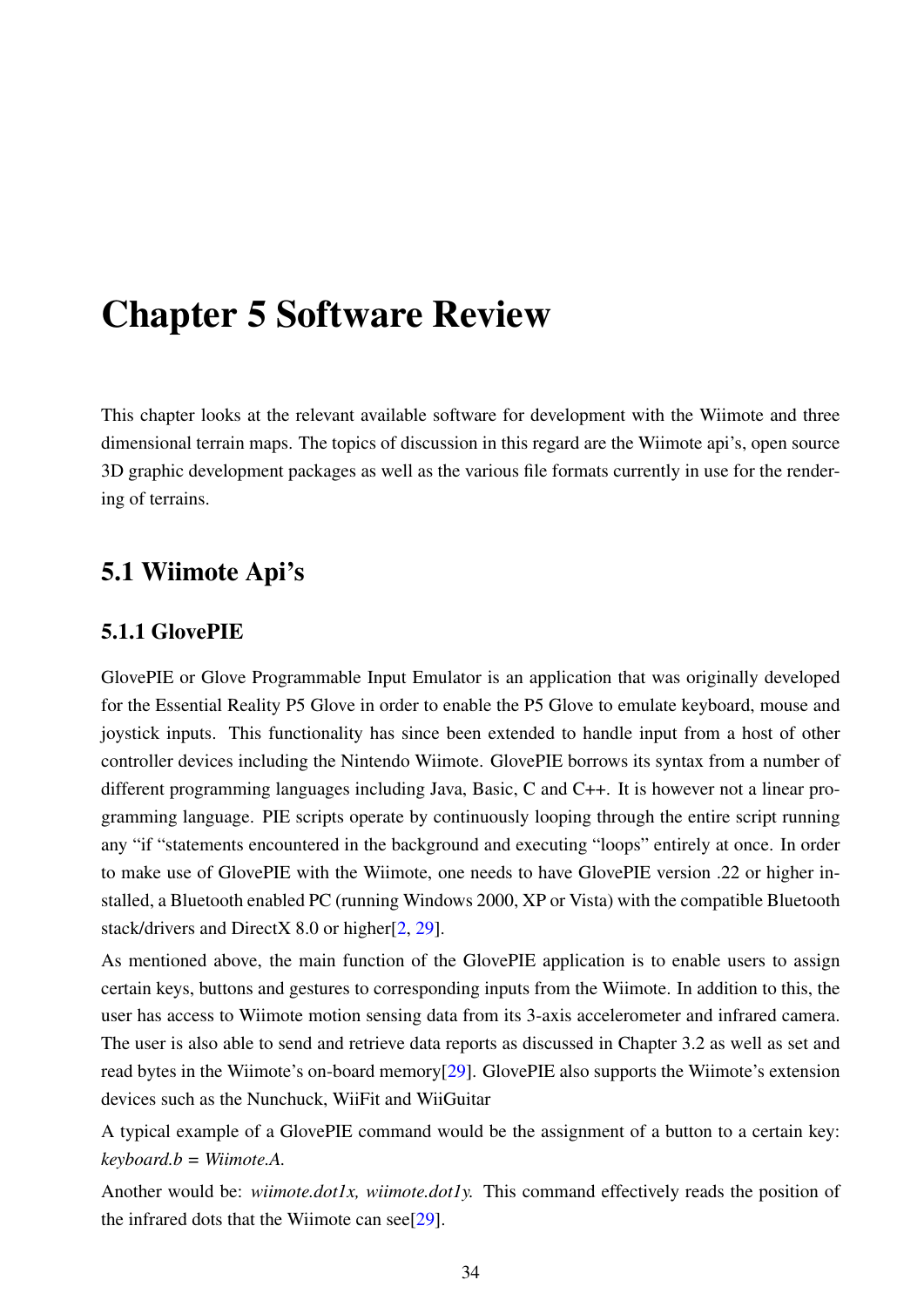

GlovePIE provides the benefit of high level functionality with very simple and intuitive syntax. It is also not very demanding in terms of its dependencies and it can even be translated into other languages. Developers using GlovePIE also have a large repository scripts at their disposal which are especially useful for development with the Wiimote.

#### 5.1.2 Wiimote.cpp

The Wiimote api written in the C++ language seems to exist in a number of forms with functionality varying according to the application being developed. A common thread between all the C++ Wiimote api's is the limited documentation or complete absence thereof. As a result a substantial amount of time is required in order to understand which functions are performed by which commands/methods and how to implement these methods. While using the C++ Wiimote api is not as tedious as bit bashing, it is still relatively low level. This does have the advantage of allowing a developer more options and flexibility in the development of their application, however for the purpose of this thesis this was unnecessary and time consuming. In addition to this the api has many dependencies which must be addressed first before development can commence. Subsequent to either the lack of documentation or the difficulty of use or both of these, there doesn't seem to be a great deal of development based on this api. What little source code there is available is very difficult to adapt. The benefit of using the C++ Wiimote api is that it is based on a comprehensive programming language (C++) thus it has the potential to be significantly extended and integrated into many other C++ based applications. The C++ Wiimote api typically provides the developer access to Wiimote IR, acceleration, button, calibration and other status data via the retrieval and manipulation of Wiimote Status Reports as discussed in Chapter 3. Support for most the Wiimote's extension devices is also provided.

#### 5.1.3 The C# Based Wiimote Api

C# is a programming language that was developed from the C and C++ languages which are designed to be a low-level platform-neutral object-oriented programming languages. C# on the other hand differs from this paradigm in that it was designed to be a higher-level component-oriented language and it encourages the developer to allow the framework to manage the precise control of an application while the developer concentrates on the main aspects and issues at hand. The C# Wiimote api immediately reflects this school of thought and while most of the syntax would be very familiar to a C++ programmer this api is far more easier to learn and use. This is due in large part to the object browser facility which lists all the subclasses, methods and attributes of the Wiimote class in a tree like structure and further provides access to the various locations where these are defined. It is needless to say that this is an invaluable tool to any programmer seeking to understand a piece of code and it offsets the inconvenience caused by lack of documentation. The C# Wiimote api pro-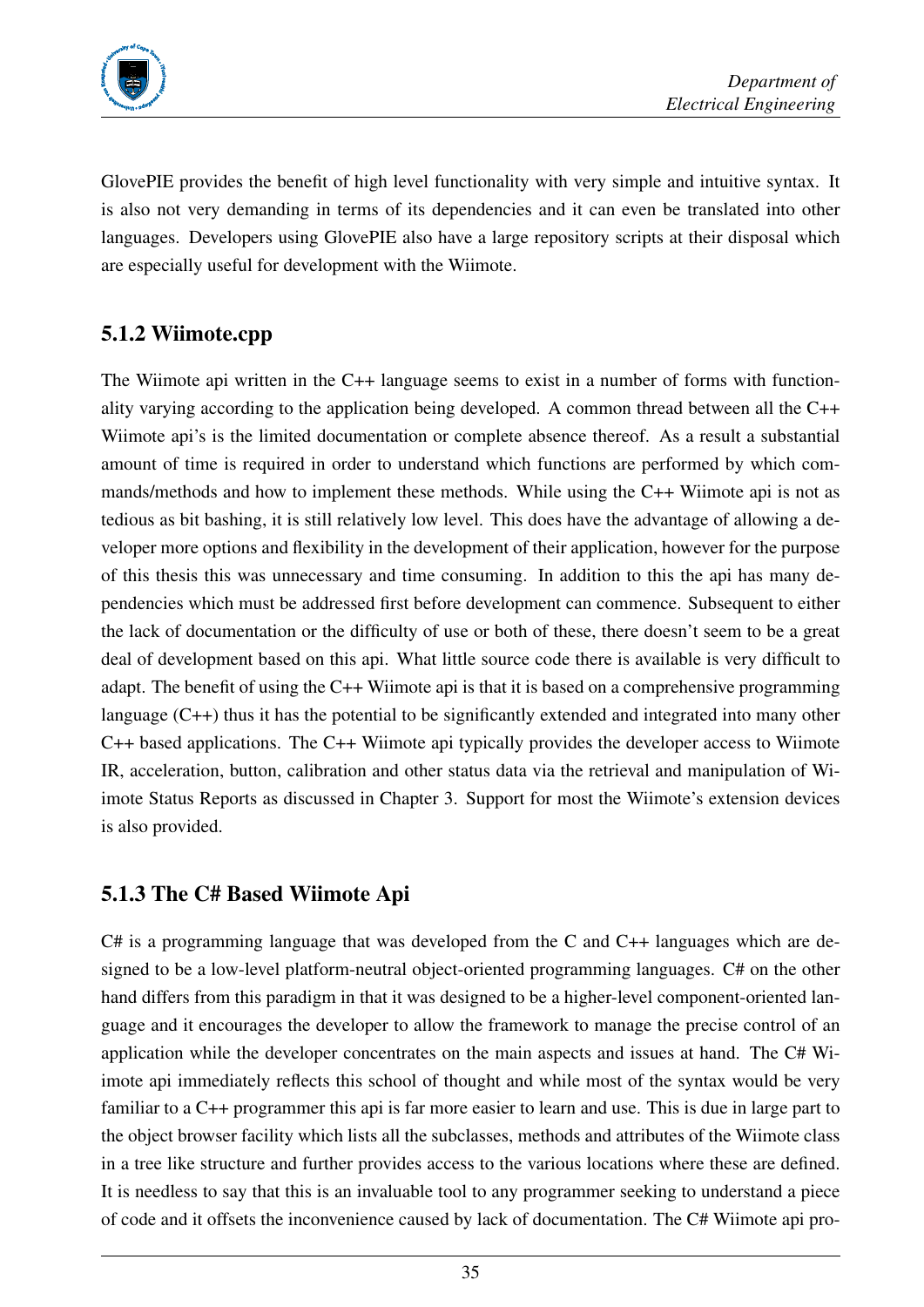

vides much of the same functionality as the C++ based api as well as a much larger base of source code and Wiimote based applications.

### 5.2 3D Graphics File Formats

#### 5.2.1 The .obj file format

The obj file format describes the surface of a 3d object in terms of triangles or higher degree polygons. The obj file format was developed by Wavefront Technologies for its Advanced Visualizer animation package. It has since been incorporated into various 3d graphics software packages including MeshLab, 3D Studio Max and Blender[\[7\]](#page-53-2). A polygon is typically specified by describing all its vertices (denoted by "v") followed by its faces (denoted by "f"). The faces consist of a list of all the vertices contained by that face. All the vertices in a given face are listed as numbers which correspond to the order in which the points/vertices appear in the file. This is displayed in Figure [1.21](#page-42-0) which describes a cube in terms of its faces and vertices[\[6,](#page-53-3) [8\]](#page-53-4).

| v 0.000000 2.000000 2.000000       |  |  |
|------------------------------------|--|--|
| v 0.000000 0.000000 2.000000       |  |  |
|                                    |  |  |
| $\rm v$ 2.000000 0.000000 2.000000 |  |  |
| $\sqrt{2.0000002.0000002.000000}$  |  |  |
| v 0.000000 2.000000 0.000000       |  |  |
| v 0.000000 0.000000 0.000000       |  |  |
| v 2.000000 0.000000 0.000000       |  |  |
| v 2.000000 2.000000 0.000000       |  |  |
| f 1 2 3 4                          |  |  |
| f 8 7 6 5                          |  |  |
| f 4 3 7 8                          |  |  |
| f 5 1 4 8                          |  |  |
| f 5 6 2 1                          |  |  |
| f 2 6 7 3                          |  |  |
|                                    |  |  |
|                                    |  |  |

<span id="page-42-0"></span>Figure 1.21: Description of a Cube in the obj file format

A description of a polygon face typically includes data relating to geometric vertex positions, texture coordinates associated with a vertex and the normal at a vertex[\[4\]](#page-53-5). In some releases of this format there are additional vertex data types which describe free-form geometric surfaces using curves and surfaces<sup>[\[6\]](#page-53-3)</sup>. The .obj file format also specifies that each face described must be flat and convex<sup>[\[5\]](#page-53-6)</sup>. Figure [1.22](#page-43-0) is an example of some of the data found in a .obj file. In this particular example the four vertex data types shown are denoted as "v" for geometric vertex positions, "vt" for texture coordinates, "vn" for vertex normals and "vp" for parameter space vertices[\[6\]](#page-53-3).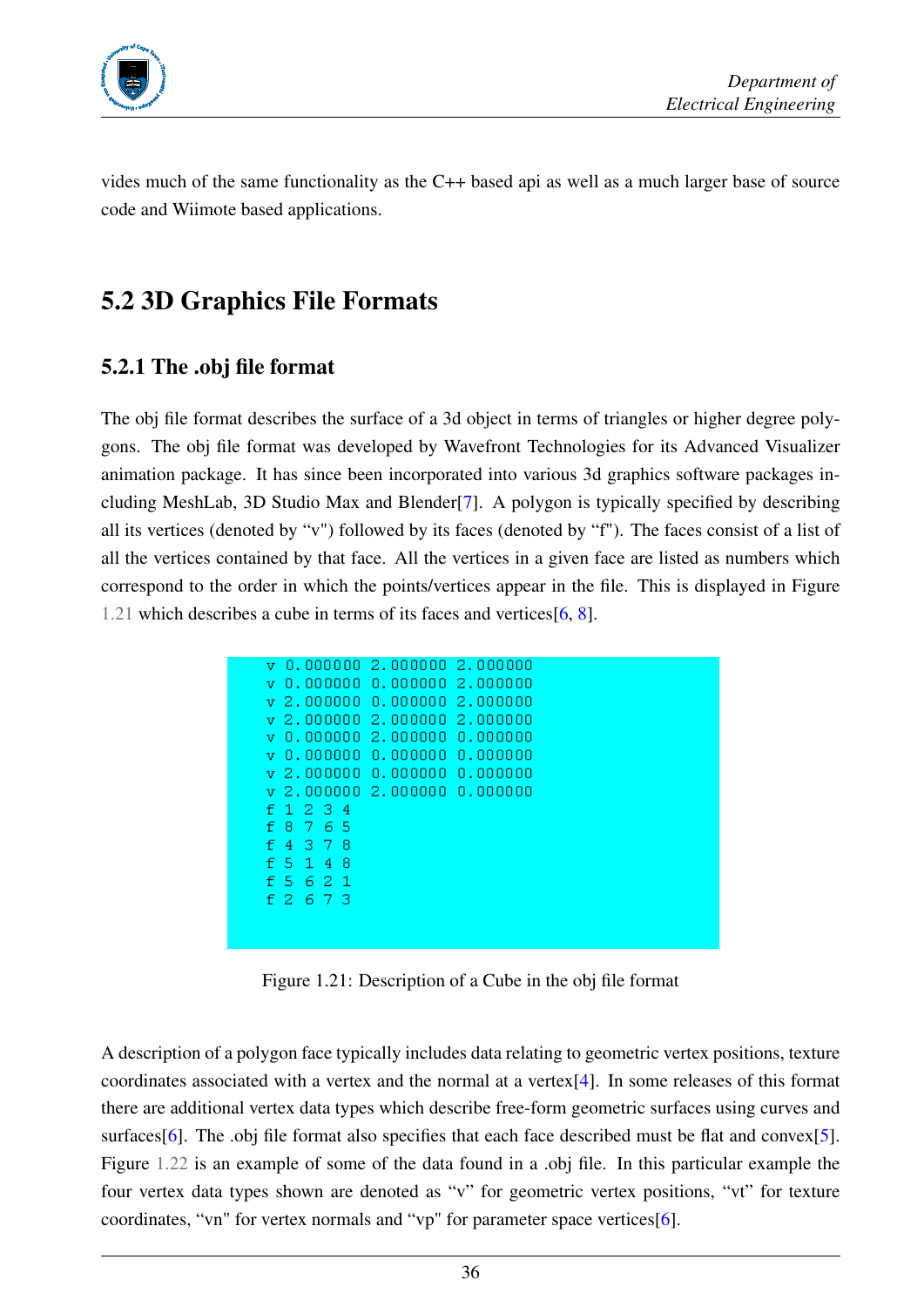

| v  | -5.000000   | 5.000000    | 0.000000 |
|----|-------------|-------------|----------|
| v  | $-5.000000$ | $-5.000000$ | 0.000000 |
| v  | 5.000000    | $-5.000000$ | 0.000000 |
| v  | 5.000000    | 5.000000    | 0.000000 |
| vt | $-5.000000$ | 5.000000    | 0.000000 |
| vt | $-5.000000$ | $-5.000000$ | 0.000000 |
| vt | 5.000000    | $-5.000000$ | 0.000000 |
| vt | 5.000000    | 5.000000    | 0.000000 |
| vn | 0.000000    | 0.000000    | 1.000000 |
| vn | 0.000000    | 0.000000    | 1.000000 |
| vn | 0.000000    | 0.000000    | 1.000000 |
| vn | 0.000000    | 0.000000    | 1.000000 |
| vp | 0.210000    | 3.590000    |          |
| vp | 0.000000    | 0.000000    |          |
| vp | 1.000000    | 0.000000    |          |
| vp | 0.500000    | 0.500000    |          |
|    |             |             |          |

<span id="page-43-0"></span>Figure 1.22: A portion of the obj file format showing four of the vertex data types

The "v" data type in .obj files describes geometric vertices in terms of their x, y, and z coordinates and sometimes a fourth coordinate, w, which is called the weight. The weight coordinate is required to describe rational curves and surfaces but can be left as one otherwise. It is also not necessary to include this coordinate if not needed as it defaults to one when not specified. The "vp" vertex data type specifies the first and second coordinates (u and v respectively) of the parameter space of a surface. In the case of a curve, only the u coordinate is required. The weight coordinate, w, may also be specified for rational trimmming curves. The "vn" vertex data type lists the i, j and k components of the vertex normal. The "vt" vertex data type consists of u, v and w coordinates where the values of u and v correspond to the horizontal and vertical directions of the texture respectively. The value of the w coordinate in this instance corresponds to the depth of the texture and defaults to 0 when not specified<sup>[\[6\]](#page-53-3)</sup>.

The obj file format does not place any limit on the number of vertices that can be used to specify a single polygon[\[5\]](#page-53-6). The .obj file format can also make reference to materials by means of the "usemtl" keyword. This enables characteristics such as color and light to be attributed to the desired vertices. The polygons in a obj file can also be grouped to form sub-objects by using the "g" keyword. This makes for easier editing and animation of models[\[8\]](#page-53-4).

#### 5.2.2 The .3ds file format

3ds is 3d object description file format developed by AutoDesk. The 3ds file format packages its data in chunks. All chunks start in the same manner providing information as to what the ID of the chunk is, and its location in the file. Within every 3ds file there exists a hierarchy as shown in Figure [1.23.](#page-44-0) The place of a specific chunk within this hierarchy is determined according to its ID. This ID, represented as a hexadecimal code, specifies the type of data to follow and its constituents. From this one can deduce the presence of other subchunks. The existence of subchunks may also be indicated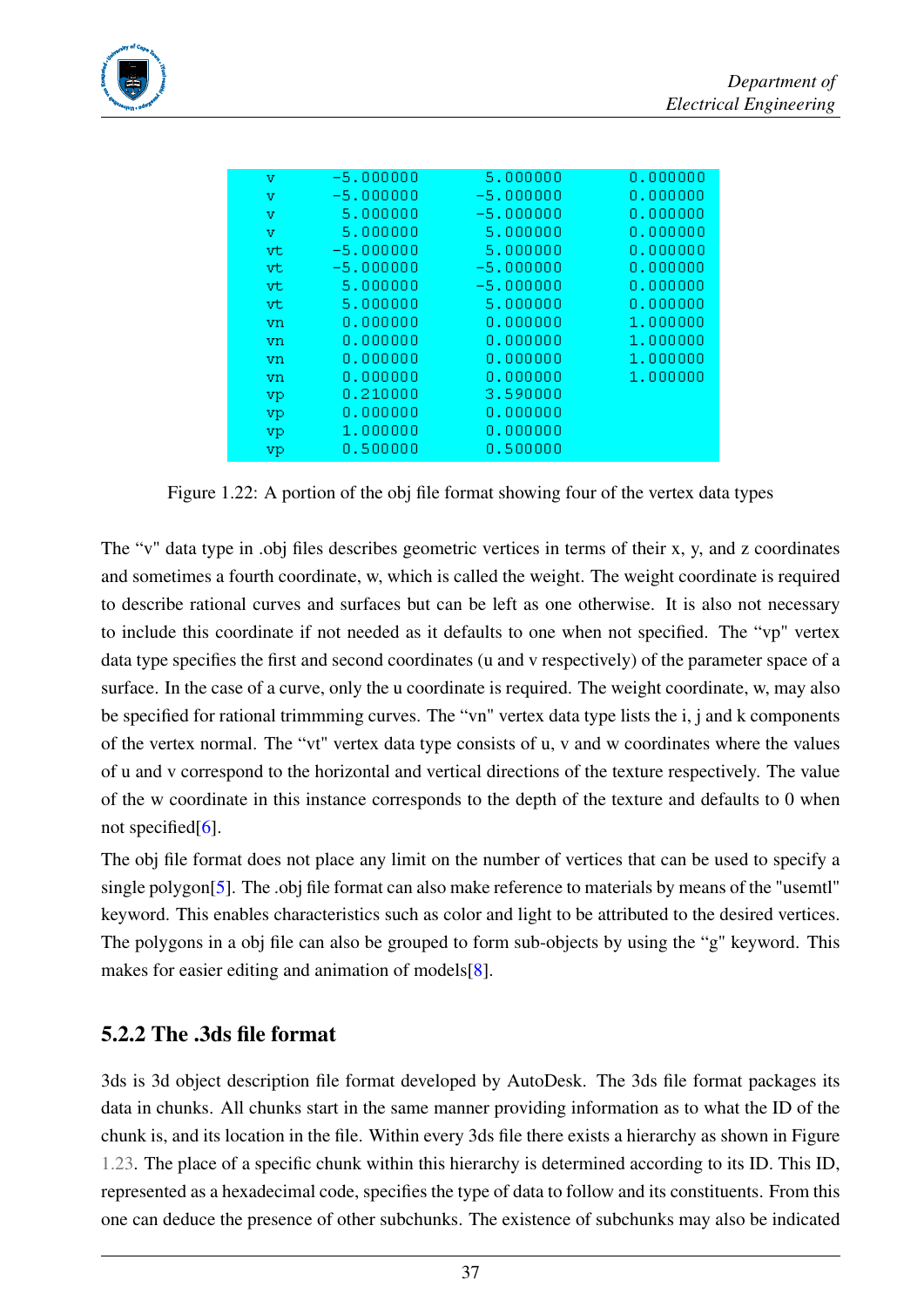

by the chunk length, which would then be larger than the expected length of the individual chunk. The very first chunk in any 3ds file is the Primary chunk which corresponds to the hexadecimal number 0x4D4D. The primary chunk would then typically be followed by either the start of object mesh data (3D3D) or the start of keyframer data (B000). These are examples of the main chunks which fall under the primary chunk. These main chunks would then be followed by their respective subordinate chunks and so on[\[32,](#page-55-1) [30\]](#page-54-10).

```
MAIN3DS (0x4D4D)
\mathbf{I}+--EDIT3DS (0x3D3D)
\mathbf{I}\blacksquare--EDIT MATERIAL (OxAFFF)
\mathbf{I}\overline{\phantom{a}}\blacksquare\blacksquare+--MAT NAMEO1 (OxA000) (See mli Doc)
\mathbf{I}\blacksquare\overline{1}+-- KDIT CONFIG1
                                      (0x0100)\overline{\phantom{a}}+-EDIT\overline{COMFIG2}(0x3R3D)\mathbf{I}+--KDIT VIEW P1
                                       (0x7012)\mathbf{I}\mathbf{I}\blacksquare+--TOP(0x0001)-1
\mathbf{I}+--BOTTOM
                                               (0x0002)\overline{1}\mathbf{I}\overline{1}+--LEFT
                                               (0x0003)\mathbf{I}+--RIGHT(0x0004)\mathbf{I}-1
           +--FRONT
                                               (0x0005)\overline{1}Ī
           +--BACK
                                               (0x0006)\mathbf{I}\overline{1}\mathbf{I}\blacksquare+--<sub>USER</sub>(0x0007)+--CAMERA
                                               (0x FFFF)\overline{1}\overline{\phantom{a}}+--LICHT(0x0009)\mathbf{I}\blacksquare+--DISABLED
                                               (0x0010)\mathbf{I}\blacksquare\mathbf{I}\overline{1}+--BOGUS(0x0011)\overline{1}- 1
     +--EDIT VIEW P2
                                       (0x7011)
```
<span id="page-44-0"></span>Figure 1.23: Illustration of the Hierarchy of 3ds Chunk Types

#### 5.2.3 The .ply file format

The ply or Polygon file format is a 3d object description file format initially developed by Stanford University for the purpose of storing three dimensional data mainly obtained from 3D scanners. The structure of a typical PLY file is follows: Header, Vertex List, Face List and lists of other properties attached to their respective elements[\[10,](#page-53-7) [27\]](#page-54-11). The header found at the beginning of each ply file states the number vertices and polygons contained in the file as well as any additional properties associated with the vertices such as color, normals and texture coordinates. The header also specifies whether the file is in ASCII or Binary format. It is mandatory that the header begin with the string "ply" , which serves to identify the file as a ply format file, and ends with "end header". Each part of the header is preceded by a descriptive keyword as shown in Figure [1.24](#page-45-0) with comments, which are not considered as part of the file, being preceded by the keyword "comment".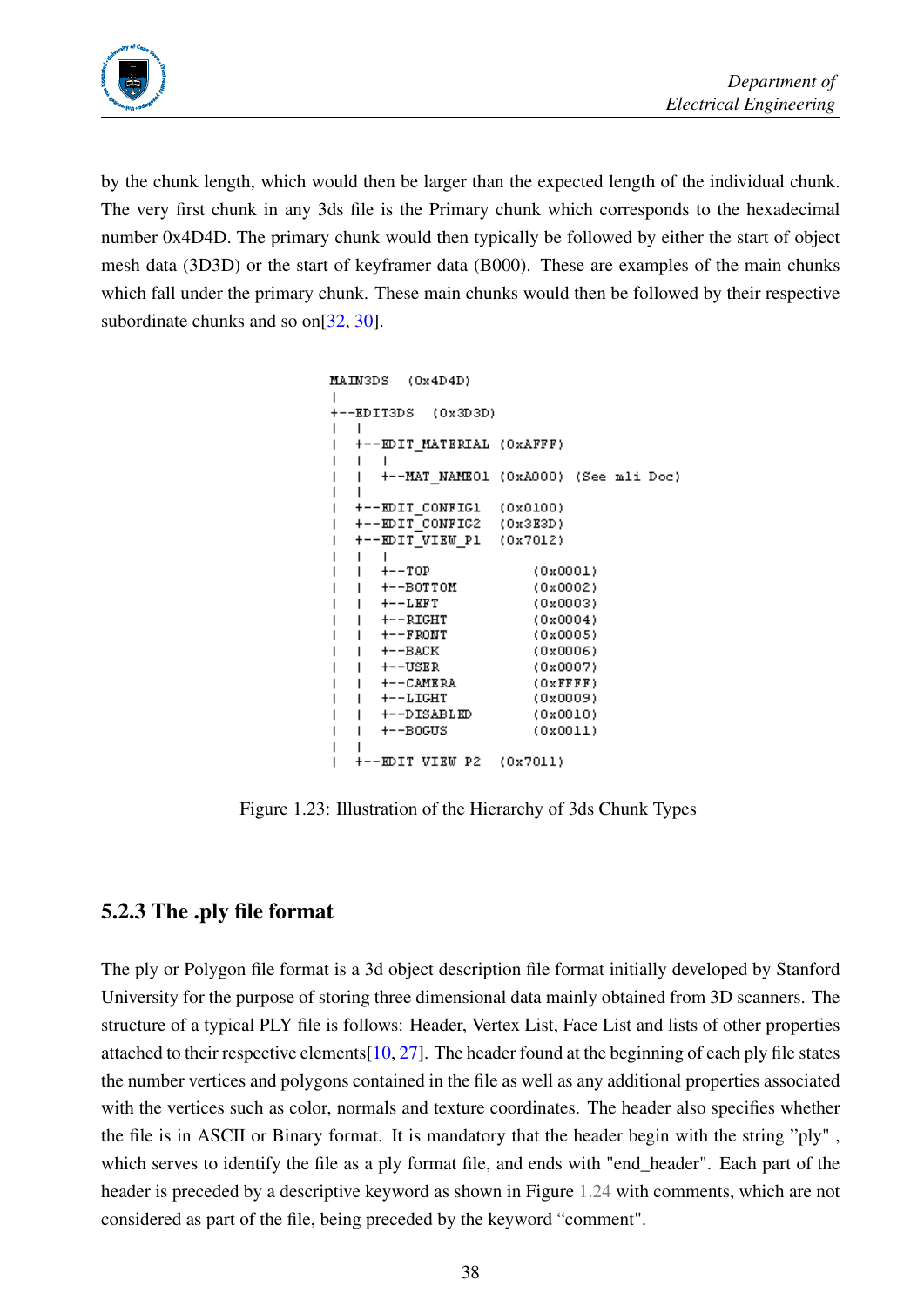

```
ply
format ascii 1.0
                         { ascii/binary, format version number }
comment made by Greg Turk { comments keyword specified, like all
lines}
comment this file is a cube
element vertex 8
                           { define "vertex" element, 8 of them in file }
property float x
                         { vertex contains float "x" coordinate }
property float y
                         \sqrt{y} coordinate is also a vertex property }
property float z
                         {z coordinate, too }
element face 6 {there are 6 "face" elements in the file }<br>property list uchar int vertex_index { "vertex_indices" is a list of ints }
end_header
                          { delimits the end of the header }
000{ start of vertex list }
```
<span id="page-45-0"></span>Figure 1.24: Example of a ply file header

Much like the obj file format discussed above, the ply format specifies the vertices of a polygon as (x,y,z) triples followed by faces which list the indices of the vertices they contain. In addition to this basic data, new element types and properties can be created and attached to the elements of the object specified in the file. This is allowed by the fact that newly created element types that are not recognised by programs can simply be disregarded by them and carry on without crashing. The ply format also allows different properties to be assigned to the back and front sides of a polygon.

#### 5.2.4 The .ter file format

Ter format files are the output files of the Terragen Landscape Generator programme developed by Planetside Software. The ter file format makes use of a chunk-type architecture, however it is not as rigidly defined as is the case with the 3ds file format. A ter file is required to begin with an 8-byte "TERRAGEN " string followed by another 8-byte "TERRAIN " string including the space at the end of the string. This is then followed by a "Size" chunk, followed other data chunks and the file is concluded by a 4-byte "EOF" chunk. The following is a summary of the main chunks found in a ter file:

All of the chunk types that appear in the ter file format are identifiable by their 4-byte markers. "XPTS" and "YPTS" are the markers of chunks which contain 2-byte integer values representing the number of data points in the x and y directions respectively of the elevation image. They also contain a further 2-bytes of padding. These chunks along with all the other chunk types excluding the "ALTW" chunks and the "SIZE" are required to appear after the "SIZE" chunk and before any altitude data. The chunk with the"SIZE" marker contains a 2-byte integer equal to the number data points on the shortest side of an elevation image. It too contains 2-bytes of padding. The "SCAL" chunk is an optional chunk which contains three 4-byte floating point numbers representing the scale of the terrain in metres per terrain unit. These numbers correspond to the x, y and z coordinates and are required to be equal. "CRAD" is the marker of a chunk which specifies the radius of the world being rendered in kilometers. This value is presented as single 4-byte floating point number and is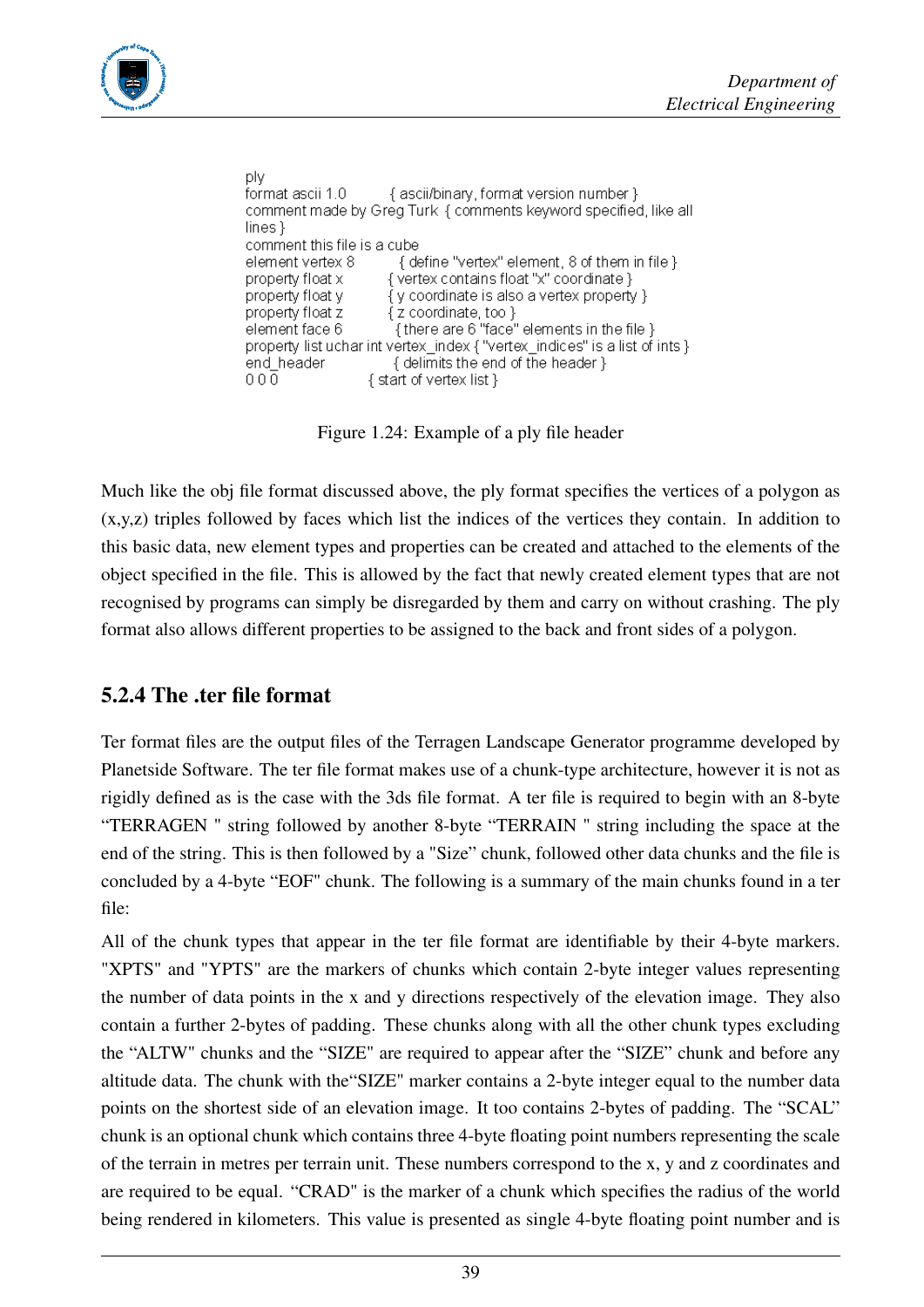

also optional. The"CRVM" chunk is another optional chunk containing a single unsigned integer value which, when set to 0, causes a flat terrain to be rendered, while if set to 1 a spherical terrain results. Finally the "ALTW" marker which is followed by HeightScale, BaseHeight and Elevations all of which are sequences of 2-byte signed integers. This chunk contains elevation integers which are applied to the x and y points set previously in the "XPTS" and "YPTS" chunks[\[27\]](#page-54-11).

### 5.3 3D Graphics Packages

#### 5.3.1 Autodesk 3ds Max

3ds Max is a 3d graphic animation program developed by Autodesk Media and Entertainment primarily for the modeling, animation and rendering of 3d graphic objects. It is most commonly used by game developers, TV commercial studios, architectural visualization studios and has also been used to create movie effects and movie pre-visualization[\[11\]](#page-53-8). 3ds Max also has its own native file format, 3ds, which was discussed earlier in the text. In addition to 3ds, Autodesk 3ds Max is also capable of importing and exporting files of a variety of formats including polygon(.ply), object(.obj) and terrain(.ter). Other features provided by 3ds Max include normal map creation and rendering, global illumination, an intuitive and fully-customizable user interface, as well as its own scripting language<sup>[\[11\]](#page-53-8)</sup>.

#### 5.3.2 MeshLab

MeshLab is a mesh processing system which is mainly aimed at facillitating the editing, cleaning, filtering and rendering of medium to large size unstructured 3d triangular meshes which typically arise from 3d scanning[\[12\]](#page-53-9). MeshLab is developed and maintained by a small group of researchers at the Visual Computing Lab of the Italian National Research Council as well as a larger community of contributing plugin developers[\[13\]](#page-53-10). MeshLab is capable of importing a variety of 3d file formats, however the terrain(.ter) is not one of these.

#### 5.3.3 Blender

Blender is a graphics application that provides much of the same functionality provided by 3ds Max, however it has the added advantage of incorporating an embedded Python interpreter. This enables Blender to run Python scripts for creating tools, game logic, converting between file formats and various other functions which greatly expand the functionality that can be achieved with Blender[\[14\]](#page-53-11). Blender was originally developed and distributed by NeoGeo and Not a Number Technologies (NaN) as an in-house application, but later in 2002 it became open source software which today continues to be developed under the supervision of the Blender Foundation[\[15\]](#page-53-12).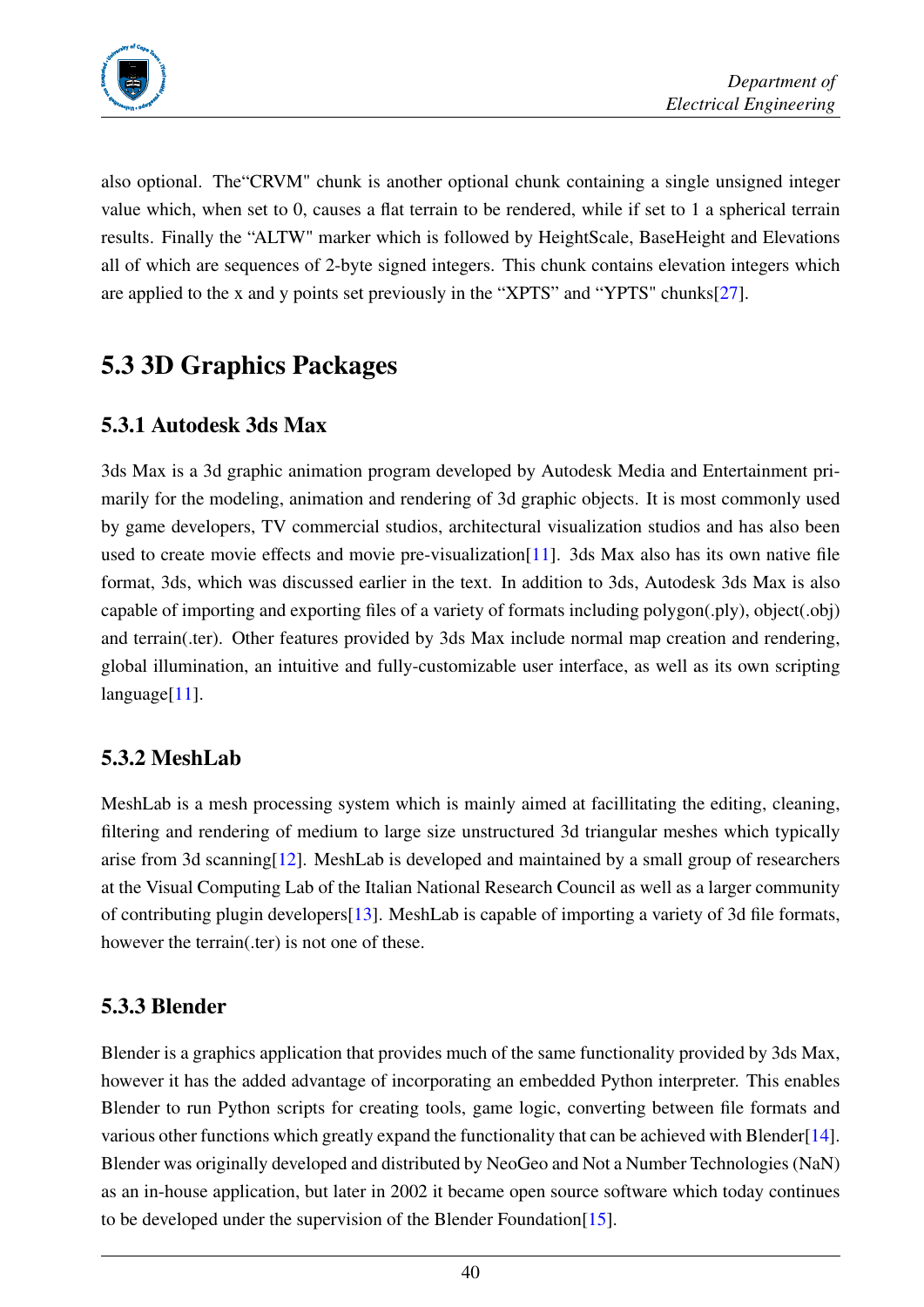

#### 5.3.4 Terragen

Terragen is a scenery generation program designed for generating landscape images/visualization. Terragen is also able to import and export raw heightfield data which is typically used to generate terrains from externally created pictures. Terragen also makes use of a scripting system and plugins in order to extend its functionality. As previously mentioned, Terragen also has a file format of its own, the terrain (.ter) format[ $16$ ].

#### 5.3.5 Assessment of Software

Since this thesis is not really concerned with the modelling of terrain maps, the software described above is assessed according to its potential to facillitate the viewing of terrain maps interactively. 3ds Max is specifically geared for the modelling and animation of 3d objects and is not particularly suitable for the sole purpose viewing 3d objects interactively. MeshLab on the other hand is ideal for the viewing of 3d objects as it enables the user to maniplate their view with simple combinations of key strokes and mouse gestures. MeshLab's inability to read terrain files is somewhat of a disadvantage as the .ter file format is one of the prefered file formats for the rendering of terrain maps. This can however be overcome by converting any terrain files that one may want to view into another format which MeshLab recognises such as the .obj or .ply file formats. This is easily done with the aide of 3ds Max. Blender, as a result of its embedded python interpreter does have the potential for the development of an application which incorporates the viewing of terrain maps, however its shortfall is that it does not provide an easy enough interface for the interaction of the user with a 3d environment and it is a very difficult program to understand and navigate. Furthermore, Blender also doesn't seem to recognise any of the file formats discussed in the preceding text without the use of plugins or imported scripts. These reasons make Blender an overly complicated and unsuitable solution. Terragen is of particular interest due to the fact that it specialises in the generation of terrains and also seems to provide the prefered file format for storing terrain maps. Terragen may be useful for the editing of terrain maps in order to make them more suitable for viewing however, other than this most of the functionality provided is of no consequence for the purpose of this thesis. MeshLab thus emerges unrivaled in terms ease of use and ability to facilitate the viewing of terrain maps interactively with the Nintendo Wiimote. Due to the preference towards using MeshLab for the purpose of viewing terrain maps, it is desirable that a file format that is compatible with Mesh-Lab be selected for this purpose. Thus the polygon (.ply) and object (.obj) file formats appear to be the most suitable formats in which to store terrain maps to be viewed interactively. Once again the option of converting from the terrain (.ter) format does exist should the need arise, this makes the use of MeshLab and the ply and obj file format perfectly viable.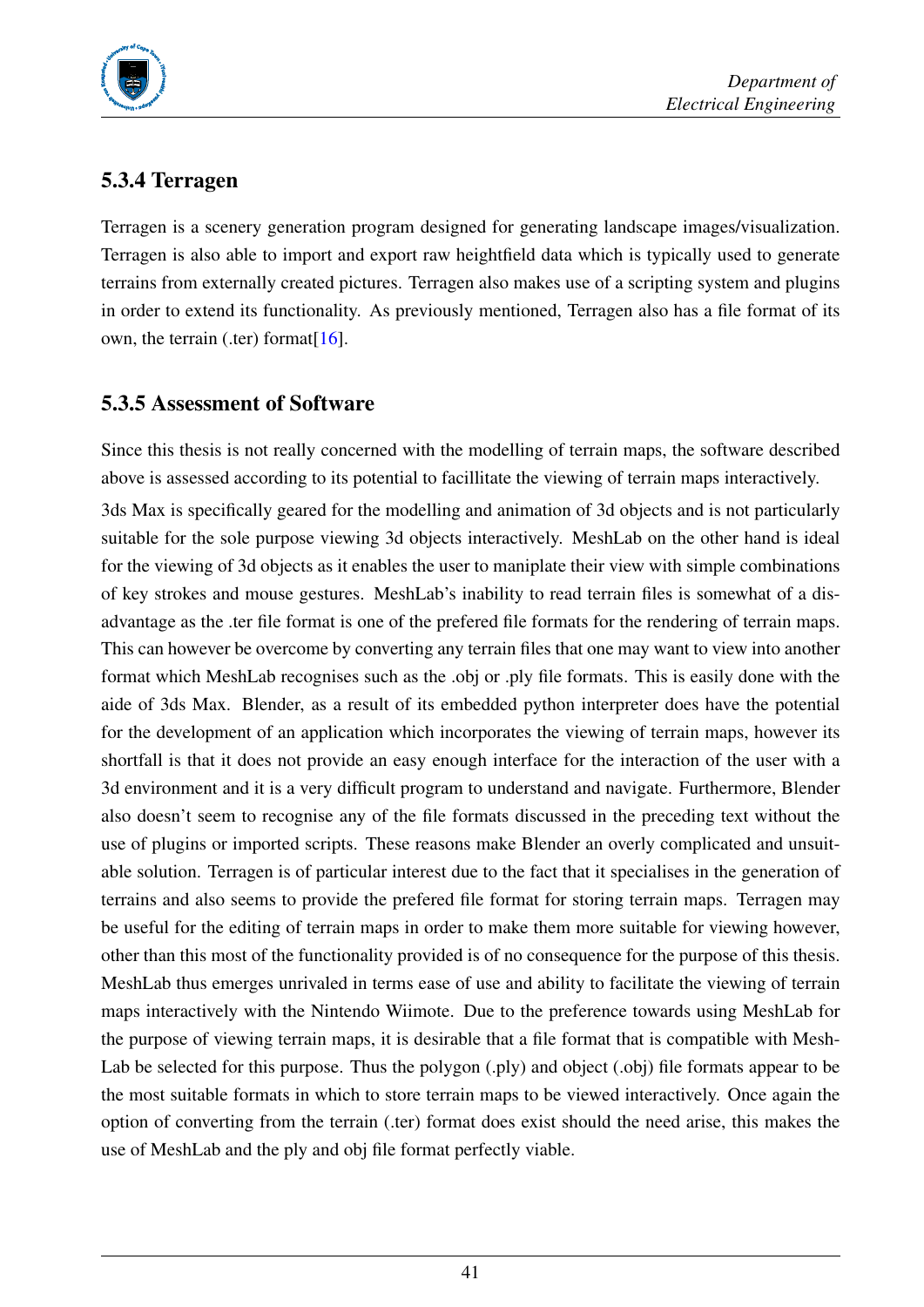# Chatper 6 Merging the Wiimote with Terrain Maps

In order to achieve the function of viewing terrain maps interactively via head movements, the various capabilities of the Wiimote need to harnessed and incorporated into an application which is also capable of loading terrain maps and manipulating the view of these maps to provide the user with the view they desire. One method of doing this would be to "piggy back" on an application that has already been written for the Wiimote. An example of such an application which provides the desired functionality is the WiiDesktopVR application. This application could then be extended by writing a terrain map loader for one of the file formats discussed in Chapter 5. Writing a file format loader however is not an easy task. In addition to an in depth knowledge of the file format to be used, the developer would require expertise in either of the opengl, glut or directx graphics libraries. Another obstacle that the developer would encounter is integrating the Wiimote's sensor data into the terrain file loader and using this information to render the correct view of the terrain. This method, while probably the best solution ultimately, requires lengthy period of time for development. The period of time required for the development of thiis application may further be augmented by the learning curb that an unexperienced developer would have to undergo.

Alternatively, an application which "piggy backs" on already existing programmes that allow the user to view 3d objects and terrain maps can be developed. An ideal candidate for such an application would be MeshLab. Since MeshLab already has all the possible views that a user may desire mapped to combinations of mouse and keyboard gestures, an application that allows the Wiimote to assume the functions of the mouse would then enable the user to manipulate their view with the Wiimote. This difficulty with this approach comes in when a specific manner of viewing requires both mouse and keyboard input at the same time. For instance, in MeshLab in order to move forward over a terrain the user is required to hold down the "shift" key while scrolling with the mouse. This obstacle can be overcome by usind two Wiimotes. One for the head tracking of the user while the other is used to generate the equivalent keystrokes required to view the terrain maps. With a script that enable the Wiimote to take over mouse actions, it then becomes possible to do many other things with the Wiimote. One such script can be found in the GlovePIE source code repository. In the interest of viewing terrain maps, one could use this application to view maps in Google Earth,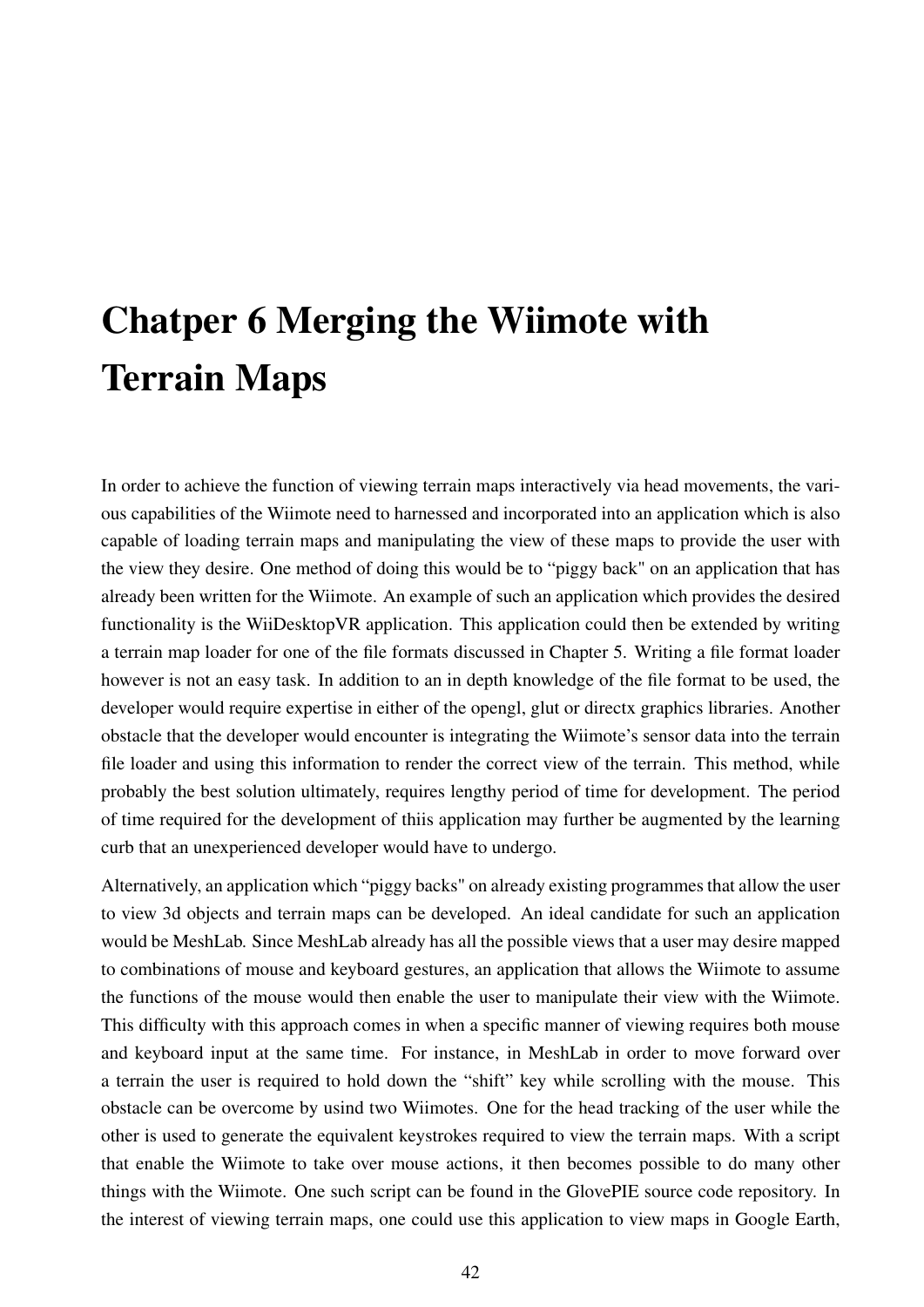

which for for a fee can provide an endless database of high quality terrain maps. Thus even the issue of file formats and relevant software packages is bypassed. Appendix A shows a typical example of a GlovePIE script which can be use to assign desired keystrokes and mouse gestures to the Wiimote. This particluar script simply moves the terrain backwards as the Wiimote is moved closer to the infrared leds. This movement is typically achieved in MeshLab by hold the shift key and the mouse left button while scrolling. The shift key and the left mouse button are assigned to the minus and plus button on the Wiimote in this script. Unfortunately this script does not implement headtracking as a second Wiimote is required to effectively use the headtracking to view the terrain..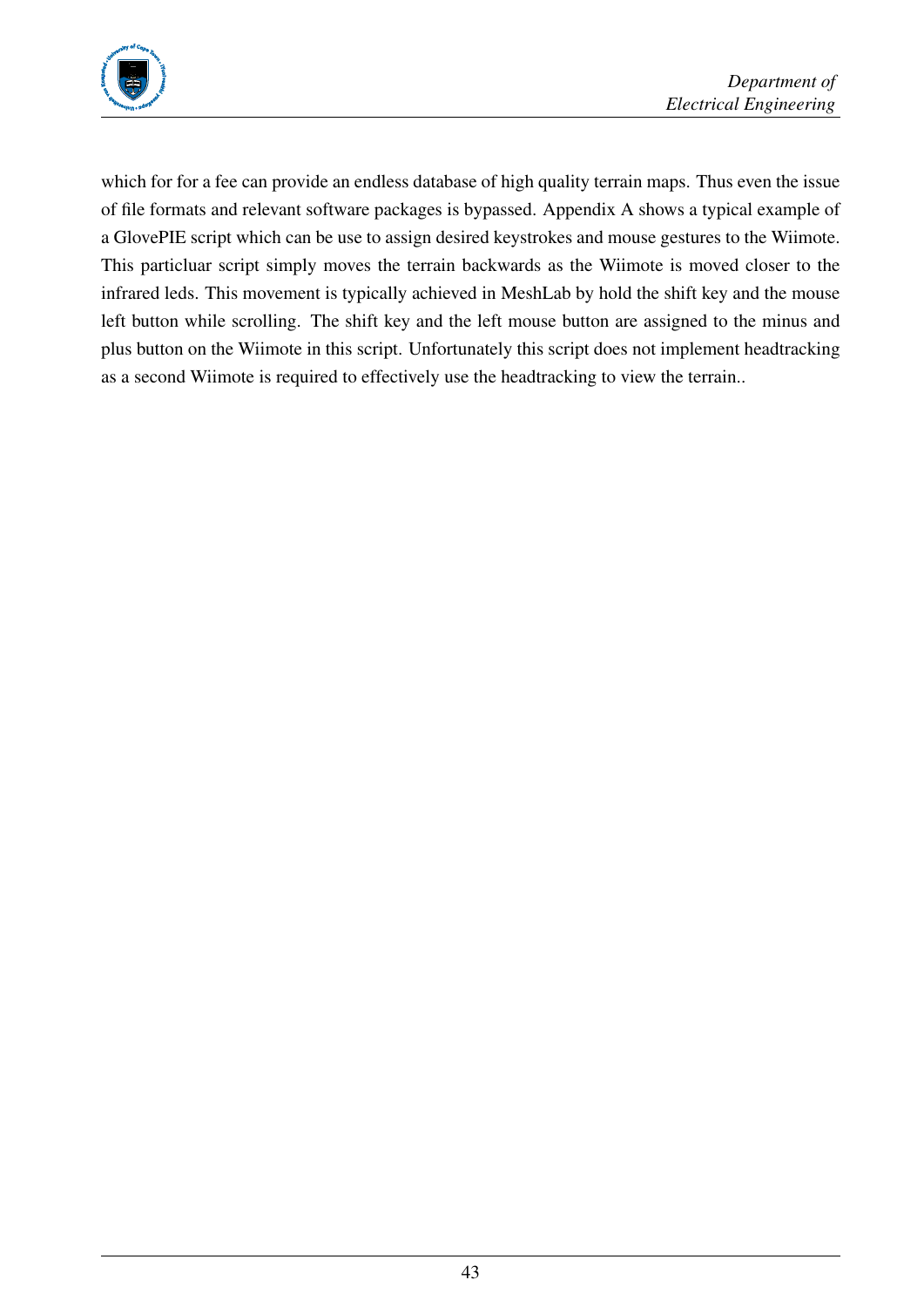# Chapter 7

#### 7.1 Conclusions

From the tests and experiments conducted on the Wiimote it can be concluded that the Wiimote is indeed capable of providing the data and measurements necessary to perform head tracking. The Wiimote is by no means the the best performing head tracking technology developed yet, however its unique combination of sensors (most notably its accelerometer and infrared camera) and wireless data transfer (via Bluetooth) are unrivalled in terms of head tracking and joystick devices. The capabilities presented by the Wiimote, though it may not be as accurate as some configurations and has various limitations on its operation, are a step forward within the head tracking faculty. Its ability to perform the functions of multiple systems presents the opportunity to greatly simplify head tracking configurations. The Wiimote facillitates the convergence towards the development of a compact, cheap, and easy to use head tracking system which may, in the future, become a standard device implemented in a wide spectrum of applications. In terms of the api's used to communicate with the Wiimote, the C# based Wiimote api was found to be the most complete and easily learnable of those discussed in this thesis. The GlovePie library was also found to be immensley useful for the purpose of development with the Wiimote. Not only does GlovePie provide an easy to learn high level api, but it also comes with a rich base of sample scripts written for the Wiimote among which are a few scripts written to control mouse actions with the Wiimote. These scripts used in combination with MeshLab provided the closest approximation to a viable solution for the viewing of terrain maps with Wiimote-head-tracking. Another alternative provided by this script is to use it in conjunction with Google Earth. This script however only allows for the movement of the mouse cursor. The required functionality to view terrain with head motion via the Wiimote could be added to this script given time, however it was found at an advanced stage of this thesis which did not allow for further development given the time constraint. With regards to the storage of terrain maps, the obj and ply file formats were found to be the most suitable as they are fairly universal file formats and are both recognised by MeshLab which is the graphics rendering software package that provided the most desirable terrain map viewing experience.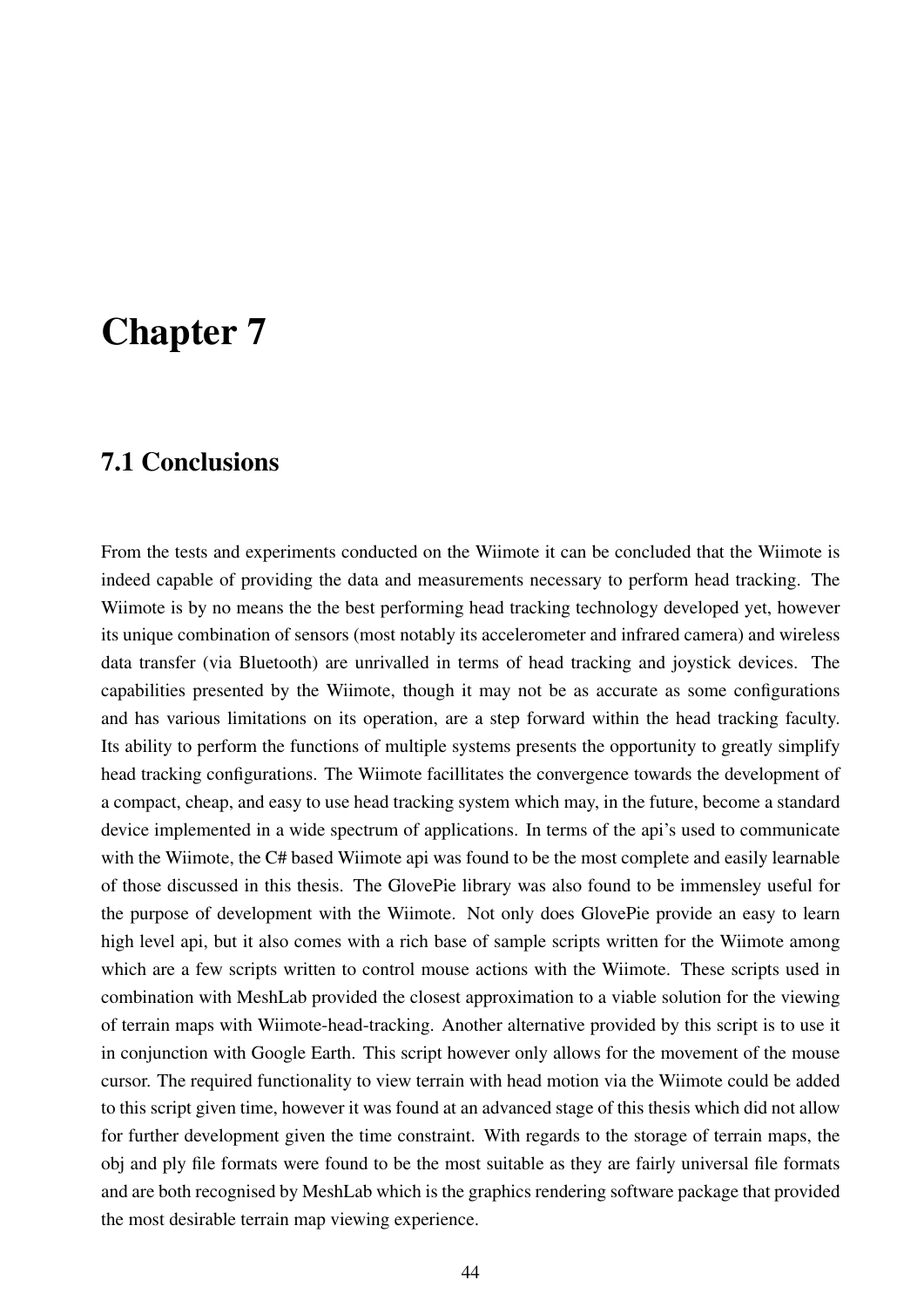

## 7.2 Future Work Recommendations

This project presents the opportunity for vast amounts of future. In particular for this topic, the most immediate work to be carried out would be to adapt the GlovePIE mouse control script to allow the Wiimote to control mouse gestures in such a way that is conducive to terrain map viewing. This script should include the generation of keystrokes and gestures by a second Wiimote and possibly some of the Wiimote's extension devices. One particular device that would be of interest would be the WiiFit, which could possibly be used to add "Walk Through" functionality to the viewing of 3d terrain maps. Beyond this, an all encapsulating application could be developed complete with Wiimote head tracking, terrain file format loading and "Walk through". Some other work may also be done in making Google Earth a Wiimote compliant application.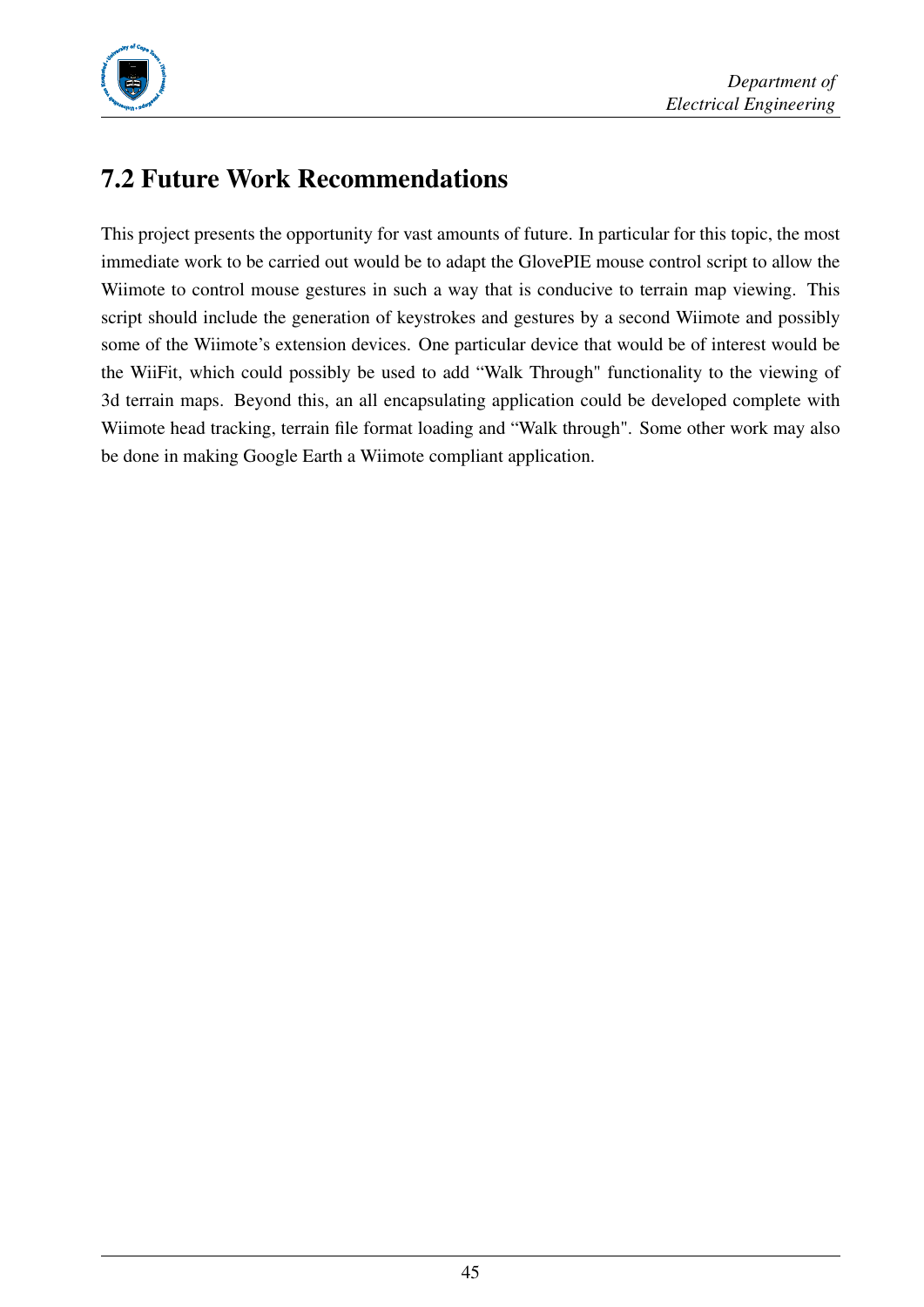# Appendix A

<span id="page-52-0"></span>The following is a typical example of a GlovePIE scripts which can be use to assign desired keystrokes and mouse gestures to the Wiimote. This particluar script simply moves the terrain backwards as the wiimote is moved closer to the infrared leds. This movement is typically achieved in MeshLab by hold the shift key and the mouse left button while scrolling. The shift key and the left mouse button are assigned to the minus and plus button on the Wiimote in this script.

var.ButtonFreezeTime = 250ms

var.PointerBump=KeepDown(Pressed(wiimote.A),var.ButtonFreezeTime)or KeepDown(Pressed(wiimote.B),va

Wiimote.Led $1$  = true

// Mouse movement

if wiimote.PointerVisible but not var.PointerBump then

 $mouse.x =$  wiimote. Pointer X

mouse.y  $= 1$ -wiimote.position end if

// Mouse Buttons

mouse.LeftButton = Wiimote.Plus and KeepDown(Wiimote.PointerVisible,0.5s)

key.Shift = Wiimote.Minus and KeepDown(Wiimote.PointerVisible,0.5s)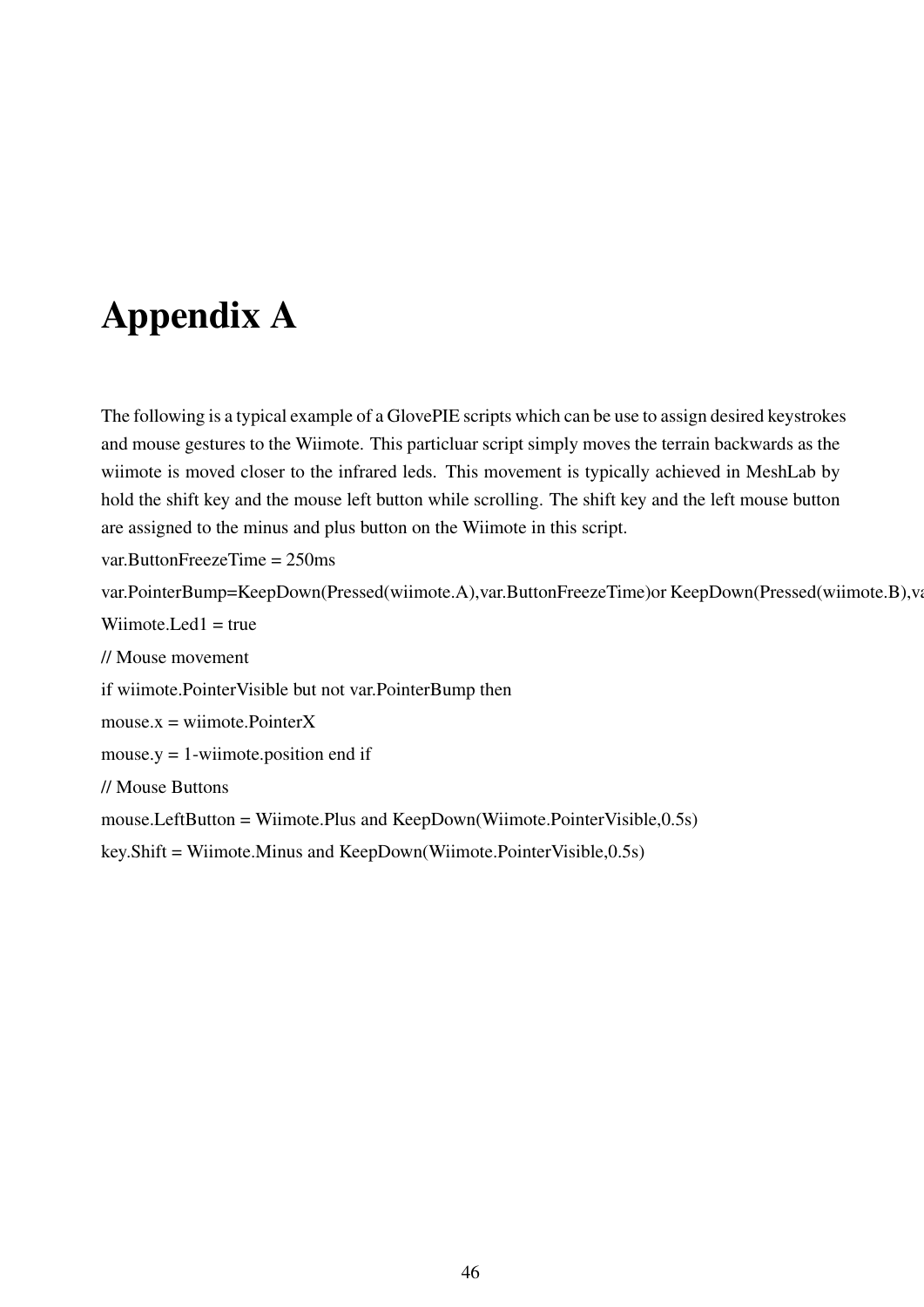# Bibliography

- <span id="page-53-0"></span>[1] *Small, Low Power, 3-Axis +/-3 g i MEMS Accelerometer*.
- <span id="page-53-1"></span>[2] Glovepie. http://www.wiili.org/index.php/GlovePIE, October 2008.
- [3] http://www.c-sharpcorner.com/Articles/ArticleListing.aspx?SectionID=1&SubSectionID=144, October 2008.
- <span id="page-53-5"></span>[4] Obj files 3d object format. https://people.scs.fsu.edu/ burkardt/data/obj/obj.html, October 2008. Last revised on 27 September 2008.
- <span id="page-53-6"></span>[5] Wavefront and java3d .obj format. http://www.eg-models.de/formats/FormatObj.html, October 2008.
- <span id="page-53-3"></span>[6] Object files (.obj). https://people.scs.fsu.edu/burkardt/txt/objformat.txt, October 2008.
- <span id="page-53-2"></span>[7] Obj. http://en.wikipedia.org/wiki/Obj, October 2008.
- <span id="page-53-4"></span>[8] Wavefront obj file format summary. http://www.fileformat.info/format/wavefrontobj/, October 2008.
- [9] The ply file format. http://www.cc.gatech.edu/projects/largemodels/ply.html, October 2008.
- <span id="page-53-7"></span>[10] Ply - polygon file format. http://local.wasp.uwa.edu.au/ pbourke/dataformats/ply/, October 2008.
- <span id="page-53-8"></span>[11] 3ds max. http://en.wikipedia.org/wiki/3dsMax, October 2008.
- <span id="page-53-9"></span>[12] Meshlab. http://www.ohloh.net/projects/5759, October 2008.
- <span id="page-53-10"></span>[13] Developers. http://meshlab.sourceforge.net/wiki/index.php/Developers, October 2008.
- <span id="page-53-11"></span>[14] Bundled scripts in blender 2.34. http://www.blender.org/education-help/python/, October 2008.
- <span id="page-53-12"></span>[15] Blender (software). http://en.wikipedia.org/wiki/Blender3D, October 2008.
- <span id="page-53-13"></span>[16] Terragen. http://www.planetside.co.uk/terragen/cando.shtml], October 2008.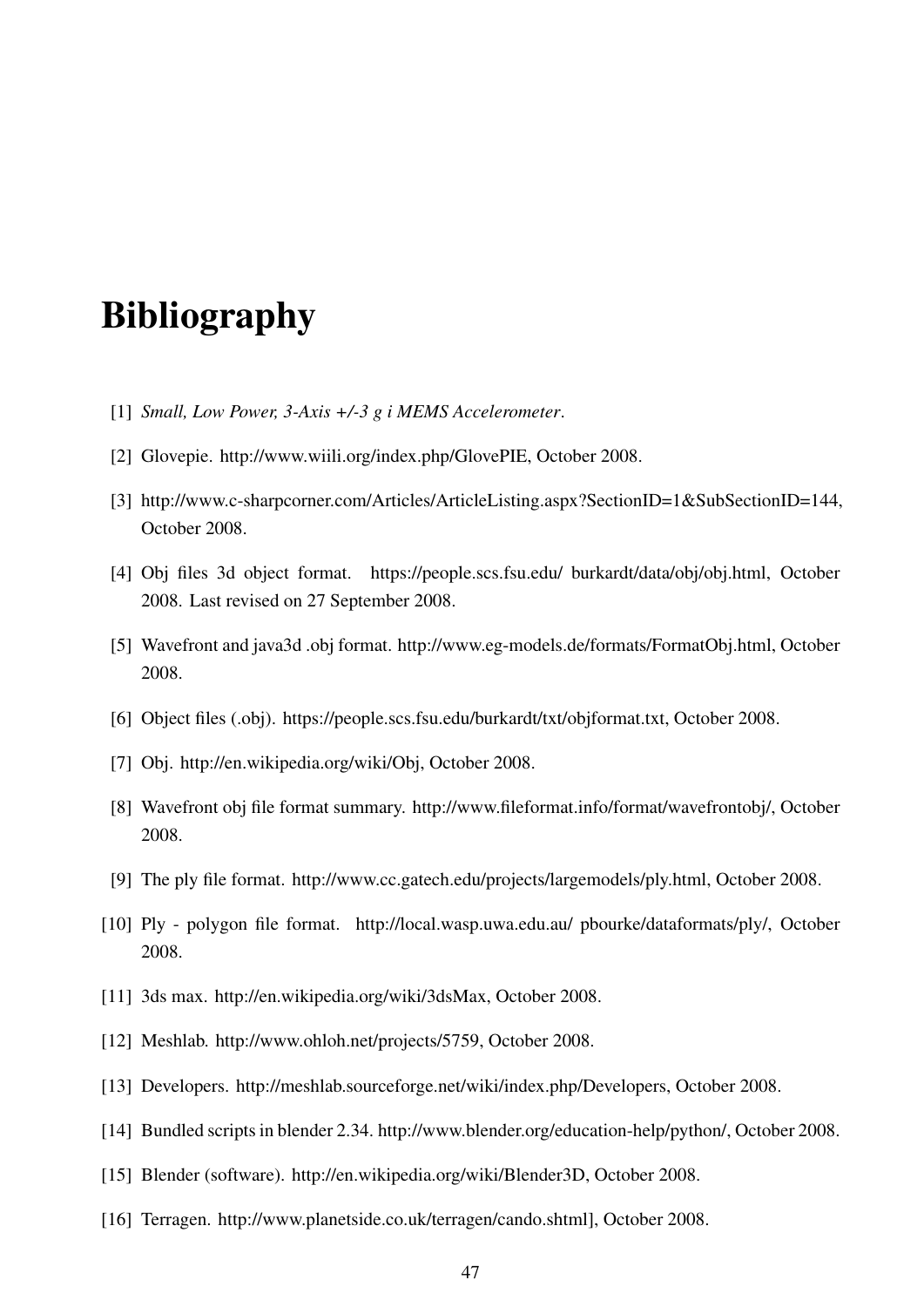

- <span id="page-54-1"></span>[17] Magnetic tracking technology. http://www.cs.nps.navy.mil/people/faculty/capps/4473/projects/magtrack/full.html, October 2008.
- <span id="page-54-2"></span>[18] Wiimote. http://www.wiili.org/Wiimote, September 2008.
- <span id="page-54-3"></span>[19] Wii-mote guts. http://www.sparkfun.com/commerce/tutorialinfo.php?tutorialsid=43&page=, October 2008. Posted: December 19th, 2006.
- <span id="page-54-4"></span>[20] Wiimote hardware. http://www.wiili.org/index.php/Wiimote/Hardware, October 2008.
- <span id="page-54-6"></span>[21] *HUMAN INTERFACE DEVICE (HID) PROFILE*.
- <span id="page-54-5"></span>[22] Broadcom. Bcm2042 advanced wireless keyboard/mouse bluetooth® chip. http://www.broadcom.com/products/Bluetooth/Bluetooth-RF-Silicon-and-Software-Solutions/BCM2042, October 2008.
- <span id="page-54-8"></span>[23] Palowireless Bluetooth Resource Center. Service discovery protocol (sdp). http://www.palowireless.com/infotooth/tutorial/sdp.asp, October 2008.
- [24] F. Panerai S. Hanneton J. Droulez V. Cornilleau-Peres. A 6-dof device to measure head movements in active vision experiments: geometric modeling and metric accuracy. *Journal of Neuroscience Methods*, 90:97, 1999.
- <span id="page-54-7"></span>[25] Analog Devices. Adxl330: Small, low power, 3-axis +/-3g imems accelerometer. http://www.analog.com/en/mems-and-sensors/imemsaccelerometers/adxl330/products/product.html, October 2008.
- [26] Yoshinobu Ebisawa. A pilot study on ultrasonic sensor-based measurement of head movement. *IEEE TRANSACTIONS ON INSTRUMENTATION AND MEASUREMENT*, 51, NO.5:1109 – 1115, 2002.
- <span id="page-54-11"></span>[27] Matt Fairclough. Terragen terrain file specification. http://www.planetside.co.uk/terragen/dev/tgterrain.html, October 2008. Last modified 2003.10.30.
- <span id="page-54-0"></span>[28] Mark Ward Ronald Azuma Robert Bennett Stefan Gottschalk Henry Fuchs. A demonstrated optical tracker with scalable work area for head- mounted display systems. Technical report, University of North Carolina, 1992.
- <span id="page-54-9"></span>[29] Carl Kenner. Glovepie 0.30 documentation, December 2007.
- <span id="page-54-10"></span>[30] Jeff Lewis. The unofficial 3d studio 3ds file format. http://the-labs.com/Blender/3DSdetails.html, October 2008.